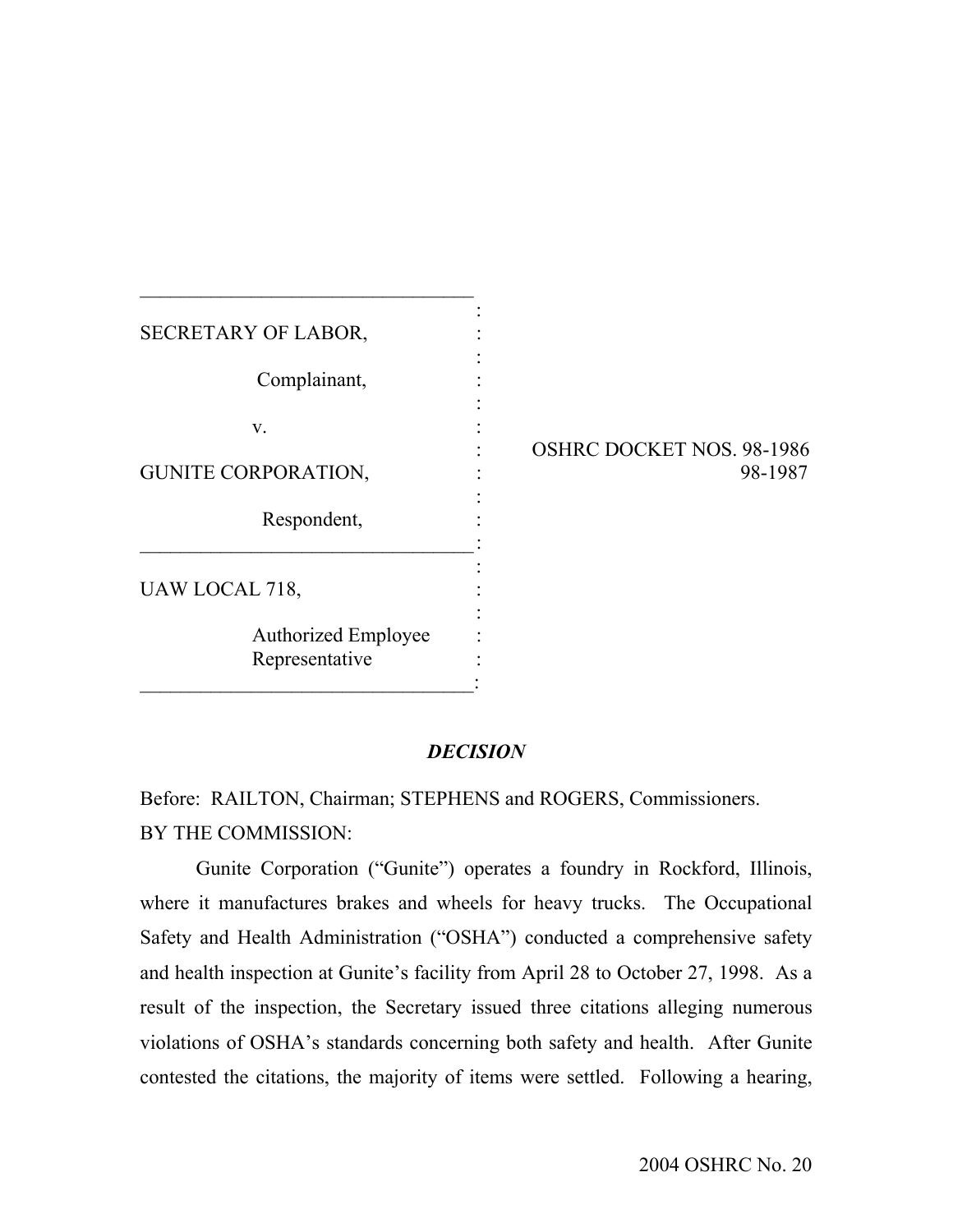Administrative Law Judge Ann Z. Cook affirmed the remaining seven contested items and assessed penalties totaling \$102,000.

At issue on review before the Commission are six items alleging serious and willful violations of OSHA's air contaminant standard for overexposure of employees to crystalline quartz silica ("respirable silica"). Also on review are willful items alleging a violation of the respiratory protection standard for failure to inspect respirators to assure proper use and a violation of the occupational noise standard for failure to provide annual audiograms for employees exposed to excessive noise. For the reasons that follow, we affirm two items and vacate four items alleging violations of the airborne contaminant standard. We affirm the item alleging a violation of the respiratory protection standard and vacate the item alleging a violation of the occupational noise standard. We assess a combined penalty of \$95,000.

### **BACKGROUND**

Gunite's facility is characterized as a "green sand mold foundry." The production process begins by forming sand molds from a mixture of sand, clay and water, and then filling the molds with melted scrap iron poured from a cupola. Once the iron solidifies, the resultant castings are shaken from the molds and transported along a series of vibrating conveyors to a cleaning and finishing area where they are prepared for shipping. As the castings are being shaken from the molds and transported along the interconnecting conveyors toward the finishing area, dust from sand containing particles of respirable silica becomes airborne. Typically, the process requires the use of 400 tons of sand per hour with approximately 100 pounds of sand per minute being added to replace sand removed by dust collectors.

At the time of the inspection, Gunite was utilizing make-up air units, ordinary fans, and six dust control systems to control airborne dust. Photographs taken by OSHA during the inspection showed a general buildup of sand on fans, floors, and other surfaces throughout the foundry. Airflow analysis conducted by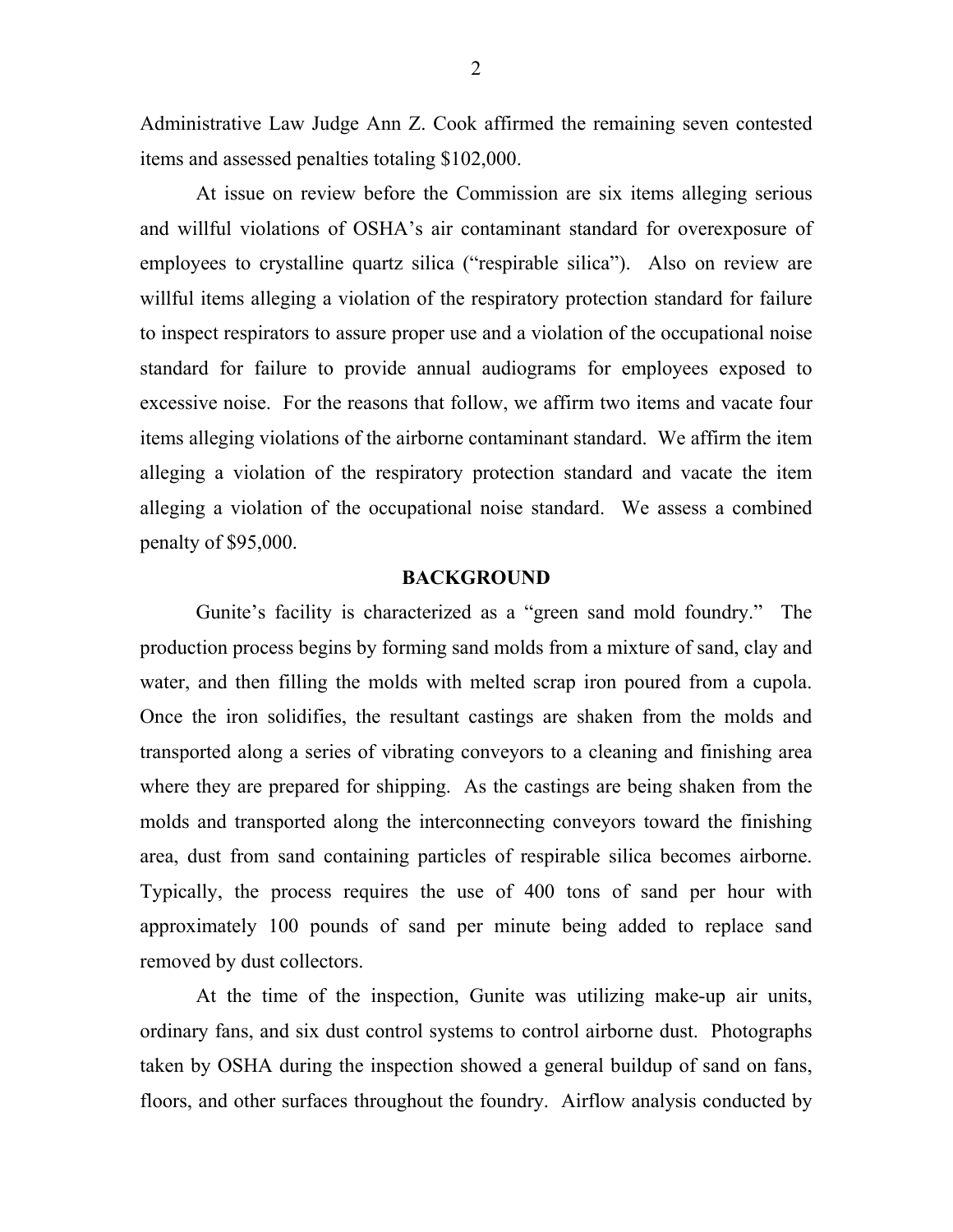OSHA during the inspection showed that make-up air units were blowing settled dust off the floor and into the air. Fans blew contaminated dust into employee breathing zones. There were also holes in the ventilation ducts of the dust control systems and missing canopies over the interconnecting conveyors that transported the castings through the production process from the basement area to the finishing department. Plant manager Mark Vuletich testified that when the interconnecting conveyors were initially installed in 1989, they "turned into a disaster" by shaking unmanageable amounts of dust into the air. After several attempts to "keep the dust down" with water had failed, Gunite attempted to control the dust by installing covers over the conveyors in 1990. However, Vuletich admitted that the covers were ineffective in controlling airborne dust because of gaps between the conveyors and covers. When OSHA arrived to inspect the facility eight years later, the ineffective covers were still being used.

According to Gunite's facilities engineer, Leroy Cator, Gunite initiated a long range plan in the early 1990s to "clean up the plant" by attacking known "environmental problems" in various areas of the foundry. The plan coincided with a 1990 report from one of Gunite's insurers, Reliance Insurance Company, indicating that employee exposure to respirable silica exceeded the threshold limit value (TLV) set by the American Conference of Governmental Industrial Hygienists  $(ACGIH).$ <sup>1</sup> However, despite the subsequent installation of two

<span id="page-2-0"></span><sup>&</sup>lt;sup>1</sup>ACGIH defines its threshold limit value as "[a]n exposure limit . . . to which it is believed nearly all workers can be exposed day after day for a working lifetime without ill effect." *See* <http://acgih.org/Resources/acronyms.htm.> In *Bunge Corp.*, 12 BNA OSHC 1785, 1986-87 CCH OSHD ¶ 27,565 (No. 77-1622, 1986) (consolidated), the Commission distinguished ACGIH's TLV from OSHA's PEL by stating that PEL is "a legal term referring to a limit that may not be exceeded or a limit that triggers certain legal obligations when it is exceeded" whereas the TLV "is an industrial hygienist's term . . . intended for use in the field of industrial hygiene." *See also Smith Steel Casting Co.*, 15 BNA OSHC 1001, 1007, 1991-93 CCH OSHD ¶ 29,314, p. 39,366 (No. 80-2069, 1991) (consolidated) ("the phrase 'threshold limit value' has no specific meaning in law but rather is an industrial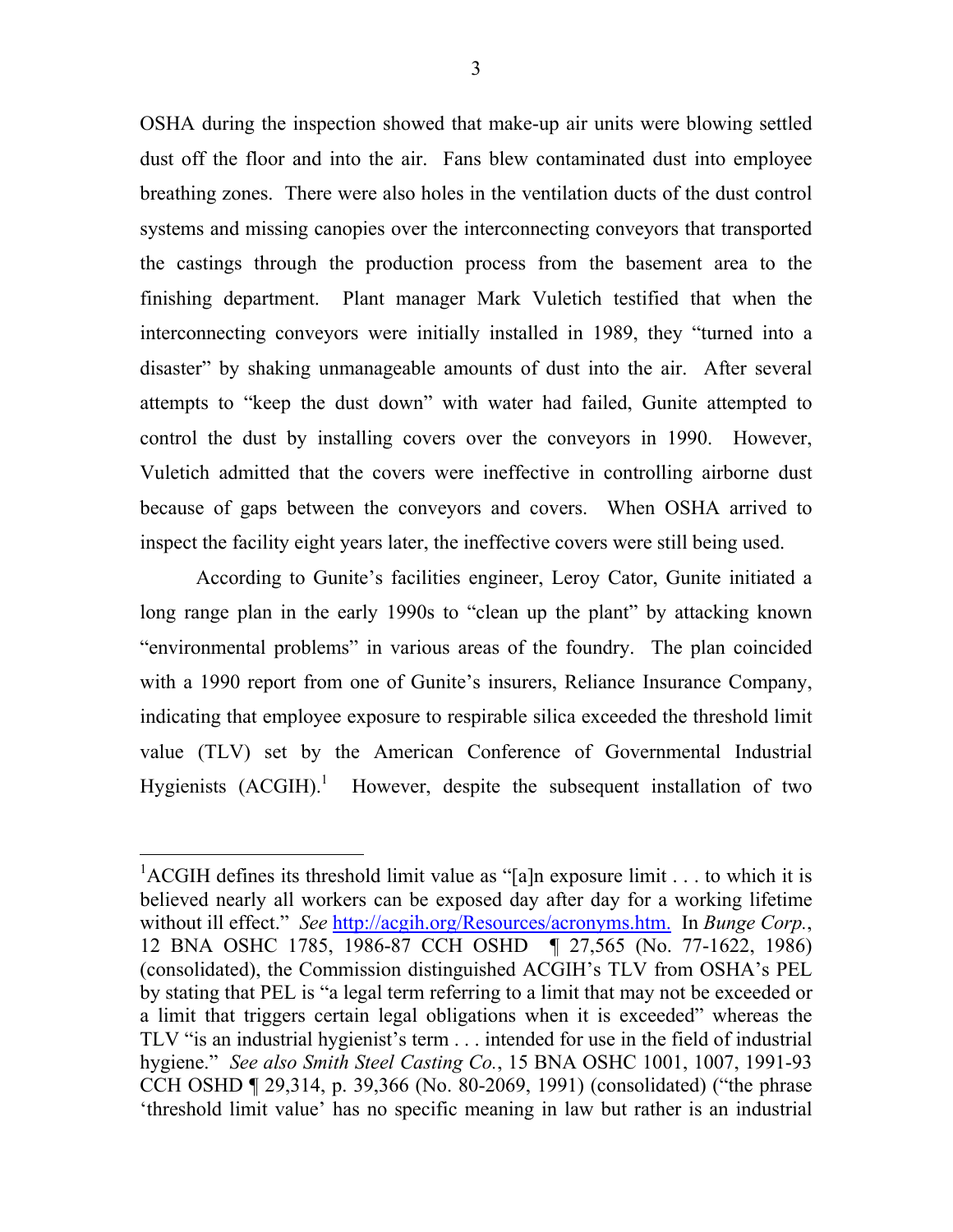upgraded dust collection systems, sampling results by another insurer, Kemper-NATLSCO, in June 1996, April and August 1997, and March 1998, showed that employees working in the foundry were being exposed to levels of respirable silica in excess of OSHA's PEL. Kemper-NATLSCO recommended in June 1996 that Gunite establish and follow a respiratory protection program until the company could implement feasible engineering and administrative controls to limit employee exposure to the PEL. Gunite developed a written program, but in a follow-up report in April 1997, Kemper-NATLSCO indicated that "[m]anagement stated employees are required to wear respiratory protection in areas deemed necessary, however strict employee adherence to this policy is not enforced." In a subsequent report in August 1997, Kemper-NATLSCO again indicated that Gunite's respiratory protection program required respirator use inside the foundry, but management acknowledged that "strict employee adherence to this policy [wa]s not enforced." Gunite's implementation of its respiratory protection program did not improve even after it recorded three cases of silicosis, a condition that is caused by excessive exposure to respirable silica, in its 1996 and 1997 OSHA 200 logs.

During the OSHA inspection, Julia E. Evans, an OSHA compliance officer, and Jeff Milosch, an industrial hygienist for Kemper-NATLSCO, obtained side-by-side environmental sampling from thirteen employees in the foundry.<sup>[2](#page-3-0)</sup> The sampling results showed that five of the thirteen employees were exposed to an 8 hour time weighted average of respirable silica in excess of OSHA's PEL. OSHA

hygienist's term referring to the concentration of an airborne contaminant to which an employee may be exposed without adverse effect").

<span id="page-3-0"></span> $2A$  fourteenth sampling was discarded because of damaged material. The record shows that successful sampling was obtained from the following thirteen employees: the sprue pull-off operator, BCP flip operator, mold line technician, metal pourer, corset-blowoff operator, inspector, fork lift utility driver, power sweeper, cupola operator, millwright, coremaker, and two laborers.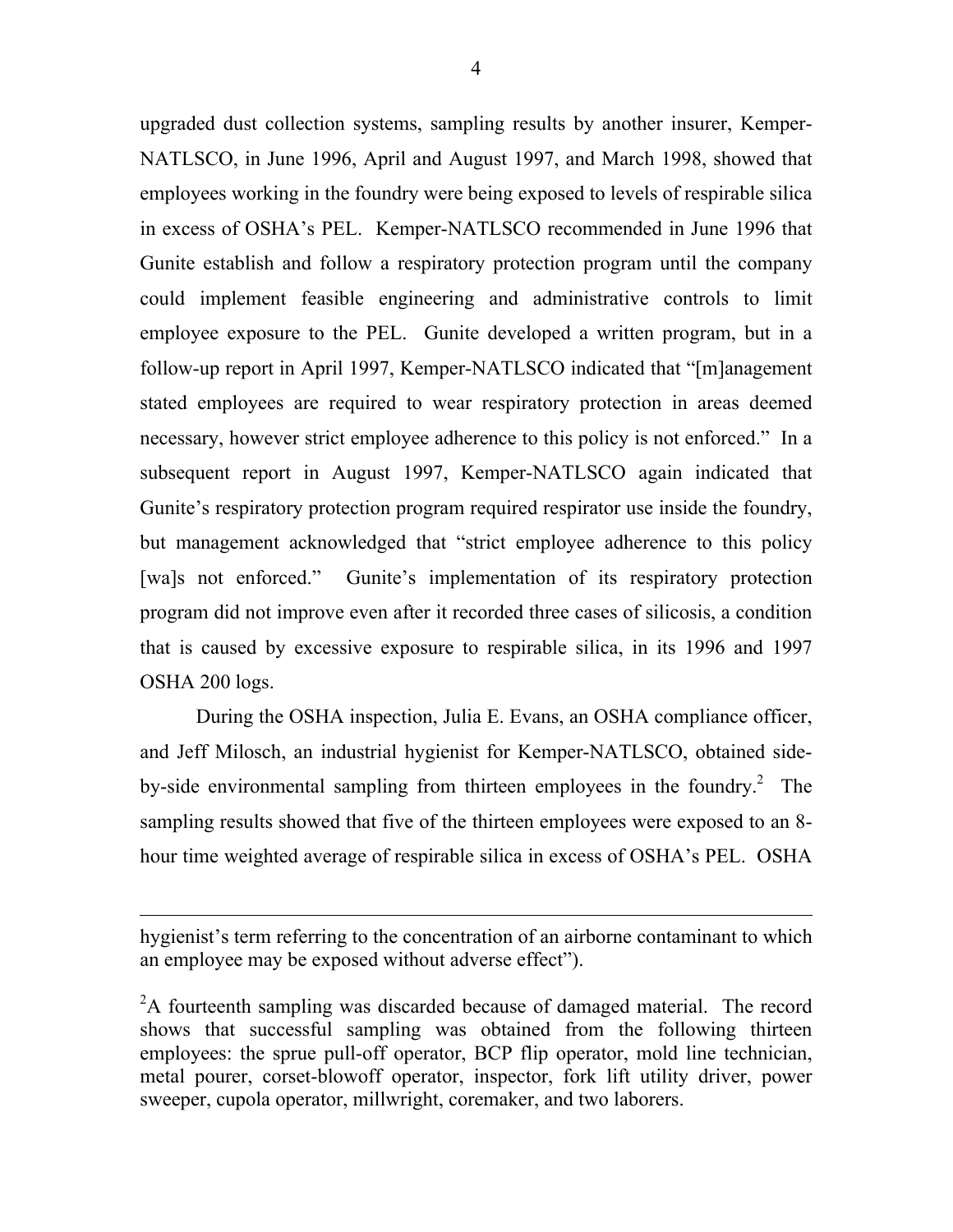then assigned three members of its Health Response Team ("HRT") to evaluate Gunite's administrative and engineering controls.<sup>[3](#page-4-0)</sup> The HRT issued a report identifying five potential sources of respirable silica that appeared to be contributing to employee exposures: the sand plant, the vibrating conveyor system, conveyor belts carrying sand, vehicular traffic, and settled contaminant on all horizontal surfaces in the foundry. The report listed various recommendations for administrative and engineering controls to reduce levels of respirable silica in the foundry, specifically in targeted areas where sampling results showed that employees were exposed in excess of the PEL.

Based on the sampling results and the HRT's report, the Secretary issued citations alleging that Gunite committed serious and willful violations of section 1910.1000(c) by exposing employees to respirable silica in excess of OSHA's PEL and of section 1910.1000(e) by failing to determine and implement feasible controls. She also alleged that Gunite willfully violated section 1910.134(e)(4) by failing to inspect to insure proper respirator use. In addition, the Secretary alleged a willful violation of section  $1910.95(g)(6)$  for failure to obtain annual audiograms.

We turn first to the six air contaminant items.

<span id="page-4-0"></span><sup>&</sup>lt;sup>3</sup>The HRT is based in Salt Lake City and serves as a central technical resource for OSHA's program activities.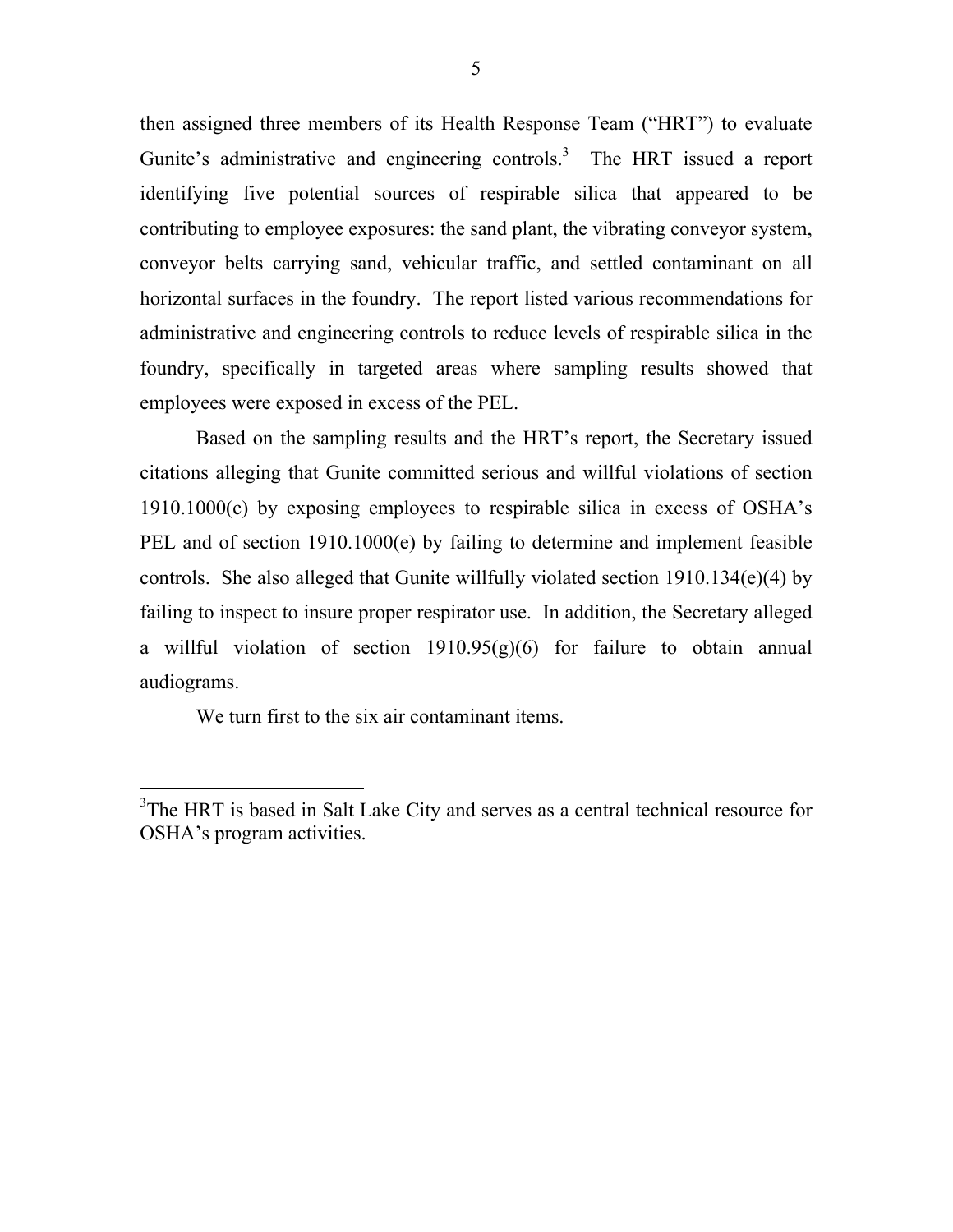# **AIR CONTAMINANT STANDARD: 29 C.F.R. § 1910.1000(c) and (e)[4](#page-5-0)**

Section 1910.1000(c) requires that employee exposure to respirable silica be limited to the amount set forth in Table Z-3 of the standard. Section 1910.1000(e) requires that compliance with the exposure limit in Table Z-3 be met by first determining and implementing feasible administrative or engineering controls, and when such controls are not feasible, by using protective equipment or other protective measures. The Secretary alleged serious and willful violations of both standards here. In items 8a and 8b of citation 1, she alleged serious violations of sections 1910.1000(c) and (e), respectively, for overexposing three employees - a metal pourer, coreset/blowoff operator, and mold line technician - to respirable silica and for failing to determine and implement feasible administrative or engineering controls to achieve compliance with the PEL. She alleged willful

<span id="page-5-0"></span><sup>4</sup>The standard provides in pertinent part:

# **§ 1910.1000 Air Contaminants.**

An employee's exposure to any substance listed in Tables Z-1, Z-2, or Z-3 of this section shall be limited in accordance with the requirements of the following paragraphs of this section.

…

(c) *Table Z-3*. An employee's exposure to any substance listed in Table Z-3, in any 8-hour work shift of a 40-hour work week, shall not exceed the 8-hour time weighted average limit given for that substance in the table.

…

(e) To achieve compliance with paragraphs (a) through (d) of this section, administrative or engineering controls must first be determined and implemented whenever feasible. When such controls are not feasible to achieve full compliance, protective equipment or any other protective measures shall be used to keep the exposure of employees to air contaminants within the limits prescribed in this section. Any equipment and/or technical measures used for this purpose must be approved for each particular use by a competent industrial hygienist or other technically qualified person. Whenever respirators are used, their use shall comply with 1910.134.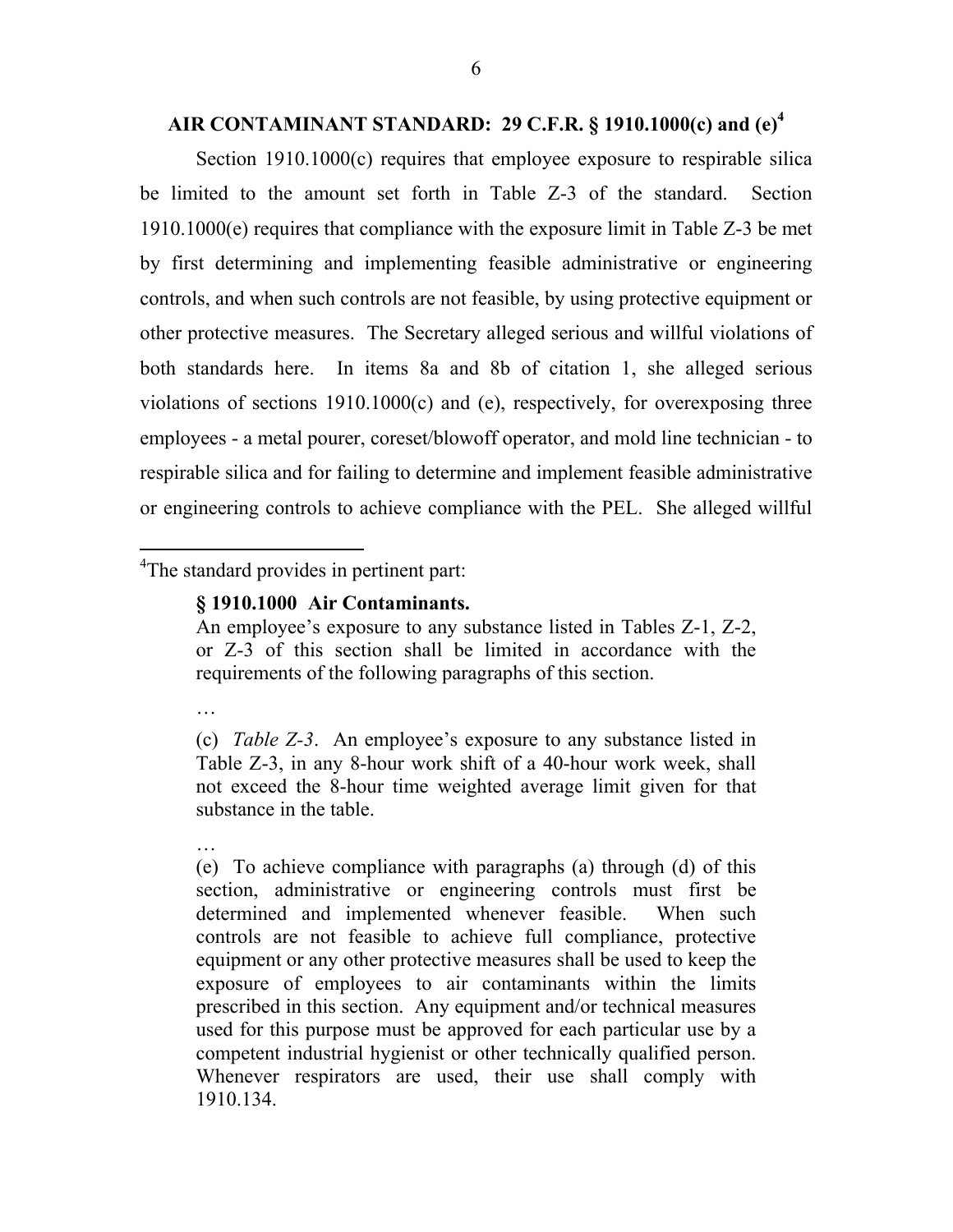violations of the same standards in items 3a and 3b for overexposing a sprue pulloff operator and in items 4a and 4b for overexposing a BCP flip operator.

In affirming the serious and willful violations of section 1910.1000(c), the judge relied on the sampling results obtained during the inspection that showed employee exposure to an 8-hour time weighted average of respirable silica in excess of OSHA's PEL. She noted that in addition to the results obtained by OSHA, Gunite's insurer, Kemper-NATLSCO, also obtained sampling that confirmed exposure in excess of the PEL. The cited instances of overexposure are shown in the side-by-side sampling results represented in the chart below:

|                                |                                |                                | <b>OSHA</b>            |                           | <b>KEMPER-NATLSCO</b>  |                           |
|--------------------------------|--------------------------------|--------------------------------|------------------------|---------------------------|------------------------|---------------------------|
| <b>CITATION</b><br><b>ITEM</b> | <b>SAMPLING</b><br><b>DATE</b> | <b>POSITION</b>                | <b>PEL</b><br>$Mg/m^3$ | <b>ACTUAL</b><br>$Mg/m^3$ | <b>PEL</b><br>$Mg/m^3$ | <b>ACTUAL</b><br>$Mg/m^3$ |
|                                |                                | Line<br>Mold<br>Technician     | 0.66                   | 1.06                      | 0.8                    | 1.6                       |
| Serious Citation 1,<br>Item 8a | June 18, 1998                  | Coreset-<br><b>Blowoff</b>     | 0.94                   | 1.30                      | 0.8                    | 1.4                       |
|                                |                                | <b>Metal Pourer</b>            | 1.22                   | 2.03                      | 15                     | 3.5                       |
| Willful Citation 2,<br>Item 3a | June 9, 1998                   | Pull-<br>Sprue<br>Off Operator | 0.70                   | 1.16                      | 0.76                   | 4.7                       |
| Willful Citation 2,<br>Item 4a | June 9, 1998                   | Flip<br><b>BCP</b><br>Operator | 0.27                   | 4.5                       | 0.15                   | 3.5                       |

Gunite argues that overexposure was not shown because air sampling was obtained outside the respirators that were worn by these five employees. However, we agree with the judge that the Secretary is not required to obtain air sampling inside the respirator in order to establish exposure to respirable silica in excess of the PEL. It is well-settled that unless actual ingestion or inhalation is a specific element of a standard, "the Secretary need only measure the level of contaminant in the employee's breathing zone, and such measurements may even be taken before the air is processed by the employee's respirator." *Bay State Refining Co*., 15 BNA OSHC 1471, 1472 n. 1, 1991-93 CCH OSHD ¶ 29,579, p. 40,021 n. 1 (No. 88-1731, 1992) (citing *Titanium Metals Corp. of America*, 6 BNA OSHC 1760, 1763-64 & n. 11, 1978 CCH OSHD ¶ 22,836, p. 27,615 & n. 11 (No. 15411, 1978)). Because actual inhalation is not an element of section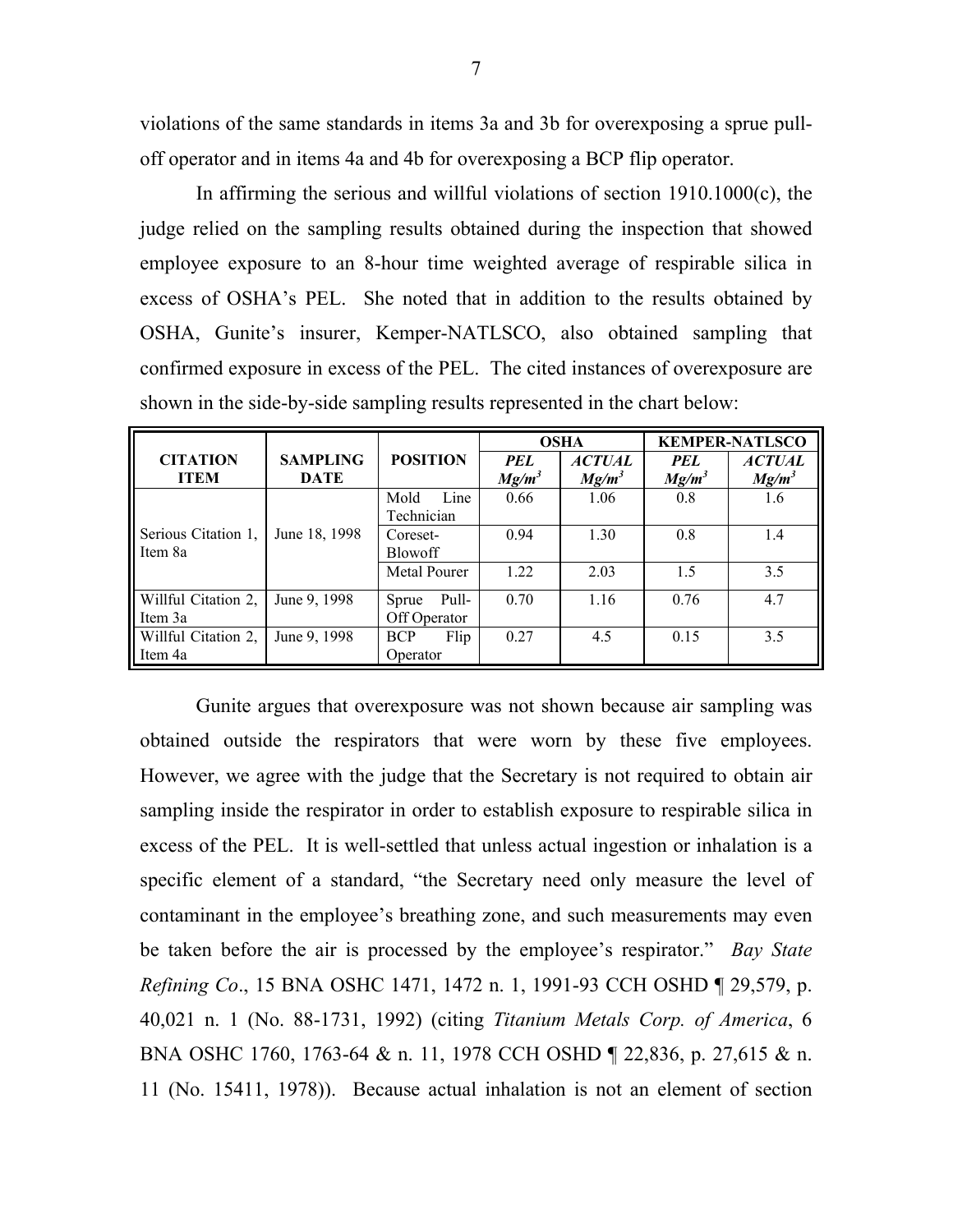1910.1000(c), the sampling obtained outside the respirators and within the breathing zone of the employees was sufficient to establish that the levels of respirable silica exceeded the PEL. The employer may rebut such a showing by establishing that the sampling results were not reliable. *Ebaa Iron, Inc.*, 17 BNA OSHC 1051, 1052, 1993-95 CCH OSHD ¶ 30,685, p. 42,585 (No. 92-3189, 1995). Here, Gunite did not challenge the procedures by which Evans obtained the samples, and it stipulated to the reliability of OSHA's laboratory analyses. Therefore, we find that the Secretary established that employee exposure to respirable silica exceeded the PEL.

Section 1910.1000(e) requires employers to determine and implement administrative or engineering controls whenever feasible, and to use protective equipment or any other protective measures when such controls are not feasible to achieve full compliance. The Secretary has the burden of establishing that controls are technologically and economically feasible. *GAF Corp.*, 9 BNA OSHC 1451, 1455, 1981 CCH OSHD ¶ 25,281, p. 31,244 (No. 77-1811, 1981). A control is technologically feasible if it can be adapted to the employer's operation and is capable of producing a significant reduction in employee exposure. *Id*. *See also G & C Foundry Co.*, 17 BNA OSHC 2137, 2138-40, 1995-97 CCH OSHD ¶ 31,388, pp. 44,340-42 (No. 95-0869, 1997).

The Secretary's case for establishing technological feasibility rests primarily on OSHA's HRT report and supporting testimony by compliance officer Evans and HRT members Lee Hathon and Keith Motley. Neither compliance officer Evans nor the HRT members were qualified as experts. The HRT report identified deficiencies in Gunite's controls and recommended additional controls, including general ventilation to reduce plantwide levels of air contaminant and specific controls to address areas where sampling results showed employee exposure in excess of the PEL. The general plantwide controls included recirculating plant air through bag houses, isolating silica generating operations with physical barriers, replacing open conveyor belts with sealed systems to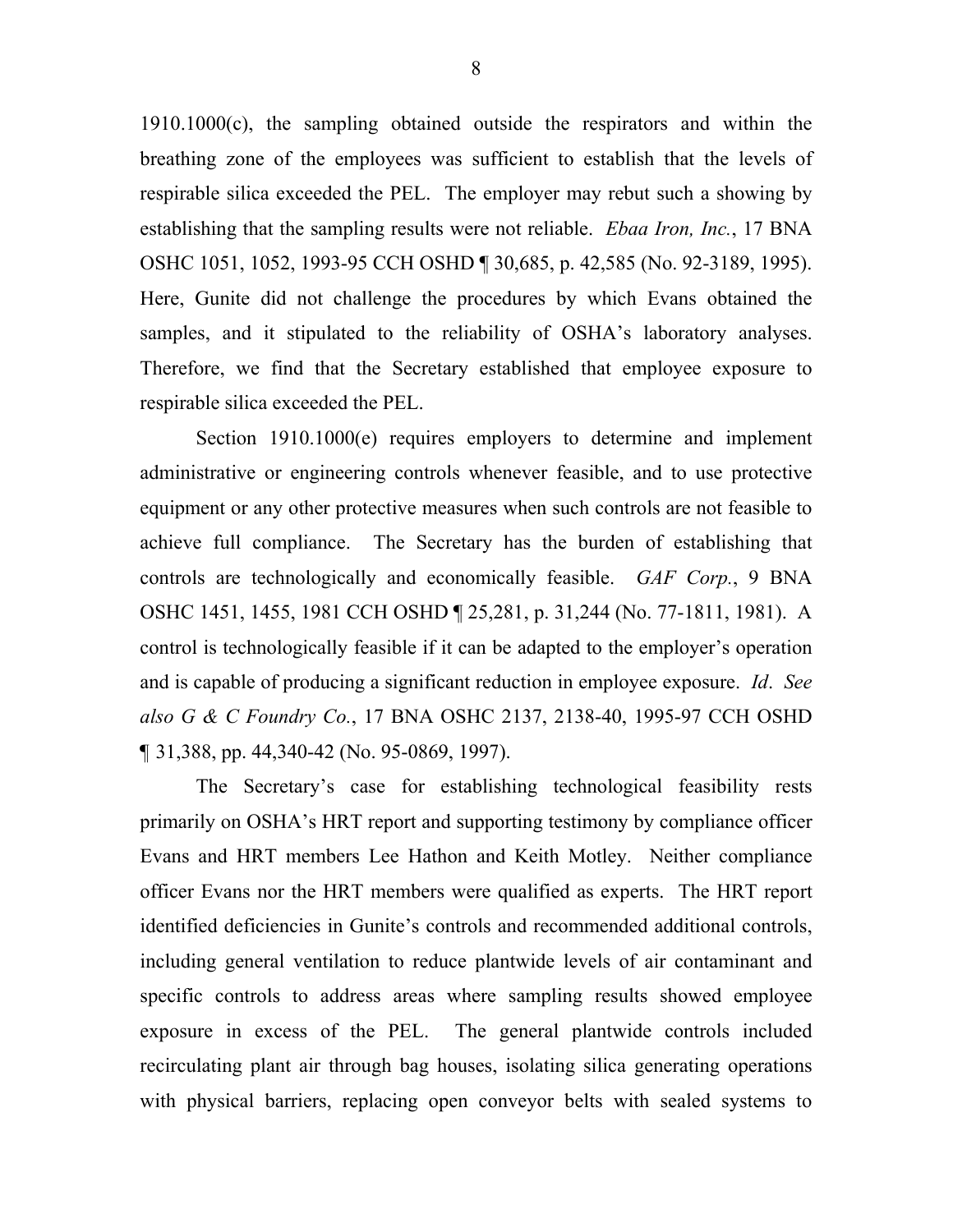transport sand through the facility, and implementing Gunite's planned project to cover all conveyor belts. The specific controls included improving housekeeping; installing local exhaust ventilation systems, such as clean air islands and side draft hoods; isolating work areas with curtains or walls; providing evaporative mists for cooling air; constructing clean air rooms where employees could spend limited amounts of time breathing uncontaminated air; improving belt aprons and scrapers on the conveyor belts; and using an alternative material handling methods, such as pneumatic transport.

We conclude that the evidence of record as a whole is insufficient to prove that the controls suggested by the Secretary would produce a significant reduction in airborne respirable silica in the foundry.<sup>5</sup> Because neither compliance officer Evans nor any of the HRT members were presented by the Secretary as expert witnesses, the record lacks sufficient evidence to establish that the proposed controls were technologically feasible.<sup>[6](#page-8-1)</sup> Moreover, the testimony failed to

<span id="page-8-0"></span> $<sup>5</sup>$  Although, as the dissent notes, Gunite challenged only the feasibility of clean air</sup> islands, it remains "the Secretary's burden to establish that controls are technologically and economically feasible." *GAF Corp.*, 9 BNA OSHC at 1455, 1981 CCH OSHD at p. 31,244.

<span id="page-8-1"></span> $6$  This is what distinguishes the instant case from *G & C Foundry, Co.*, 17 BNA OSHC 2137, 1995-97 CCH OSHD ¶ 31,388, p.44,342 (No. 95-0869, 1997), in which the Commission relied in part on the testimony of the Secretary's expert witness with respect to the feasibility of her proposed controls. Here, the Secretary offered no expert testimony in attempting to meet her burden of proof. The dissent's reliance upon *The Sherwin-Williams Co.*, 11 BNA OSHC 2105, 2110, 1984-85 CCH OSHD ¶ 26,986, p. 34,702 (No. 14131, 1984), is likewise unavailing. The issue of technological feasibility, and the Secretary's burden of proof with respect to that issue, was neither briefed to nor considered by the Commission. *Id.* at 2107, n.2. Instead, *Sherwin-Williams* addressed the issue of economic feasibility of engineering controls. Likewise, *Castle & Cooke Foods,*  692 F.2d 641, 650 (9th Cir. 1982), upon which *Sherwin-Williams* relies, focused primarily on economic feasibility. While the court did affirm the Commission's finding of technological feasibility against the employer, it specifically noted that the Commission had relied upon expert witness testimony introduced by the Secretary. Because the evidentiary standard, at least as to technological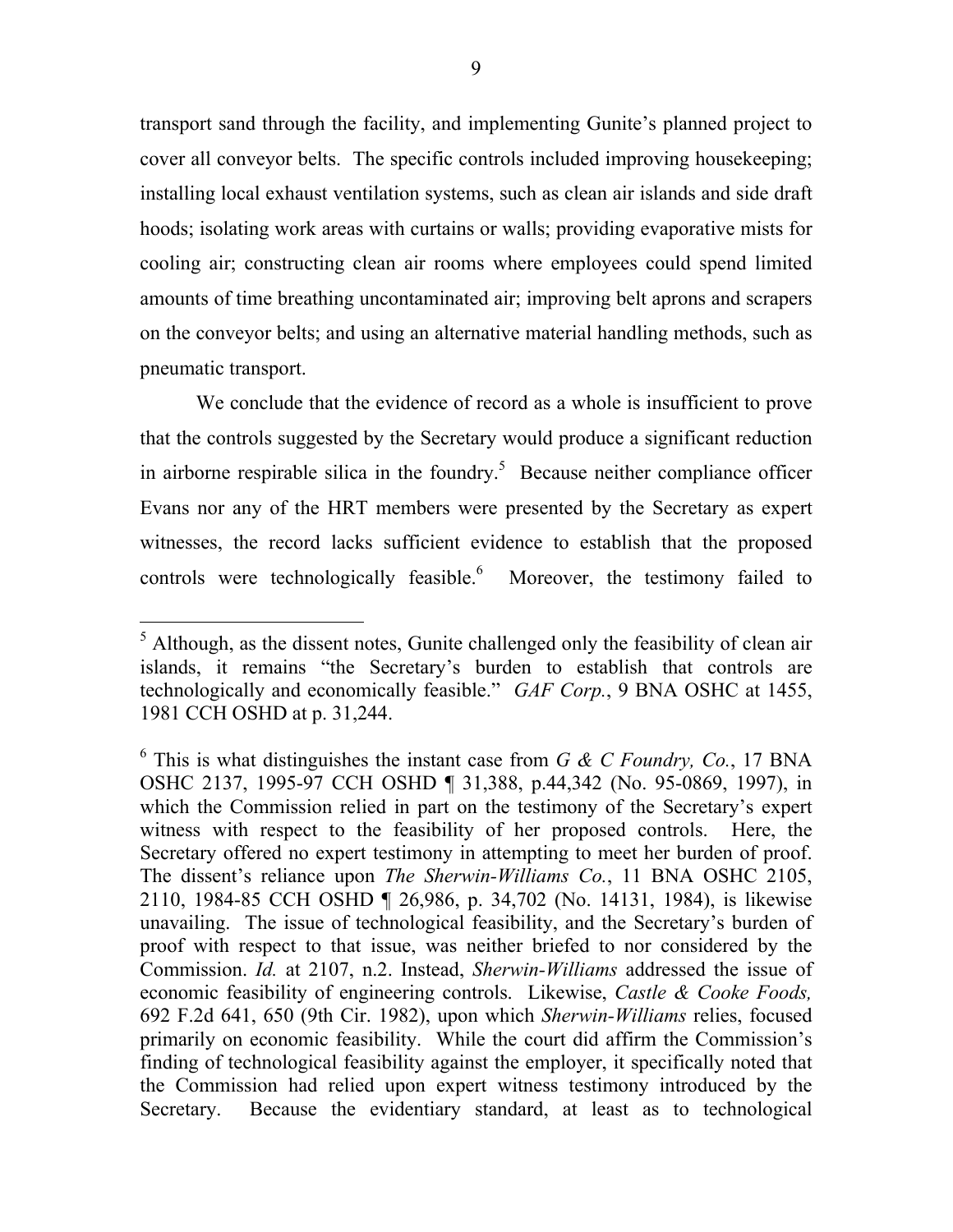quantify the expected or anticipated amount of silica dust reduction. At most, the HRT report provided a list of control technologies for Gunite to experiment with in the hope that some of them or some combination of them would reduce employee exposure to some undefined levels.

Where administrative or engineering controls are not feasible, the standard requires that employers use "protective equipment or any other protective measures" to achieve compliance with the permissible exposure limit set forth in section 1910.1000(c). Here, Gunite argues that it achieved compliance by relying on the use of respirators. The evidence supports this claim with respect to serious citation 1, items 8a and 8b, and willful citation 2, items 3a and 3b, but not with respect to willful citation 2, items 4a and 4b OSHA's sampling of the three employees identified in citation 1, items 8a and 8b, showed exposure to no more than 2.08 times the PEL while each employee wore a disposable respirator with a protection factor of up to 10 times the PEL. Compliance officer Evans testified that wearing the respirators "should protect employees, if they are [using them] properly and the seal is present, [up to] 10 times the permissible exposure level." There is nothing in the record to show that the three employees identified in citation 1, items 8a and 8b, were using their respirators improperly on the date of the OSHA sampling. Similarly, sampling of the sprue pull-off operator identified in citation 2, items 3a and 3b, showed exposure to approximately 1.7 times the permissible limit while he wore both a half mask respirator and an air powered respirator with a total protection factor of 35 times the PEL. Because the evidence establishes that Gunite achieved compliance with the PEL by using adequate respiratory protection, we vacate serious citation 1, items 8a and 8b, and willful citation 2, items 3a and 3b.

Regarding citation 2, items 4a and 4b, the OSHA sampling results showed that the BCP flip operator identified in the citation was exposed to 16 times the

feasibility, was clearly established at the time of the hearing, and the Secretary failed to sustain that burden, we see no basis for a remand or further briefing.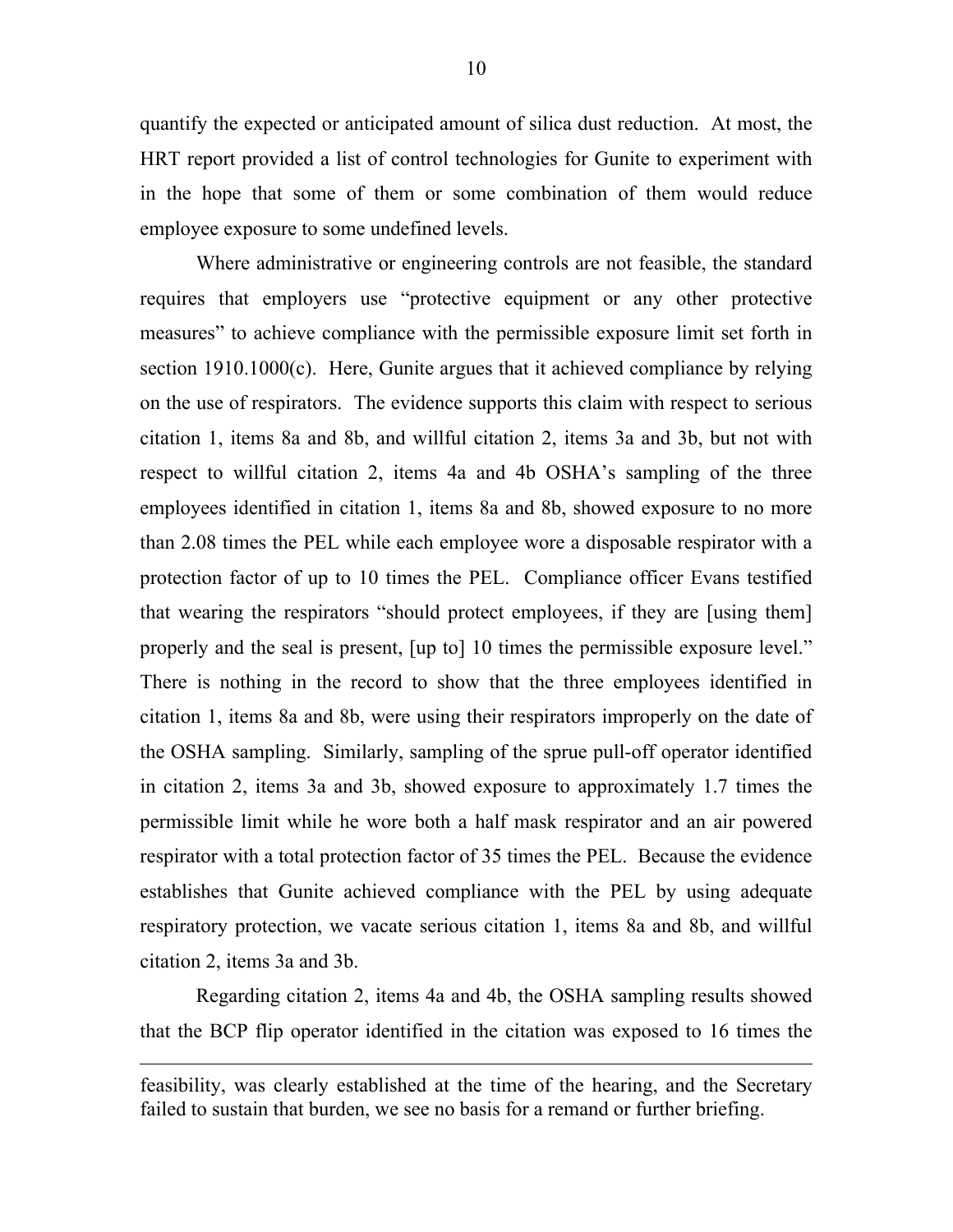permissible limit. Thus, his use of a half mask respirator with a protection factor of up to 10 times the PEL could not have achieved full compliance with the PEL. We therefore affirm these items.

The judge affirmed the Secretary's willful characterization of citation 2, items 4a and 4b. The Commission has defined a willful violation as one committed with intentional, knowing, or voluntary disregard for the requirements of the Act, or with plain indifference to employee safety. *A.P. O'Horo Co*., 14 BNA OSHC 2004, 2012, 1991-93 CCH OSHD ¶ 29,223, p. 39,133 (No. 85-0369, 1991). "The Secretary must show that the employer was actually aware, at the time of the violative act, that the act was unlawful, or that it possessed a state of mind such that if it were informed of the standard, it would not care." *Propellex Corp.*, 18 BNA OSHC 1677, 1684, 1999 CCH OSHD ¶ 31,792, p. 46,591 (No. 96- 0265, 1999) (citations omitted). We agree with the judge that the violations were willful. The evidence shows that Gunite acted with conscious disregard of the requirements of the standard. Despite recording three cases of silicosis in its OSHA-200 log in 1996 and 1997, and receiving repeated warnings from its insurers that employees were being exposed to high levels of respirable silica, Gunite failed to comply with the standard. While "[t]he Commission has not always been willing to base a willful violation on an employer's failure to follow an outside consultant's advice," an employer's response to findings and recommendations made by its outside consultants can be used as a factor in determining willfulness, "particularly where the employer's response to safety recommendations may be fairly characterized as dilatory." *Pepperidge Farm, Inc.*, 17 BNA OSHC 1993, 2007-9, 1995-97 CCH OSHD ¶ 31,301, p. 44,019-20 (No. 89-0265, 1997); s*ee also J.A. Jones Constr. Co.*, 15 BNA OSHC, 2201, 2212, 1993 CCH OSHD ¶ 29,964, 41,031 (No. 87-2059, 1993).

The record contains seven reports of environmental studies conducted for Gunite by its consultants over an eight-year period preceding the OSHA inspection. While two reports in 1990 and 1992 note exposures exceeding the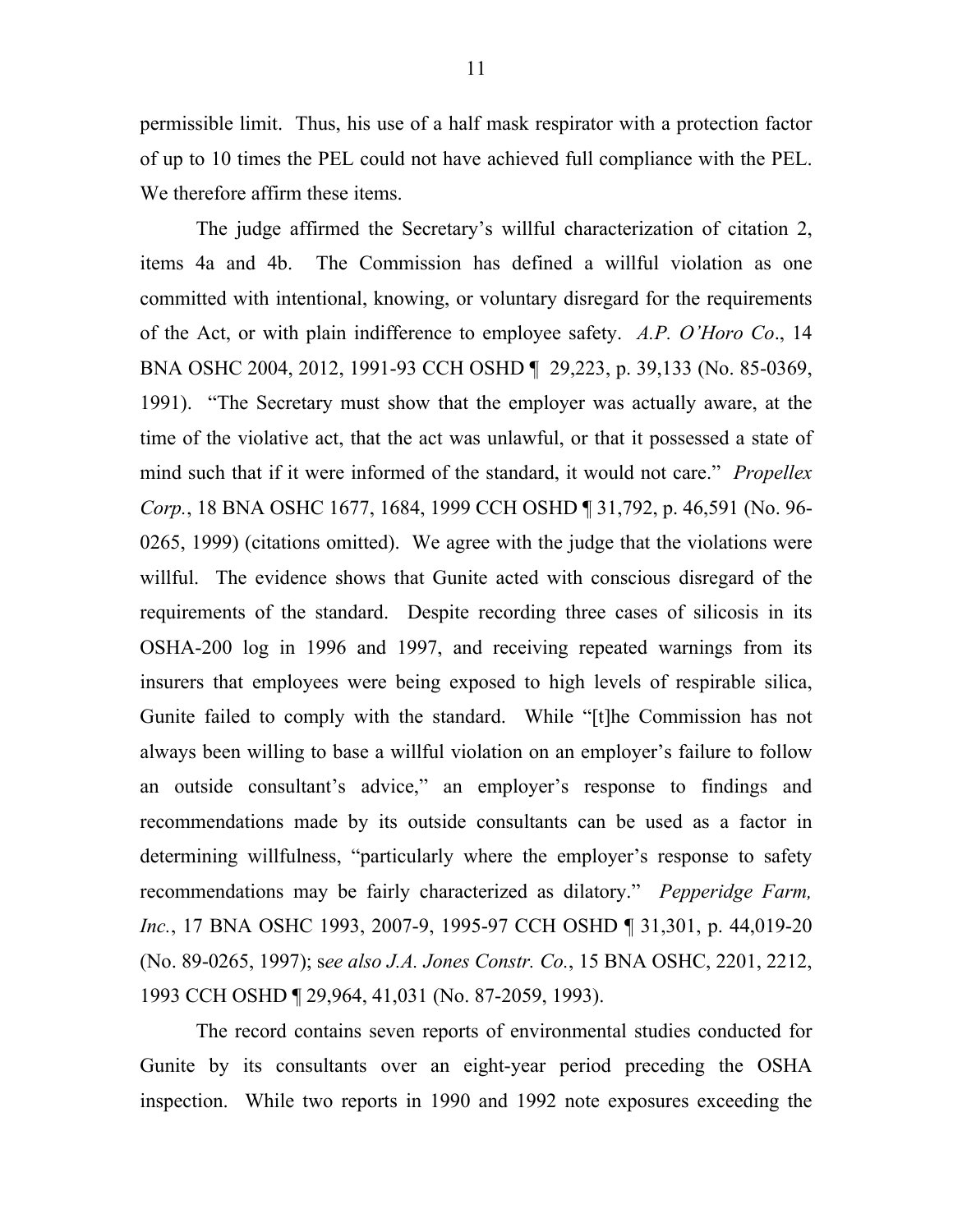ACGIH TLV without indicating whether the exposures also exceeded OSHA's PEL, five subsequent Kemper-NATLSCO reports between 1996 and 1998 did report employee exposure to respirable silica exceeding the OSHA PEL and recommended that Gunite require its employees to wear respiratory protection until engineering and/or administrative controls were implemented to reduce employee exposures. According to the Kemper-NATLSCO reports, despite the repeated warnings of employee overexposure and recommendations for respirator use, Gunite management admitted it was not enforcing its policy requiring respiratory protection in areas where respirator use was deemed necessary. Gunite's failure to take corrective steps in response to the findings and recommendations made by Kemper-NATLSCO in the years preceding the inspection, when considered in conjunction with other evidence showing three cases of silicosis recorded in Gunite's OSHA 200 logs in 1996 and 1997, demonstrates that Gunite ignored a known duty to protect the BCP flip operator from excessive levels of respirable silica in the foundry. Gunite's argument that the three silicosis cases were not shown to have resulted from occupational exposure at its facility does not diminish the probative value of this evidence in determining willfulness.

The judge properly rejected Gunite's argument that its efforts to improve its ventilation system, by installing two new ventilation systems in the mid-1990s and finalizing plans for a multimillion-dollar project at the time of the inspection, should be considered a good faith effort to comply with the standard. Under Commission precedent, "[i]f an employer has made a good faith effort to comply with the Act's requirements, a finding of willfulness is not justified, even though the employer's efforts are not entirely effective or complete." *Williams Enterp., Inc.*, 13 BNA OSHC 1249, 1256, 1986-87 CCH OSHD ¶ 27,893, p. 36,589 (No. 85-355, 1987). The test of good faith is whether the steps taken were objectively reasonable. *Pepperidge Farm Inc.*, 17 BNA OSHC at 2007-09, 1995-1997 CCH OSHD at pp. 44,019-20. "[T]he employer has the burden of proof on good faith."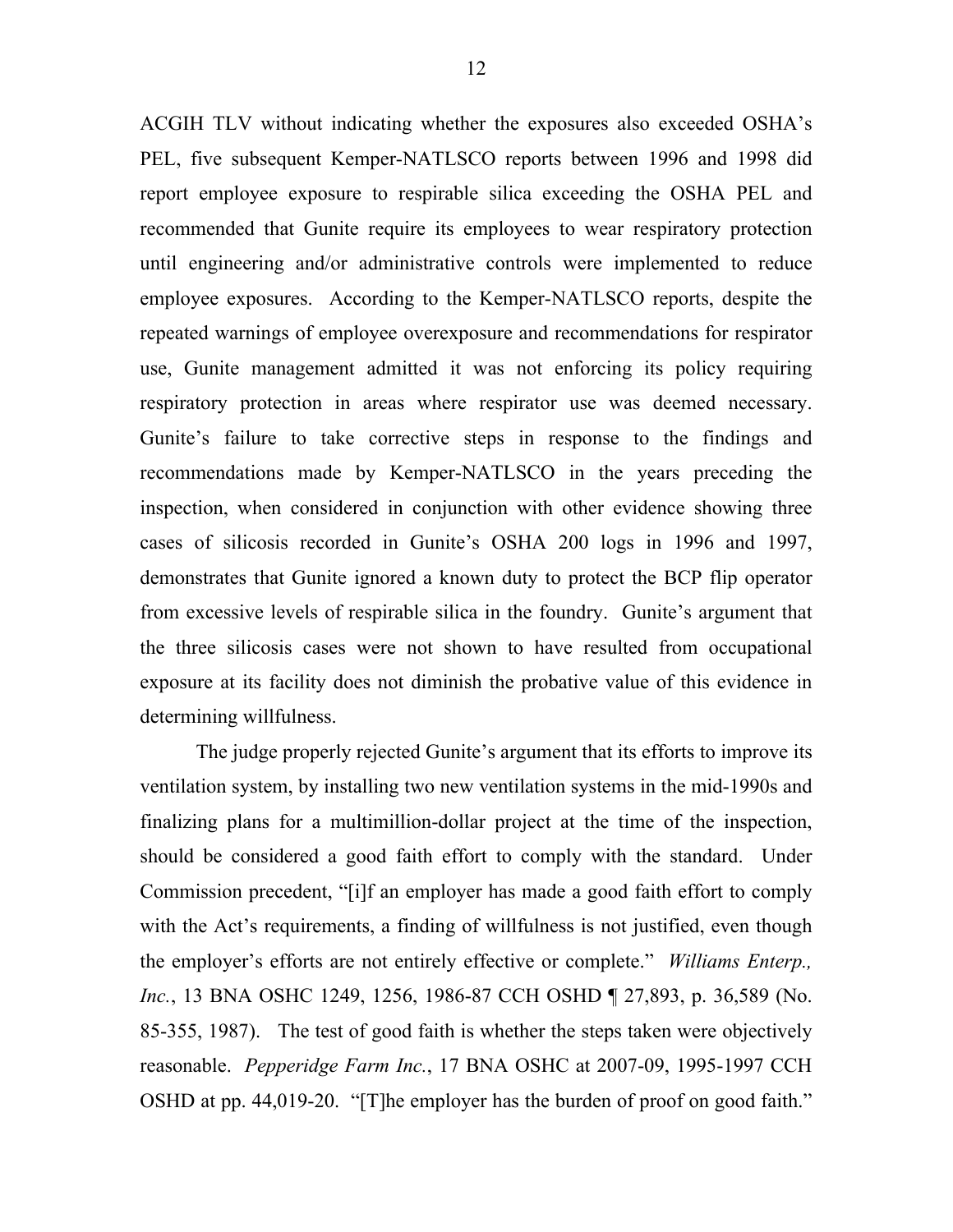*Morrison-Knudsen Co./Yonkers Contr. Co.*, 16 BNA OSHC 1105, 1127, 1993-95 CCH OSHD ¶ 30,048, p. 41,285 (No. 88-572, 1993). Gunite acknowledged that its efforts to improve its ventilation system did not achieve full compliance, and its policy of relying on respirators to achieve compliance with the PEL was not consistently enforced. The BCP operator testified that he did not wear an airsupplied respirator whenever temperatures in the foundry were too hot or when the respirator was not functioning properly. The record shows that the BCP flip operator's work location was in the cleaning room of the foundry, an area that Gunite's manager of facilities engineering, Mark Morgan, characterized as having a "major" dust problem. The BCP flip operator worked in this location for two years without the benefit of administrative or engineering controls and without the consistent use of respiratory protection. We therefore conclude that Gunite's efforts to achieve compliance were not objectively reasonable under the circumstances. Accordingly, we affirm items 4a and 4b of citation 2 as willful.

The Secretary proposed a consolidated penalty of \$70,000 for citation 2, items 4a and 4b. The judged reduced the penalty to \$40,000. The Secretary argues that the judge's penalty assessment does not adequately reflect the gravity of the violations and the recalcitrance of the employer. Section 17(j) of the Act, 29 U.S.C. 666(i), provides that "[t]he Commission shall have authority to assess all civil penalties provided in this section, giving due consideration to the appropriateness of the penalty with respect to the size of the business of the employer being charged, the gravity of the violation, the good faith of the employer, and the history of previous violations." Here, no credit for size or history is warranted. Gunite is a moderate to large company with 300 employees and has a history of prior OSHA violations in 1991, 1993, 1994, and 1995.

With respect to the statutory good faith factor, the Commission will consider "the employer's safety and health program and its commitment to assuring safe and healthful working conditions." *Capform, Inc.*, 19 BNA OSHC 1374, 1378, 2001 CCH OSHD ¶ 32,320, p. 49,479 (No. 99-0322, 2001), *aff'd*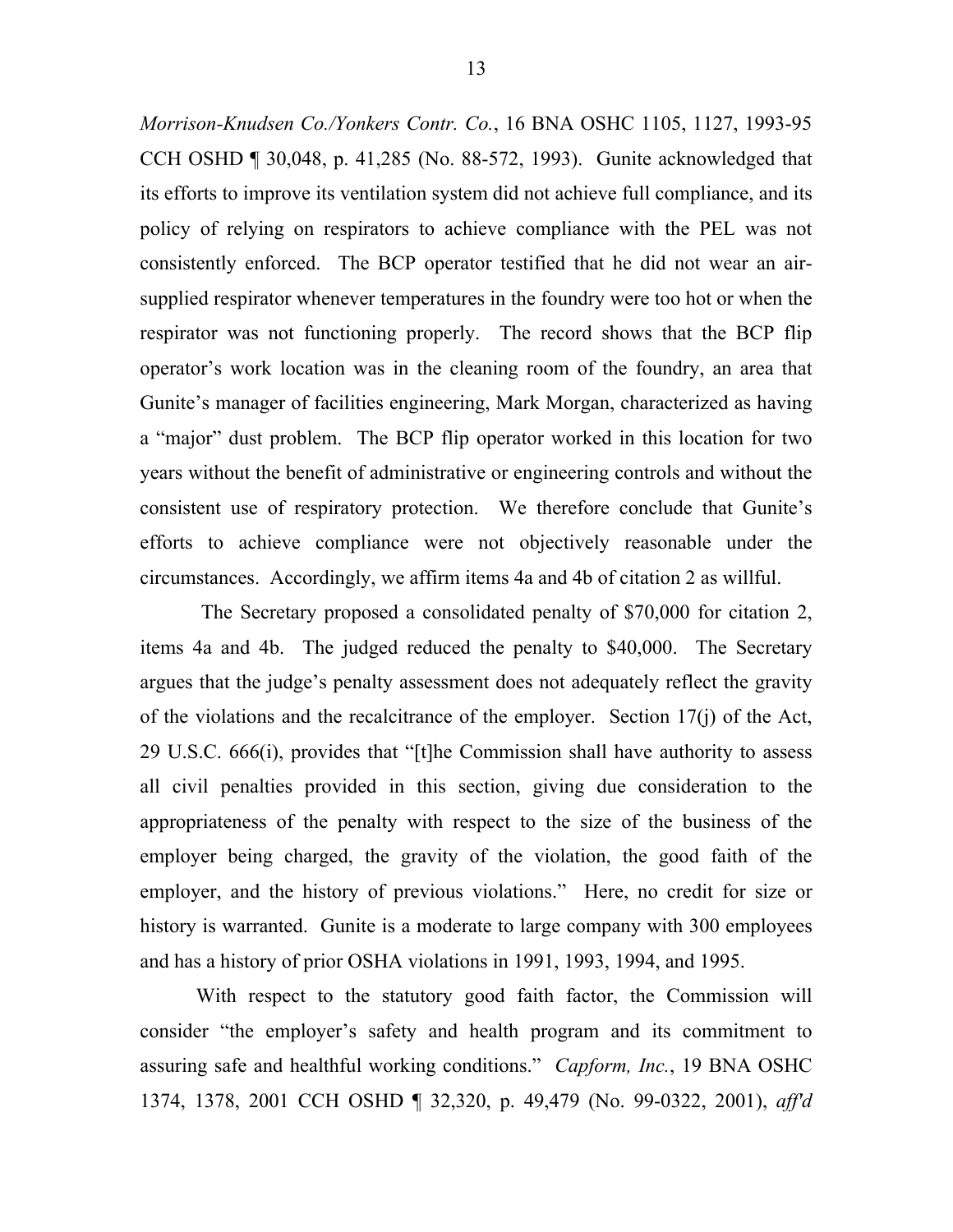*without published opinion*, No. 01-60417 (6th Cir. 2002). Gunite installed two new dust collection systems in 1995 and 1997 and was finalizing plans for a multimillion–dollar project at the time of the inspection. However, these good intentions are counterbalanced by the fact that Gunite apparently did little in the way of controlling dust problems through the use of housekeeping measures. In addition, it failed to maintain ventilation ducts. We also note the glacial pace at which Gunite moved to solve the engineering problem. It was aware of the problems at least as early as 1989. Given these countervailing factors, we see no basis for crediting Gunite with a good faith effort to abate the hazard.

Gravity is generally the principal factor in assessing penalties. *Trinity Indus., Inc*., 15 BNA OSHC 1481, 1483, 1991-93 CCH OSHD ¶ 29,582, p. 40,033 (No. 88-2691, 1992); *Nacirema Operating Co*., 1 BNA OSHC 1001, 1971-73 CCH OSHD ¶ 15,032 (No. 4, 1972). In evaluating the gravity of the violation, the Commission considers the number of employees exposed, the duration of exposure, the precautions taken against injury, and the degree of probability that an injury would occur. *See J.A. Jones Constr. Co,* 15 BNA OSHC 2201, 2214, 1991-93 CCH OSHD ¶ 29,964, p. 41,033 (No. 87-2059, 1993). Here, the evidence shows that the BCP flip operator identified in citation 1, items 4a and 4b, was exposed to more than 16 times the PEL while wearing a half mask respirator with an insufficient protection factor of only ten times the PEL. We agree with the judge that the gravity of the violation was high given the duration and level of exposure, the inconsistent use of the air supplied respirator, the conditional protection afforded by respirators, and the likelihood of developing silicosis from such high exposure, even though only one employee was exposed. Giving due consideration to the high gravity of the offense and Gunite's size, history of violations, and the lack of any significant evidence that Gunite made a good faith effort to assure safe and healthful working conditions, we affirm the \$40,000 penalty assessed by the judge.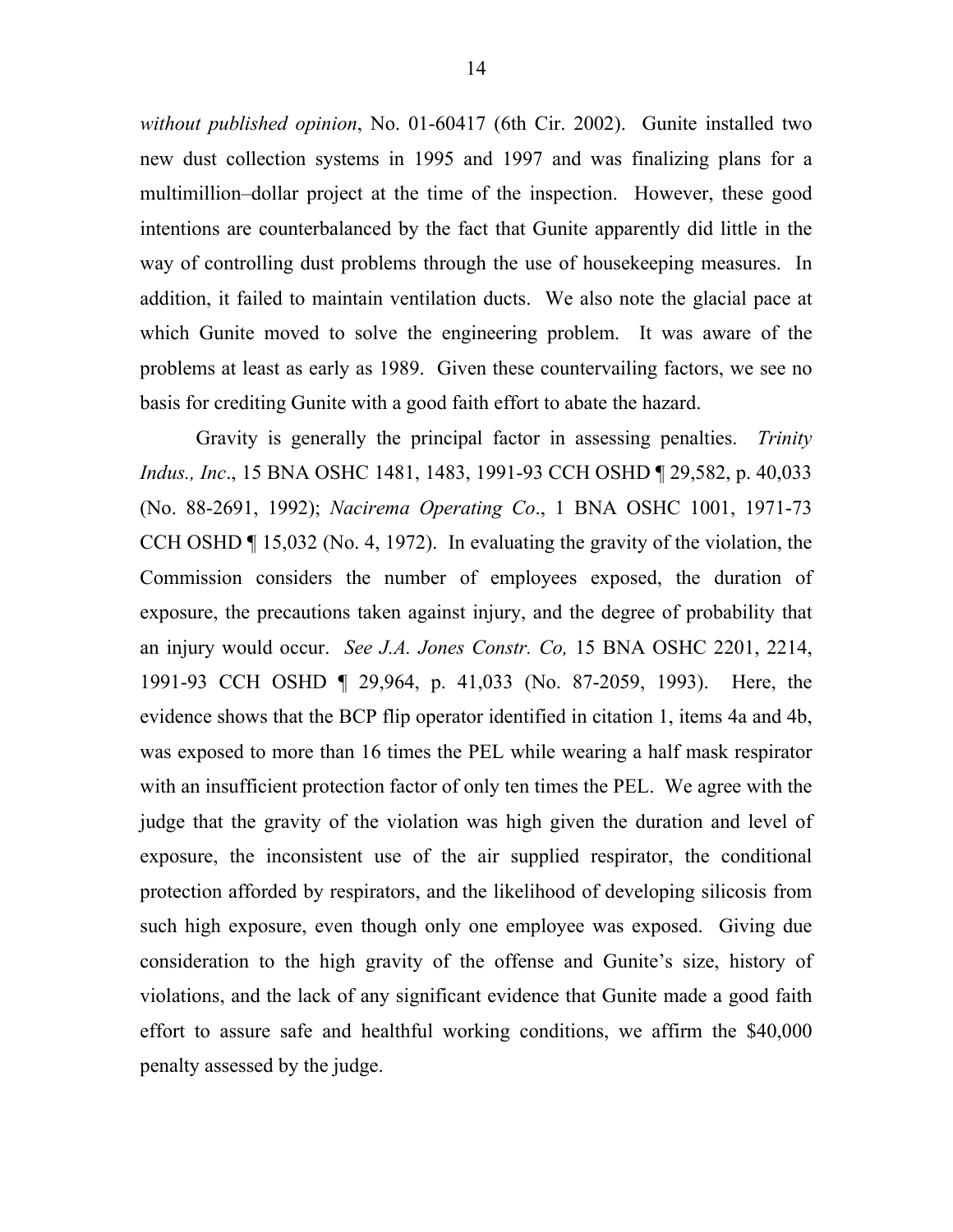# **RESPIRATORY PROTECTION STANDARD: 29 C.F.R. § 1910.134(e)(4)[7](#page-14-0)**

In citation 2, item 2, the Secretary alleged a willful violation of section 1910.134(e)(4) for 7 instances involving Gunite's failure to conduct frequent random inspections to assure that respirators were properly used. The judge affirmed the violation as willful based on compliance officer Evans' testimony that she observed numerous instances of improper respirator use during the inspection. The judge rejected Gunite's claim that the cited version of section 1910.134(e)(4) had been amended and did not apply, as well as its claim that Gunite's employees were not exposed to a hazard requiring the use of respirators. On review, Gunite does not dispute the factual allegations with respect to noncompliance with the terms of the standard or knowledge of the cited conditions, but it reiterates the arguments rejected by the judge. Gunite also challenges the willful characterization.

We agree with the judge's finding that the previous version of the respiratory protection standard was properly cited because the alleged instances of violation occurred before the amended standard took effect on October 5, 1998. The amended standard states that the effective date of promulgation was April 8, 199[8](#page-14-1), and the effective date for full compliance was October 5,  $1998$ .<sup>8</sup> Section

<span id="page-14-0"></span> $7$ The standard states in pertinent part:

# **§ 1910.134 Respiratory protection.**

…

…

(e) *Use of respirators.* … (4) Respiratory protection is no better than the respirator in use, even though it is worn conscientiously. Frequent random inspections shall be conducted by a qualified individual to assure that respirators are properly selected, used, cleaned, and maintained.

<span id="page-14-1"></span><sup>8</sup>The standard states in pertinent part:

# **§ 1910.134 Respiratory protection.**

(n) *Dates–* (1) *Effective date.* This section is effective April 8, 1998. The obligations imposed by this section commence on the effective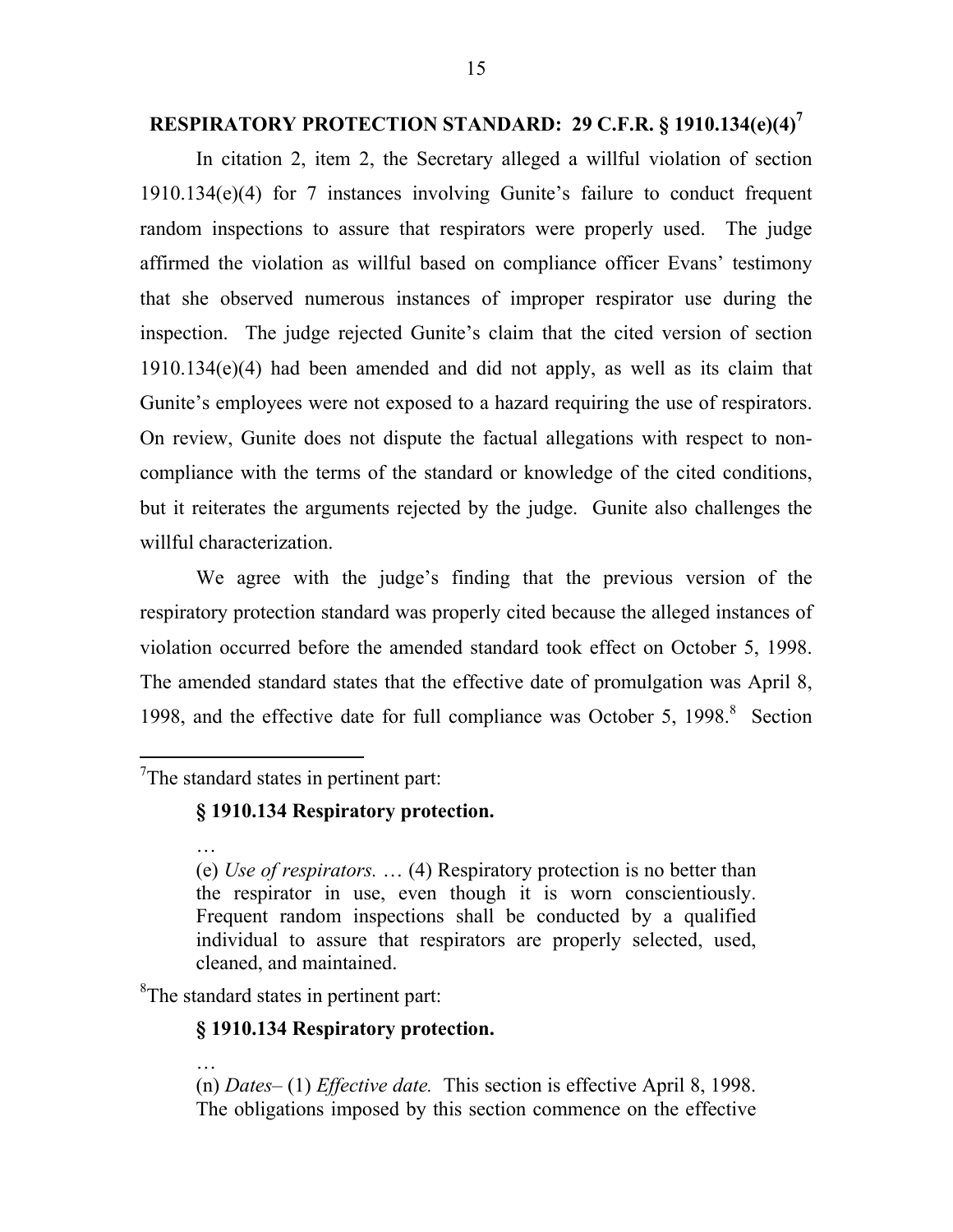1910.134(n). It further states that the previous respiratory protection standard remained "in effect and enforceable" during the intervening period between the April 8 and October 5, 1998. The alleged instances of noncompliance occurred before October 5, 1998, and therefore, the Secretary properly cited the previous standard.<sup>9</sup>

With respect to Gunite's argument that the Secretary failed to establish that the employees identified in the citation were exposed to a hazard requiring respiratory protection, we find that Gunite is correct with respect to the instance alleging that unidentified employees placed their respirators on top of their sandcovered hard hats when not in use. Compliance officer Evans testified that she observed this conduct when employees were leaving the foundry. The record contains no evidence to suggest that any of the employees reused the contaminated respirators upon reentering the foundry.

The other cited instances of violation involved respirator misuse by employees working inside the foundry where environmental sampling during the

(3) The provisions of 29 C.F.R. 1910.134 and 29 C.F.R. 1926.103, contained in the 29 C.F.R parts 1900 to 1910.99 and the 29 C.F.R. part 1926 editions, revised as of July 1, 1997, are in effect and enforceable until October 5, 1998, or during any administrative or judicial stay of the provisions of this section.

<span id="page-15-0"></span><sup>9</sup>Gunite also argues that abatement is unnecessary because the cited provision of the old respiratory protection standard is not contained in the new standard. We do not decide the merits of this question because it is for the Secretary to determine whether or not it is appropriate to issue a citation under a reasonable interpretation of the new standard.

date unless otherwise noted in this paragraph. Compliance with obligations that do not commence on the effective date shall occur no later than the applicable start-up date.

<sup>(2)</sup> *Compliance dates*. All obligations of this section commence on the effective date except as follows:

<sup>(</sup>i) The determination that respirator use is required (paragraph (a)) shall be completed no later than September 8, 1998.

<sup>(</sup>ii) Compliance with provisions of this section for all other provisions shall be completed no later than October 5, 1998.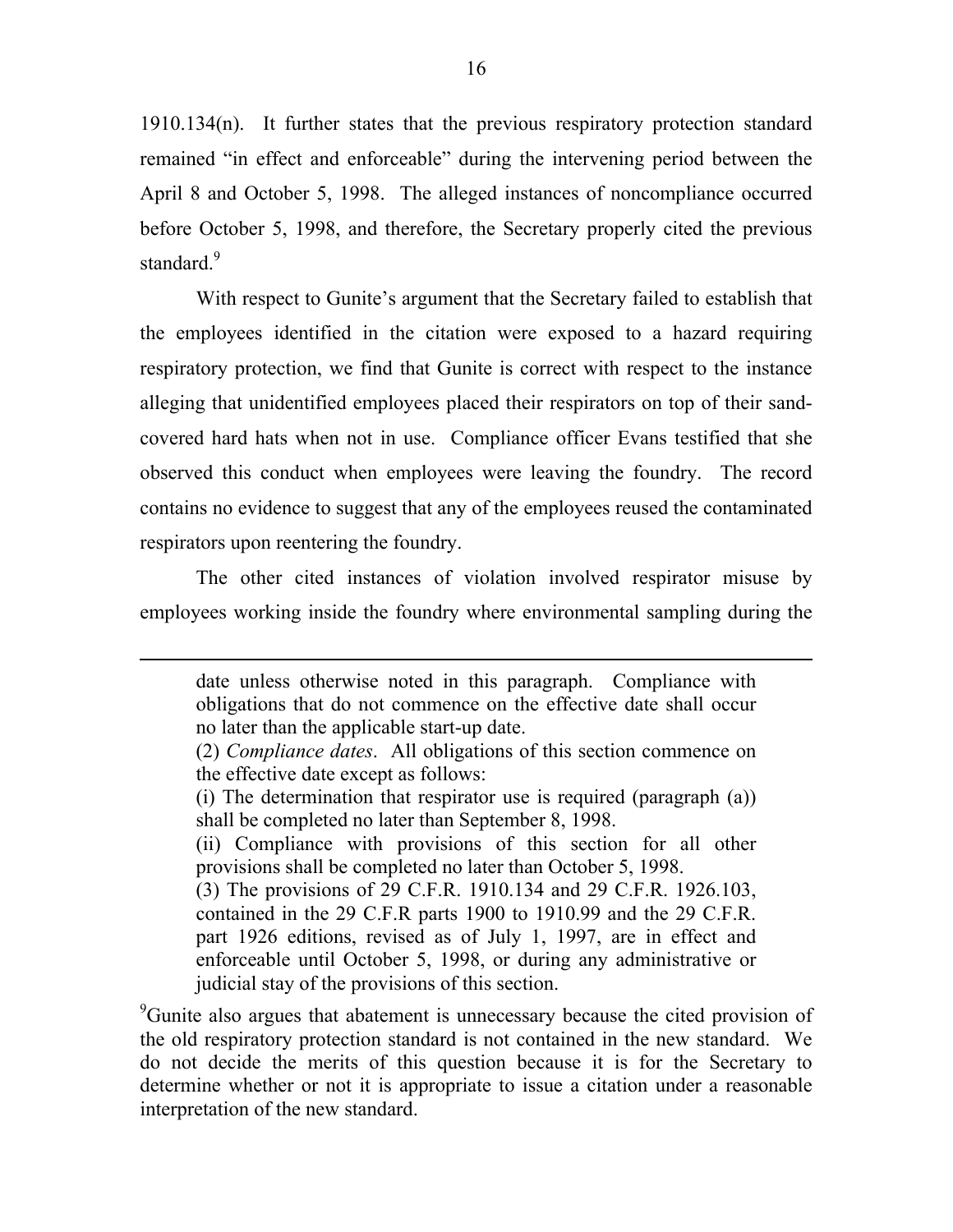inspection exceeded the OSHA PEL for respirable silica. The evidence shows that for years preceding the OSHA inspection, environmental sampling inside the foundry had shown levels that consistently exceeded the OSHA PEL as indicated in reports by Kemper-NATLSCO. In response to these reports, Gunite designated the entire foundry a mandatory respiratory protection area during production hours. This evidence and the documented cases of silicosis recorded in OSHA 200 logs in 1996 and 1997, establish that there was a significant risk of encountering hazardous levels of respirable silica inside the foundry, and that Gunite had a duty to conduct frequent, random, inspections to insure proper respirator use. *See Weirton Steel Corp.*, 20 BNA OSHC 1255, 1259-61, 2003 CCH OSHD ¶ 32,672, pp. 51,449-51 (No. 98-0701, 2003). Accordingly, we find that the Secretary has proven a violation of section  $1910.134(e)(4)$ .

# *Characterization*

We agree with the judge that Gunite's lax enforcement of respirator use in the foundry constituted willfulness. The Kemper-NATLSCO reports establish that despite repeated warnings of excessive levels of respirable silica in the foundry, Gunite management admitted that the use of respirators in areas deemed necessary was not strictly enforced. *See Caterpillar Inc. v. Secretary of Labor*, 154 F.3d 400, 402 (7th Cir. 1998), *aff'g*, 18 BNA OSHC 1005, 1995-97 CCH OSHD ¶ 31,386 (No. 93-3405, 1997) (violation willful where employer knew about hazardous condition and could have corrected the problem but failed to do so). This evidence, taken together with the three cases of silicosis recorded in Gunite's OSHA-200 log in 1996 and 1997, shows that Gunite ignored a known duty to comply with the respiratory protection standard. Under these circumstances, we find no basis for Gunite's argument that it made good faith efforts to comply with the standard. Accordingly, we conclude that the violation was willful.

## *Penalty*

The judge assessed a penalty of \$25,000 rather than the \$55,000 proposed by the Secretary. In reducing the penalty from \$55,000 to \$25,000, the judge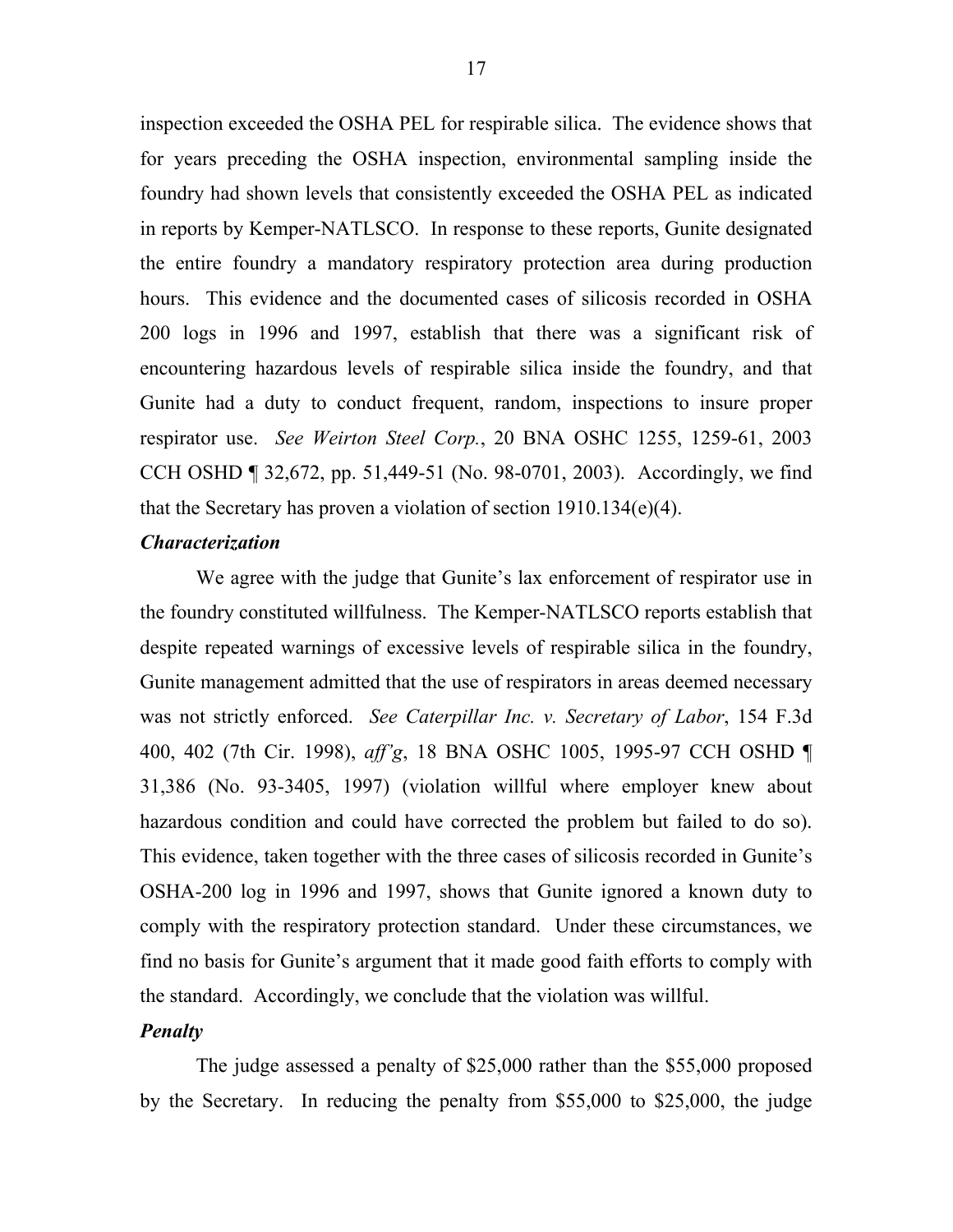found the probability of harm to be lesser because the evidence did not show that the violative conduct led to damaged respirators or actual overexposure of employees. However, compliance officer Evans testified that a reduction for lesser probability had already been factored into the proposed amount of \$55,000. The Secretary argues that the judge's penalty assessment was not commensurate with the gravity of the violation and Gunite's recalcitrance. We agree. Although Gunite argues that it made several attempts to address safety and health in the foundry (including engaging outside consultants to monitor exposure levels, implementing a respiratory protection program, providing disposable respirators in unlimited numbers and training employees to use them, and posting notices warning of disciplinary action for failure to comply with the policy, credit for these efforts is diminished by evidence showing that Gunite did not enforce the use of respirators inside the foundry where air sampling exceeded permissible exposure limits despite the repeated warnings and advice of its own consultants.

Accordingly, we find a penalty of \$55,000 to be appropriate.

# **AUDIOGRAM STANDARD: 29 C.F.R. § 1910.95(g)(6[\)10](#page-17-0)**

The Secretary alleged in Citation 2, item 1, a willful violation of section 1910.95(g)(6) for Gunite's failure to obtain annual audiograms for five employees exposed to noise at or above an 8-hour time weighted average of 85 decibels ("dBA"). The record shows that Gunite did not obtain annual audiograms for one employee in 1996 and four employees in 1997 after initial baseline audiograms of those employees had shown exposure to noise levels exceeding an 8-hour time weighted average of 85 dBA. In all five instances, Gunite obtained audiograms

…

# **§ 1910.95 Occupational noise exposure.**

<span id="page-17-0"></span> $10$ The standard states in pertinent part:

<sup>(</sup>g) *Audiometric testing program.* … (6) *Annual audiogram.* At least annually after obtaining the baseline audiogram, the employer shall obtain a new audiogram for each employee exposed at or above an 8-hour time-weighted of 85 decibels.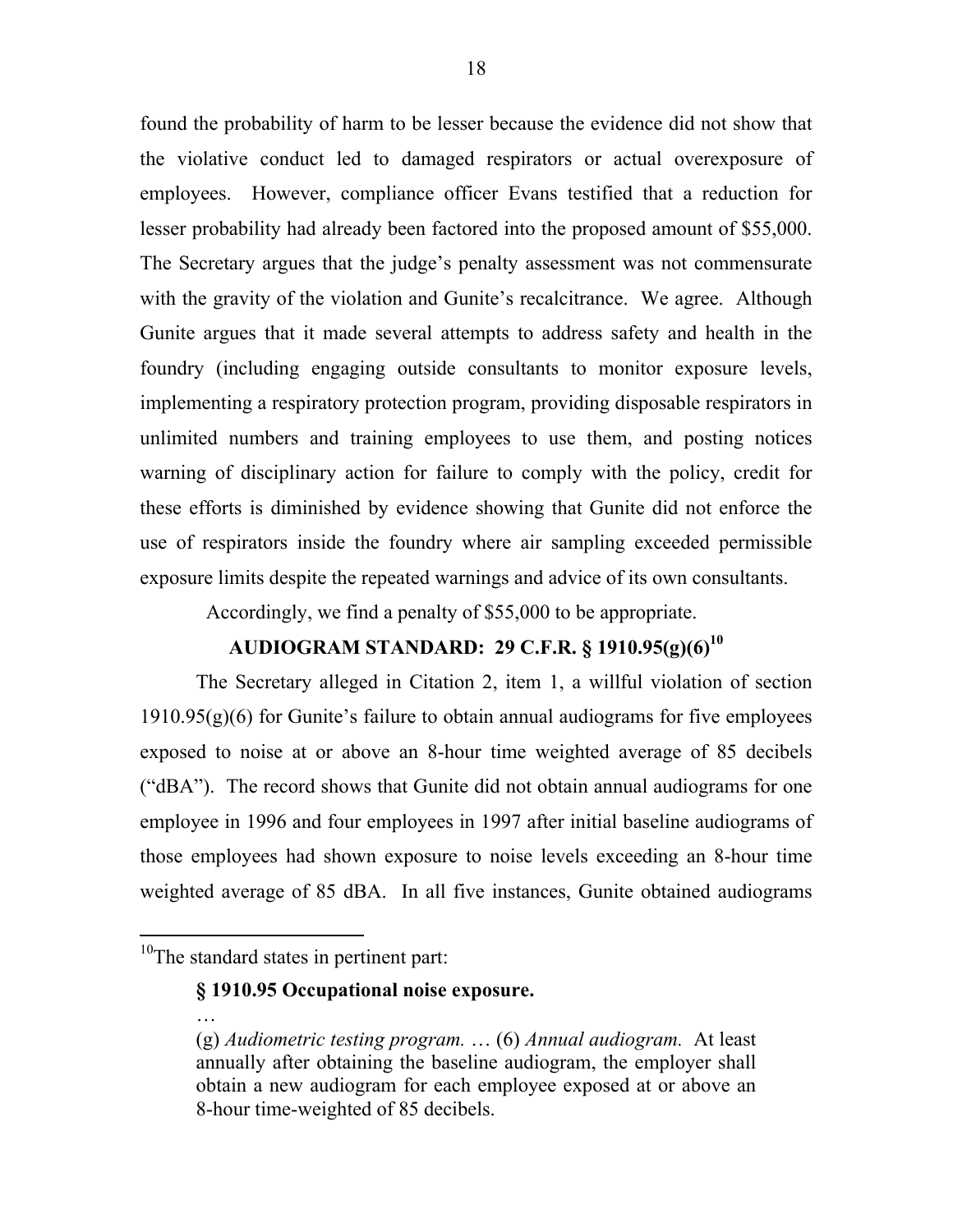the following year. The judge affirmed the citation, but reclassified it as serious based on the lack of evidence to show that Gunite management knew of and disregarded internal memos regarding the missed audiograms by the company's health services department.

On review, Gunite argues that the citation was time-barred under section 9(c) of the Act, which states that "[n]o citation may be issued under this section after the expiration of six months following the occurrence of any violation." We agree with Gunite that none of the cited instances of noncompliance remained unabated when the inspection began on May 26, 1998, or within six months of the issuance of the citation on November 23, 1998. Accordingly, we vacate the item alleging violation of section 1910.95(g)(6).

### *ORDER*

For the reasons stated, we order the following disposition:

*Docket No. 98-1987* 

Items 8a and 8b of Citation 1 are vacated.

Item 1 of Citation 2 is vacated.

Item 2 of Citation 2 is affirmed as willful, and a penalty of \$55,000 is assessed.

Items 3a and 3b of Citation 2 are vacated.

Items 4a and 4b of Citation 2 are affirmed as willful, and a penalty of \$40,000 is assessed.

> $\sqrt{s}$ W. Scott Railton Chairman

 $\sqrt{s}$ James M. Stephens Commissioner

Dated: September 30, 2004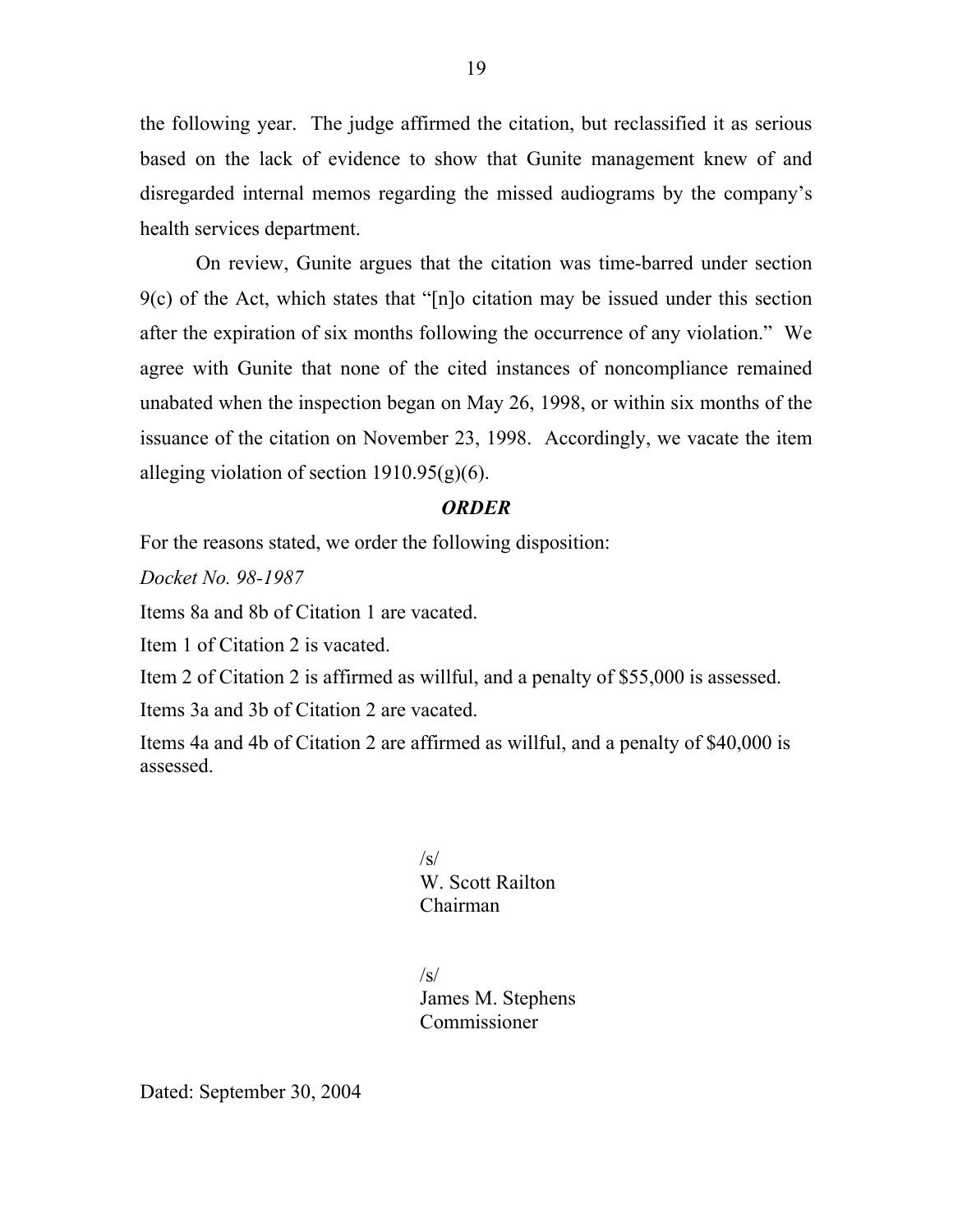ROGERS, Commissioner, concurring in part and dissenting in part:

While I concur with the decision to affirm the willful violations of 29 C.F.R. §§ 1910.1000(c) and (e) with respect to citation 2, items 4a and 4b, my analysis of the case differs from that of my colleagues. I respectfully disagree with their conclusion that the record "is insufficient to prove that the controls suggested by the Secretary would produce a significant reduction in airborne respirable silica in the foundry." In contrast, I would have found that the controls suggested by the Secretary were technologically feasible and thus affirmed citation 2, items 4a and b, on that basis, along with the other alleged violations of 29 C.F.R. §§ 1910.1000(c) and (e), with respect to citation 1, items 8a and 8b, and citation 2, items 3a and 3b.

The cited standard at 1910.1000(c) limits an employee's exposure to respirable silica. The standard at 1910.1000(e) further provides that when administrative and engineering "controls are not feasible to achieve full compliance, protective equipment . . . shall be used to keep the exposure of employees to air contaminants within the limits" of subsection (c). *See Todd Shipyards Corp.*, 9 BNA OSHC 2031, 2034, 1981 CCH OSHD ¶ 25,516, p. 31,812 (No. 77-2545, 1981) (purpose of section is limitation of employee exposure to air contaminants). Under the standard, the preferred protection is through engineering or administrative controls, with personal protective equipment such as respirators as a backstop. *See id.* This is consistent with "an elementary principle of industrial engineering and hygiene, 'the hierarchy of controls,' . . . that hazards should be controlled at the source." Rothstein, *Occupational Safety and Health Law* § 108 at 167 (4<sup>th</sup> ed. 1998).

OSHA's Health Response Team (HRT) focussed its inspection on the workstations where sampling results showed employee exposure in excess of the Permissible Exposure Limit (PEL). As a result of the inspection, the HRT submitted a comprehensive report identifying housekeeping and ventilation problems at each of the cited areas and recommending a number of feasible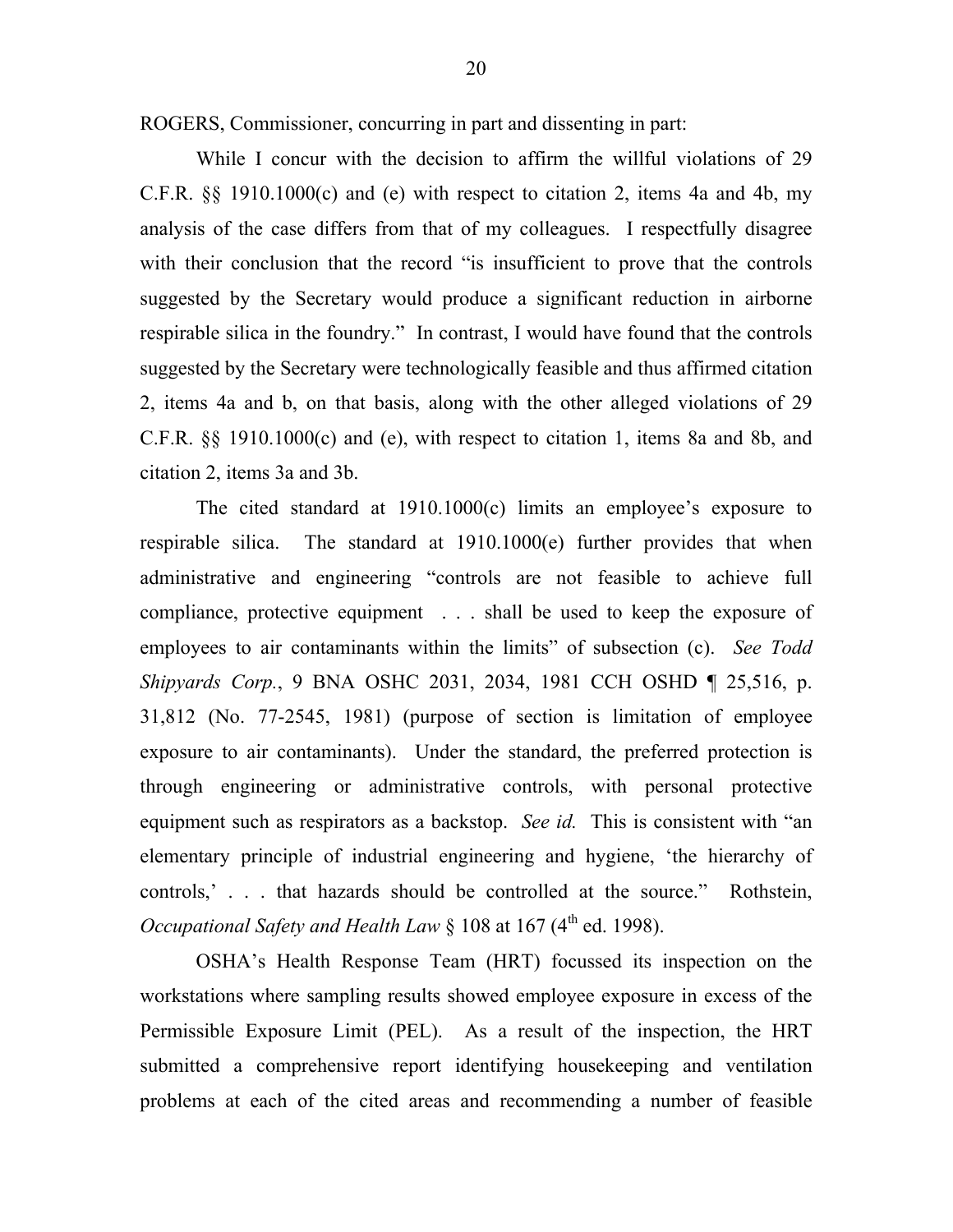administrative and engineering controls to remedy the problems. It stated that "[p]rograms such as housekeeping and employee hygiene…will have a significant effect if used in conjunction with other administrative and engineering controls." As the judge noted in her decision, "except for clean air islands, Gunite [did] not challenge[ ] these recommendations." In my view, the judge correctly found that the Secretary met her burden of showing that feasible administrative and engineering controls were available to provide a significant reduction in exposure at the five cited positions. *See G & C Foundry Co.*, 17 BNA OSHC 2137, 2140, 1995-97 CCH OSHD ¶ 31,388, p. 44,342 (No. 95-0869, 1997) (technological feasibility established where Secretary shows "that there are some controls available…that will have a significant effect on the amount of silica dust that reaches the employees' breathing zones"). Moreover, the fact that the Secretary did not present the HRT members as experts does not diminish the probative value of their testimony. HRT member Lee Hathon, like the expert presented by the Secretary in *G&C Foundry, Co.*, 17 BNA OSHC at 2138, 1995-97 CCH OSHD at p. 44,340, was an OSHA mechanical engineer. He testified that he had worked with OSHA's HRT for 10 years and that his credentials included Master of Science degrees in mechanical engineering and in public health. HRT member Keith Motley, an industrial hygienist with OSHA's HRT for 12 years, stated that he had Bachelor of Science degrees in biology and chemistry and a Master of Science degree in public health. In my view, the credentials of these witnesses make their testimony sufficiently reliable. Gunite did not challenge the expertise of the Secretary's witnesses. To the extent that the majority would find dispositive the lack of "expert" testimony from the Secretary in order to meet her burden, and since this issue has not previously been briefed, I would remand this case to permit the parties to brief the issue or in the alternative request that they submit supplemental briefs to the Commission. *See The Sherwin-Williams Co.*, 11 BNA OSHC 2105, 2110, 1984-85 CCH OSHD ¶ 26,986, p. 34,702 (No. 14131, 1984) ("realism and common sense should dictate how the Secretary may meet his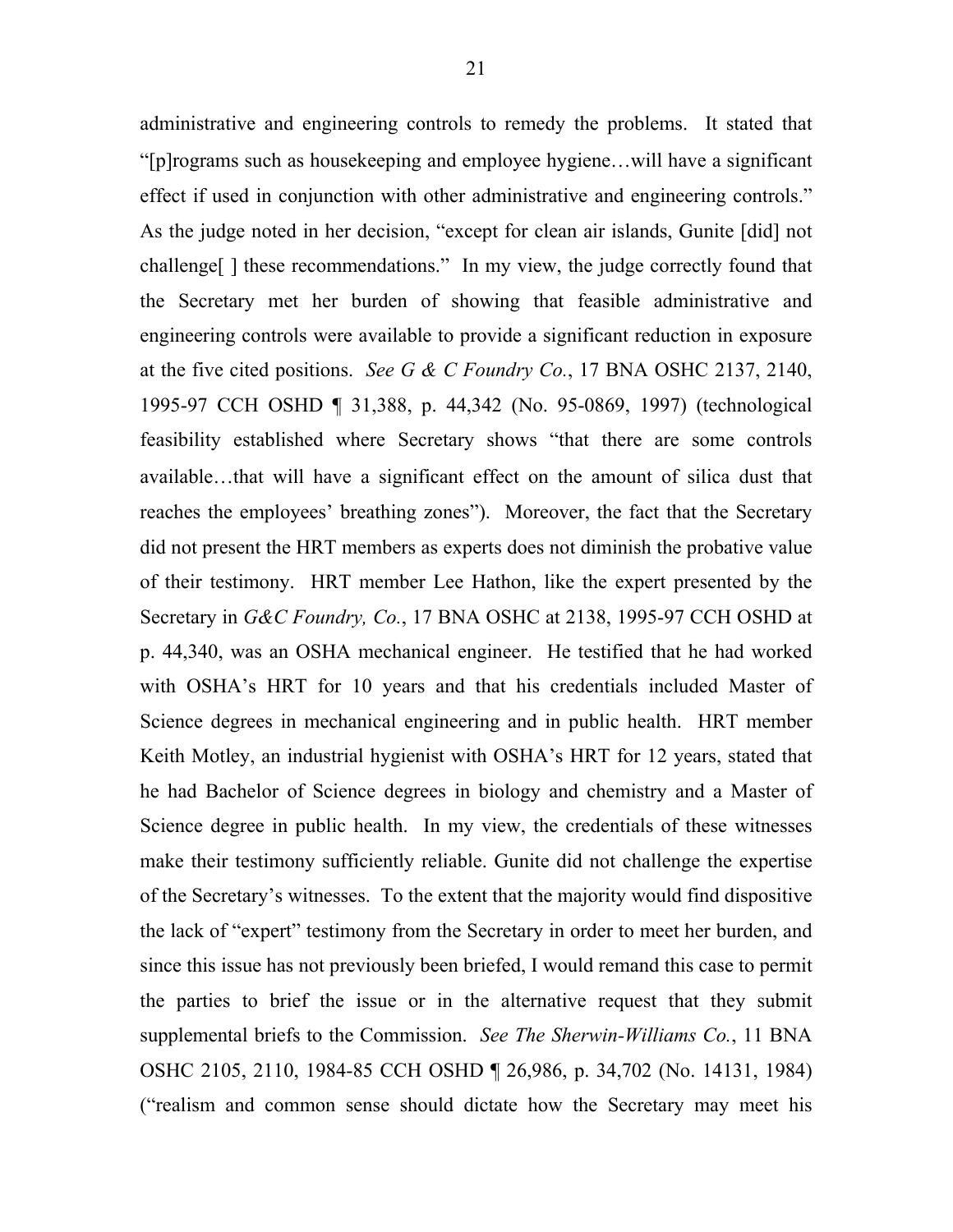burden of providing substantial evidence of feasibility" (citing *Castle & Cooke Foods,* 692 F.2d 641, 650 (9th Cir. 1982)).

On review, Gunite renews its argument against the feasibility of clean air islands, which the HRT report recommended as feasible at the workstations of the BCP flip operator, sprue pull-off operator, and coreset/blowoff operator. The report stated that a clean air island at each of these workstations would supply clean, tempered air at approximately 100 to 200 feet per minute to the breathing zone of the employee. HRT member Motley described the clean air island as an air diffuser that "would blow down over the employee's head and breathing zone and enclose them in a cone of clean air." Gunite argues that Motley had observed the use of clean air islands only in battery manufacturing facilities to protect against lead and cadmium exposure, but had never observed them used in foundries. Gunite's argument is undermined by the testimony of its own witness, facilities engineer Cator, who stated that "[c]lean air islands are probably effective and I don't question that." Cator initially testified that Gunite had rejected clean air islands targeting individual workstations in favor of a "dust collector large enough to handle the problem without adding another piece of equipment, which becomes another piece of equipment to maintain." However, as the judge noted, the record contains no evidence that Gunite's dust collection systems were effective in achieving compliance at the cited areas. While Cator stated that Gunite had rejected clean air islands because they brought outdoor air into individual work areas to create uncomfortably hot conditions in summer and cold conditions in winter, he later admitted that such outdoor air could be tempered to an acceptable degree and that Gunite actually operated a clean air ventilation system along the pouring line area of its foundry where the air was conditioned in summer and heated in the winter.

Gunite also raises a broad challenge to the technological feasibility of any kind of local exhaust ventilation (LEV) system by claiming that "no type of local exhaust ventilation possibly would be capable of removing" the 400 tons of silica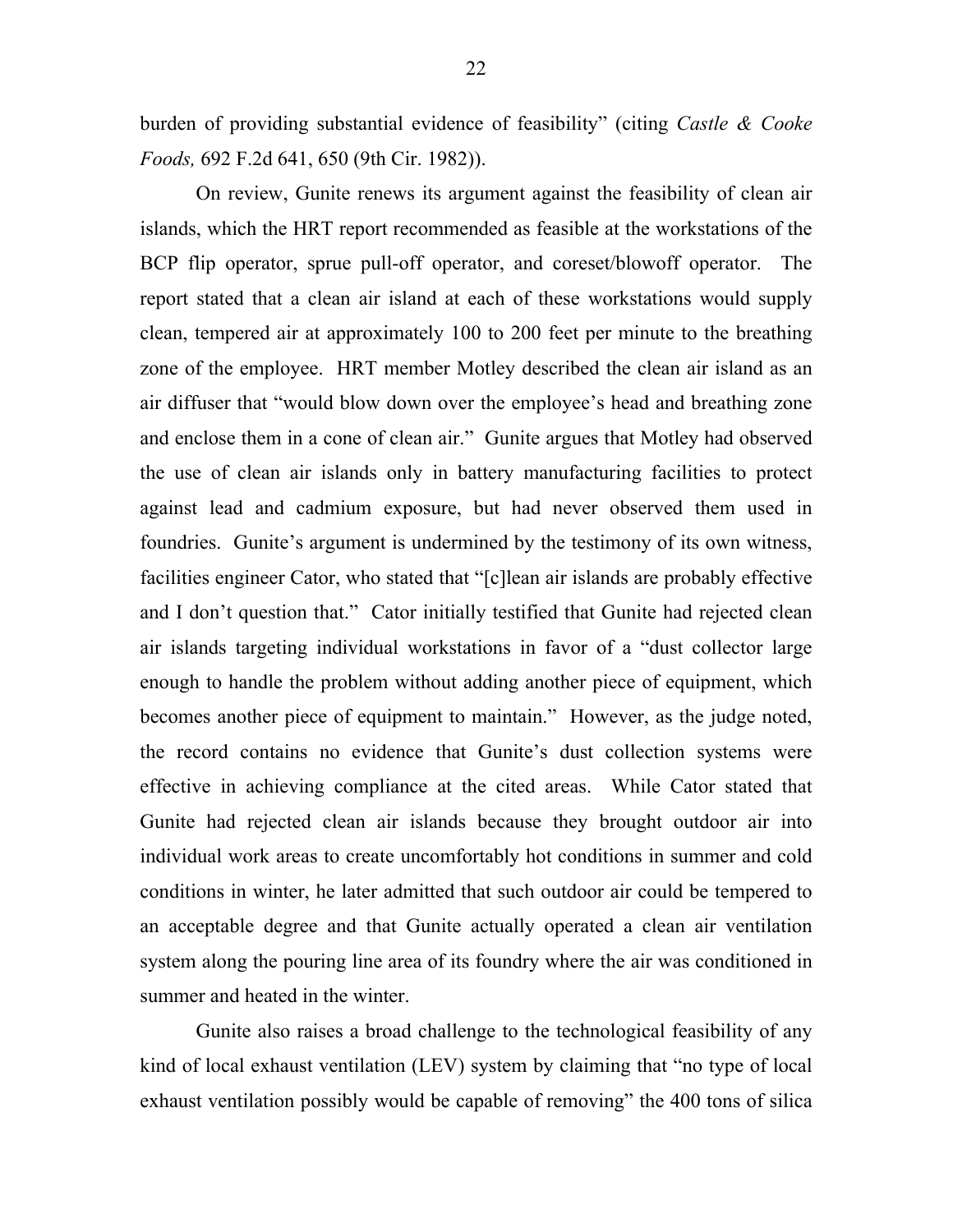sand that its foundry processed each hour. This argument misreads the recommendations in the HRT report, which did not recommend LEV to remove all 400 tons of sand from the plant but rather to aim LEV at the cited workstations. Gunite's other argument is that the Secretary's failure to identify specific abatement methods in the citation indicates that she "had no idea what controls would work under the circumstances." Mandating the implementation of specific administrative and engineering controls in the abatement order was not required here, however, because an employer "is not precluded from using other means of engineering or administrative controls if it so chooses, so long as those means reduce the level of silica dust at least to the same extent" as the Secretary's proposals. *Smith Steel Casting Co.*, 15 BNA OSHC 1001, 1012 n. 16, 1991-93 CCH OSHD ¶ 29,314, pp. 29,371-72 n. 16 (No. 80-2069, 1991) (consolidated).

Having found that the Secretary met her burden of showing the existence of feasible engineering and administrative controls, I would have accordingly also affirmed the other alleged violations of 29 C.F.R. §§ 1910.1000(c) and (e) based on Gunite's failure to implement those controls.

> $\sqrt{s}$ Thomasina V. Rogers Commissioner

Dated: September 30, 2004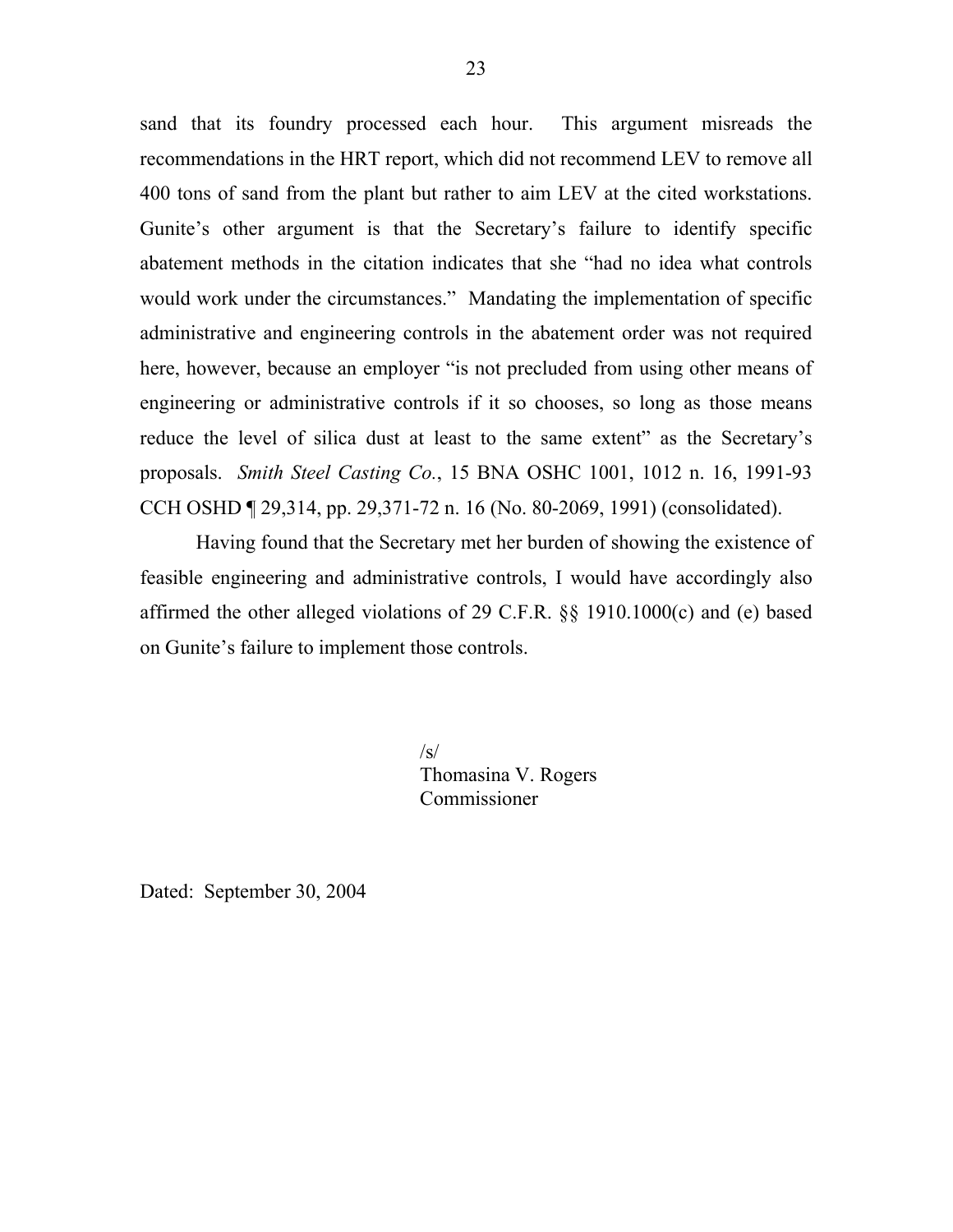# SECRETARY OF LABOR,

Complainant,

v.

GUNITE CORPORATION,

Respondent.

UAW LOCAL 718,

Authorized Employee Representative.

### APPEARANCES:

For the Complainant:

Susan Witz, Esquire, and Ruben Chapa, Esquire, U.S. Department of Labor, Office of the Solicitor, 230 South Dearborn, Room 844, Chicago, Illinois 60604

For the Respondent:

Robert E. Mann, Esquire, Franczek Sullivan, P.C., 300 South Wacker Drive, Suite 3400, Chicago, Illinois 60606

For the Authorized Employee Representative: Benny Crawford, President, UAW, Local 718, Gunite Corporation, 302 Peoples Avenue, Rockford, Illinois 61104-7092

Before: Administrative Law Judge Ann Z. Cook

# *DECISION AND ORDER*

This proceeding is before the Occupational Safety and Health Review Commission ("the Commission") pursuant to section 10(c) of the Occupational Safety and Health Act of 1970, 29 U.S.C. § 651 *et seq*. ("the Act"). Respondent, Gunite Corporation ("Gunite"), operates a foundry that

OSHRC DOCKET NOS. 98-1986 and 98-1987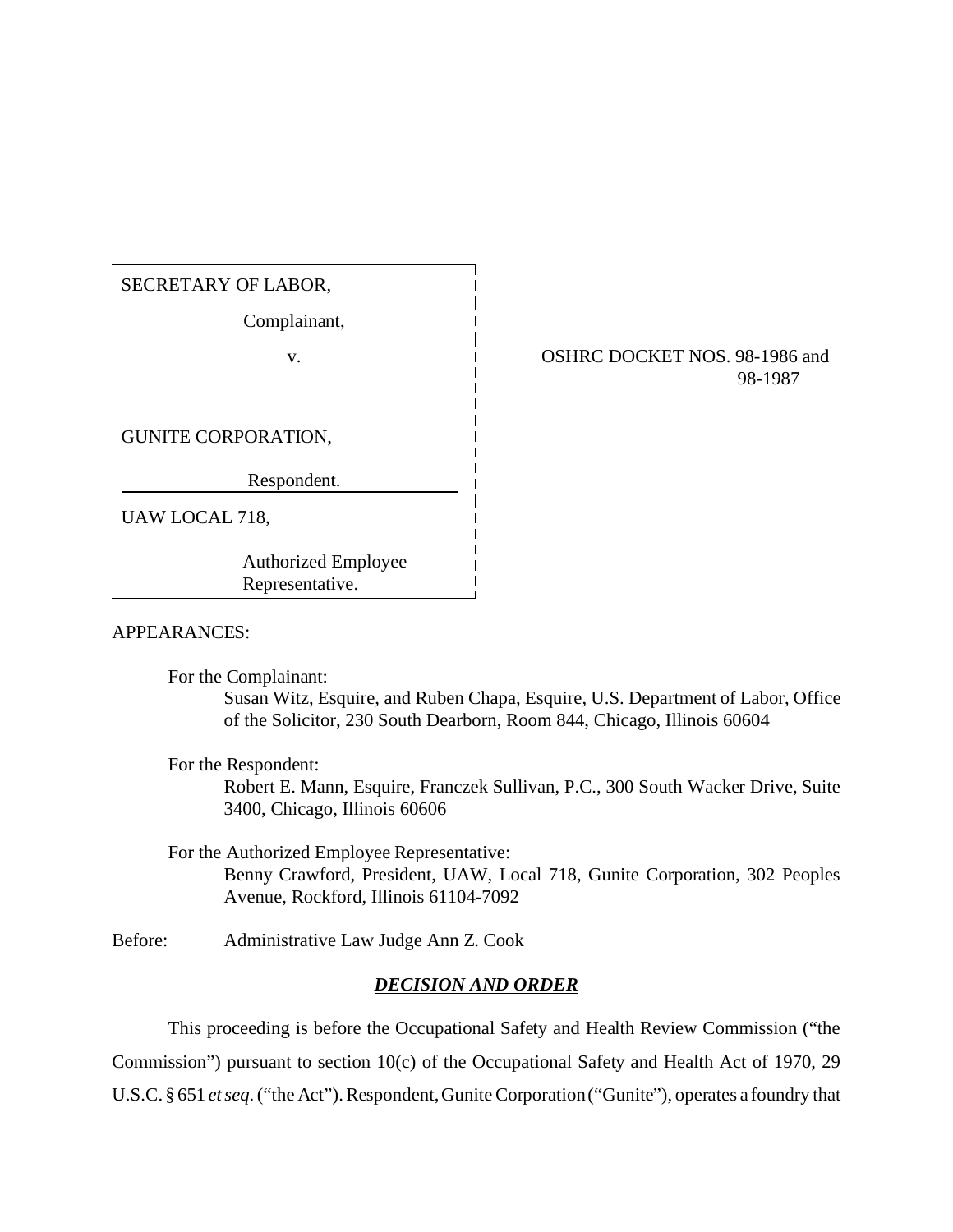produces various parts for heavy trucks. (Tr. 469). Gunite acknowledges that it is an employer engaged in a business affecting interstate commerce and that it is subject to the requirements of the Act, and I so find. (Answer  $\P$  1). The Occupational Safety and Health Administration ("OSHA") conducted an inspection of Gunite's foundry from April 28, 1998 through October 27, 1998, resulting in the issuance of serious, willful and "other" citations. Gunite timely contested the citations, and this matter was set for hearing. The parties achieved a partial settlement prior to the hearing, leaving for resolution two serious items, five willful items, and proposed penalties of \$319,000. The hearing was held in Rockford, Illinois, on June 5, 6 and 7, 2000. The Secretary and Gunite filed post-hearing briefs on September 6, 2000.<sup>1</sup>

#### *Background*

Gunite's foundry produces parts for heavy trucks by pouring molten iron into sand molds and then removing the parts from the molds and cleaning and preparing them for shipping. The process begins with melting scrap metal in the cupola and pouring it into molds on the pouring line. The molds move along conveyor belts to the Mold Unit, where the molds are knocked off, while the parts continue on to the cleaning room via a vibrating conveyor line called the "shakeout line" or the "GK Line." The parts are then conveyed through blasting machines, after which they are painted and put on pallets for shipment. The parts weigh up to 150 pounds and are extremely hot as they move along the conveyor lines, and the manufacturing process releases large amounts of sand that become airborne dust and then accumulate on surfaces. The sand contains silica, which is a toxic material, and overexposure to silica can lead to silicosis, a progressive and potentially life-threatening lung disease. To reduce the amount of sand in the air, and therefore the amount of respirable silica, Gunite had six dust control systems at the time of the inspection, as well as exhaust fans and air makeup units. Nevertheless, the large amount of sand used (an average of 400 tons an hour, most of which was cleaned and recycled) resulted in accumulations of dust and sand throughout the foundry, and Gunite's OSHA 200 logs for 1996 and 1997 recorded three cases of silicosis. (Tr. 35, 58-59, 249-50, 349-50, 431-43, 469-73, 478-83, 486; CX-5, pp. 10, 15, 21; CX-85).

 $<sup>1</sup>$ Although the authorized employee representative attended the hearing, it did not participate</sup> in the hearing or submit a post-hearing brief.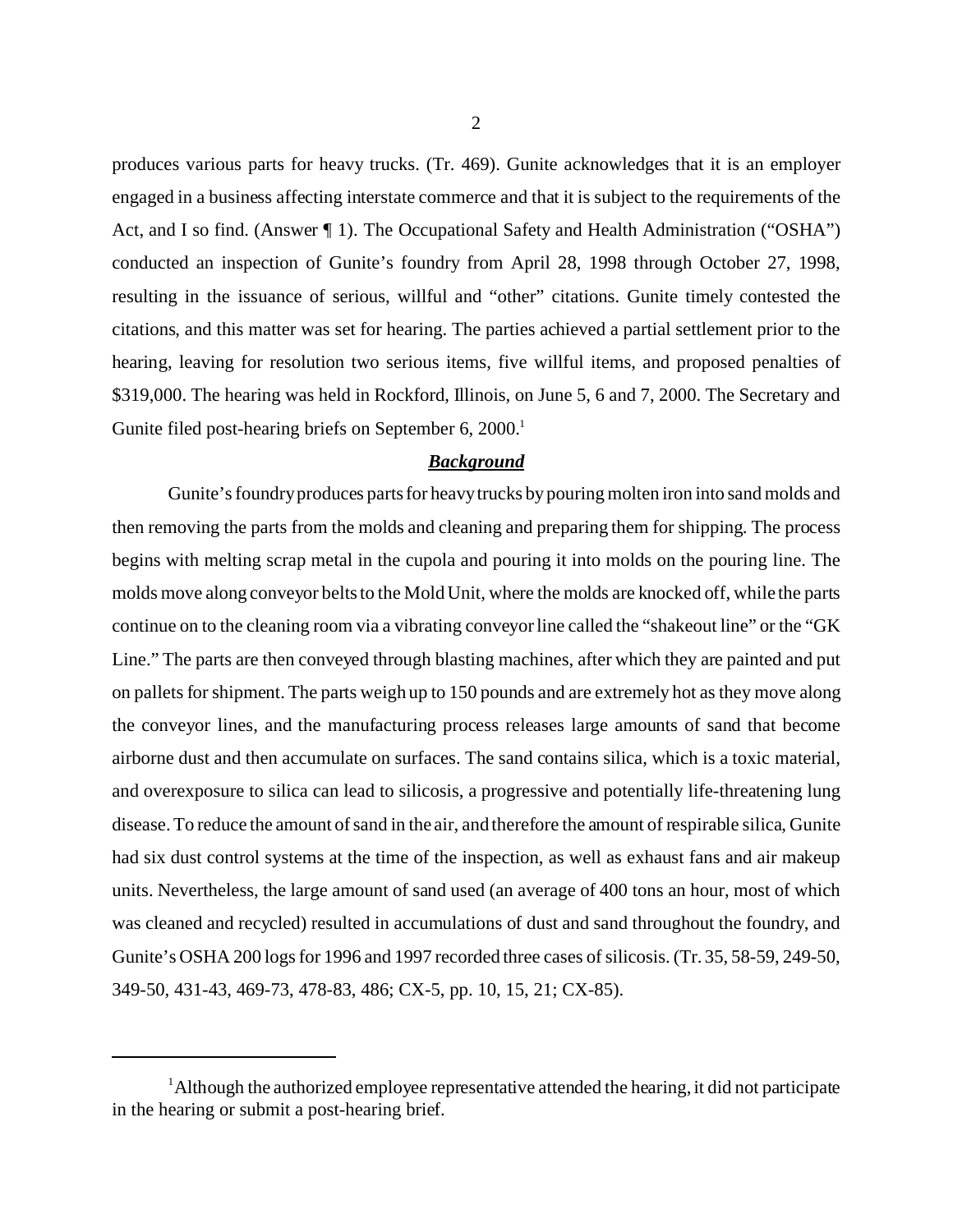OSHA's inspection of Gunite's foundry was a comprehensive safety and health inspection, conducted by Julie Evans, an OSHA Industrial Hygienist ("IH"), Vilma Cantu, an OSHA Compliance Officer, ("CO"), and John Newquist, an OSHA Safety and Health Specialist ("SHS").<sup>2</sup> Of the seven contested items resulting from the inspection, six involve sand and respirable silica. In connection with the latter, the Secretary alleges one serious and two willful violations relating to employee exposure to respirable silica above the permissible exposure limit ("PEL") and failure to implement feasible controls. The Secretary also alleges one serious and one willful violation pertaining to accumulations of sand in working areas, one willful violation involving the use of respirators, and one willful violation involving audiograms.

#### *The Secretary's Burden of Proof*

To establish a violation of a standard, the Secretary has the burden of proving, by a preponderance of the evidence:

(a) the applicability of the cited standard, (b) the employer's noncompliance with the standard's terms, (c) employee access to the violative conditions, and (d) the employer's actual or constructive knowledge of the violation (*i.e.*, the employer either knew, or with the exercise of reasonable diligence could have known, of the violative conditions).

*Atlantic Battery Co.,* 16 BNA OSHC 2131, 2138 (No. 90-1747, 1994).

#### *Exposure to Respirable Silica - 29 C.F.R. §§ 1910.1000(c) and (e)*

The Secretary alleges that Gunite was in serious violation of 29 C.F.R. §§ 1910.1000(c) and (e) by exposing three employees to respirable silica in excess of the PEL and failing to determine and implement controls to achieve compliance. (Docket No. 98-1987, Citation 1, Items 8a and b). The Secretary alleges willful violations of the same standards for exposing two further employees to respirable silica in excess of the PEL. (Docket No. 98-1987, Citation 2, Items 3a and b and 4a and b, respectively).The cited standards provide, in pertinent part, as follows:

(c) An employee's exposure to any substance listed in Table Z-3, in any 8-hour work shift of a 40-hour work shift, shall not exceed the 8-hour time weighted average limit given for that substance in the table.

 $2$ OSHA's Health Response Team ("HRT"), which is a group of IH's who serve as a technical resource within OSHA, also assisted in the inspection. (Tr. 4-10).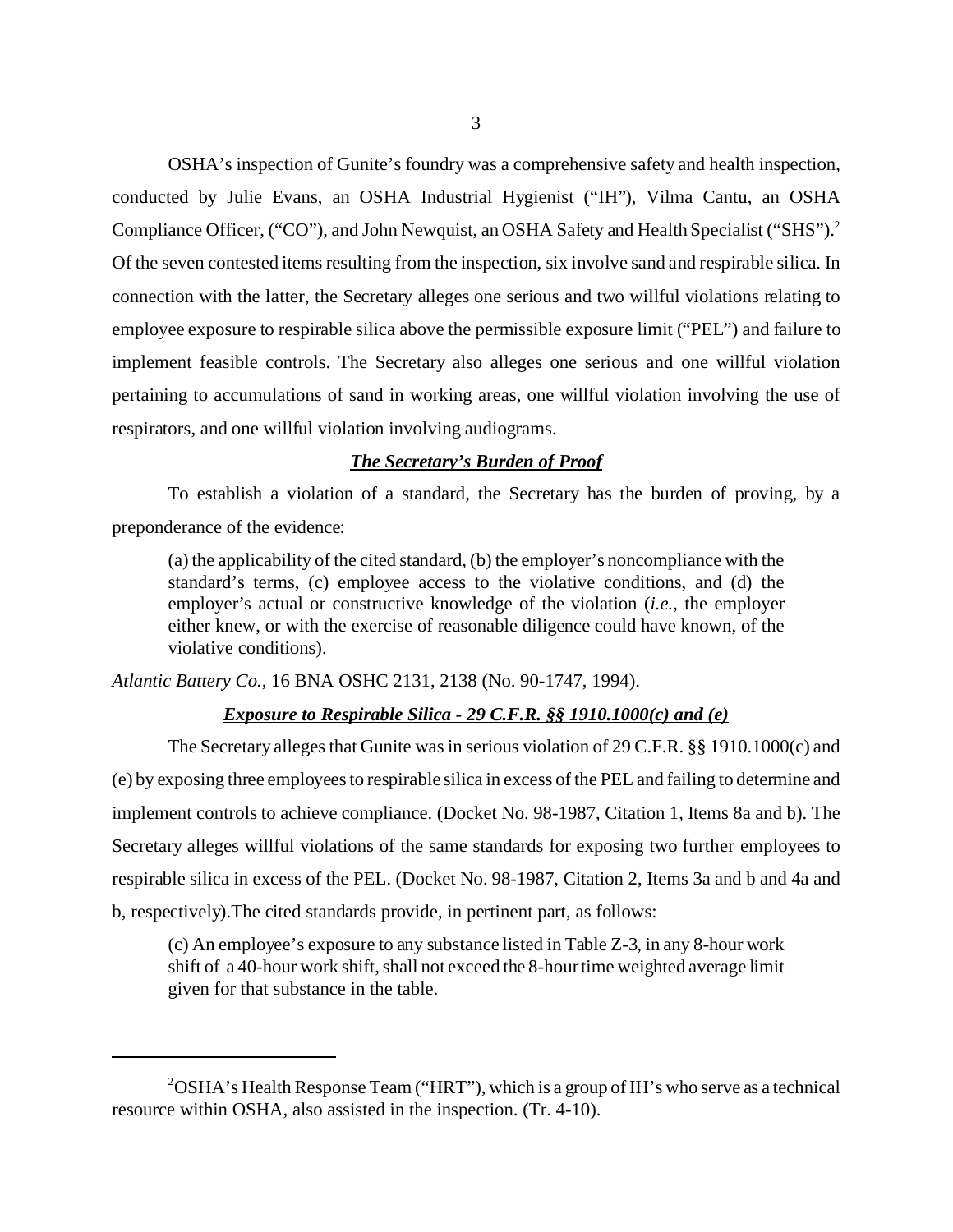(e) To achieve compliance with paragraphs (a) through (d) of this section, administrative or engineering controls must first be determined and implemented whenever feasible. When such controls are not feasible to achieve full compliance, protective equipment or any other protective measures shall be used to keep the exposure of employees to air contaminants within the limits prescribed by this section.

### *Employee Exposure*

On June 9, 1998, IH Evans monitored two employees for exposure to respirable silica, a substance listed in Table Z-3. Jeffrey Milosch of Kemper/Natlsco ("Kemper"), Gunite's insurance company, performed simultaneous monitoring of the same employees. The monitoring results Evans and Milosch obtained were, respectively: Sprue Pull-Off Operator, 1.7 and 6.0 times the PEL, and BCP Flip Operator, 16.6 and 25.0 times the PEL.<sup>3</sup> On June 18, 1998, Evans and Milosch monitored three other employees and obtained the following results, respectively: Metal Pourer, 2.03 milligrams per cubic meter ("mg/m3") with a PEL of 1.22, and 3.5 mg/m3 with a 1.5 PEL; Coreset/Blowoff Operator, 1.30 mg/m3 with a PEL of 0.91, and 1.4 mg/m3 with a 0.8 PEL; and Mold Line Technician, 1.06 mg/m3 with a 0.66 PEL, and 1.6 mg/m3 with a 0.8 PEL. (Tr. 42-43, 50, 97, 105, 124-25; CX-12). The evidence thus establishes overexposure of the five employees.

On six occasions during 1996, 1997 and 1998, Kemper had monitored employees and found overexposure to respirable silica. During two 1996 visits, Kemper found five employees to be overexposed, including the Sprue Pull-Off Operator Evans monitored. (Tr. 52-53; 304-05; CX-7-8, CX-11). In June of 1997, monitoring revealed employees working in Metal Pourer, Coreset/Blowoff Operator and Mold Line Technician positions were overexposed, and in August of 1997, monitoring showed the Sprue Pull-Off Operator position as overexposed at three times the PEL. (Tr. 54, 307-11; CX-9-10). In March of 1998, monitoring showed a BCP Flip Operator, a Coreset/Blowoff Operator and others to have been overexposed. (Tr. 313-14; CX-12). Beginning in April of 1997, Kemper's reports to Gunite's management recommended that engineering and/or administrative controls be adopted to reduce exposure and that respirators be used until controls brought exposure below the PEL. (Tr. 48, 53-57, 306-15). Gunite therefore knew that employees were being overexposed.

 $3$ The accuracy of the differing monitoring results is not in dispute. IH Evans testified that the differences could be due to different silica contents in the samples or to placement of monitoring equipment. (Tr. 105-06).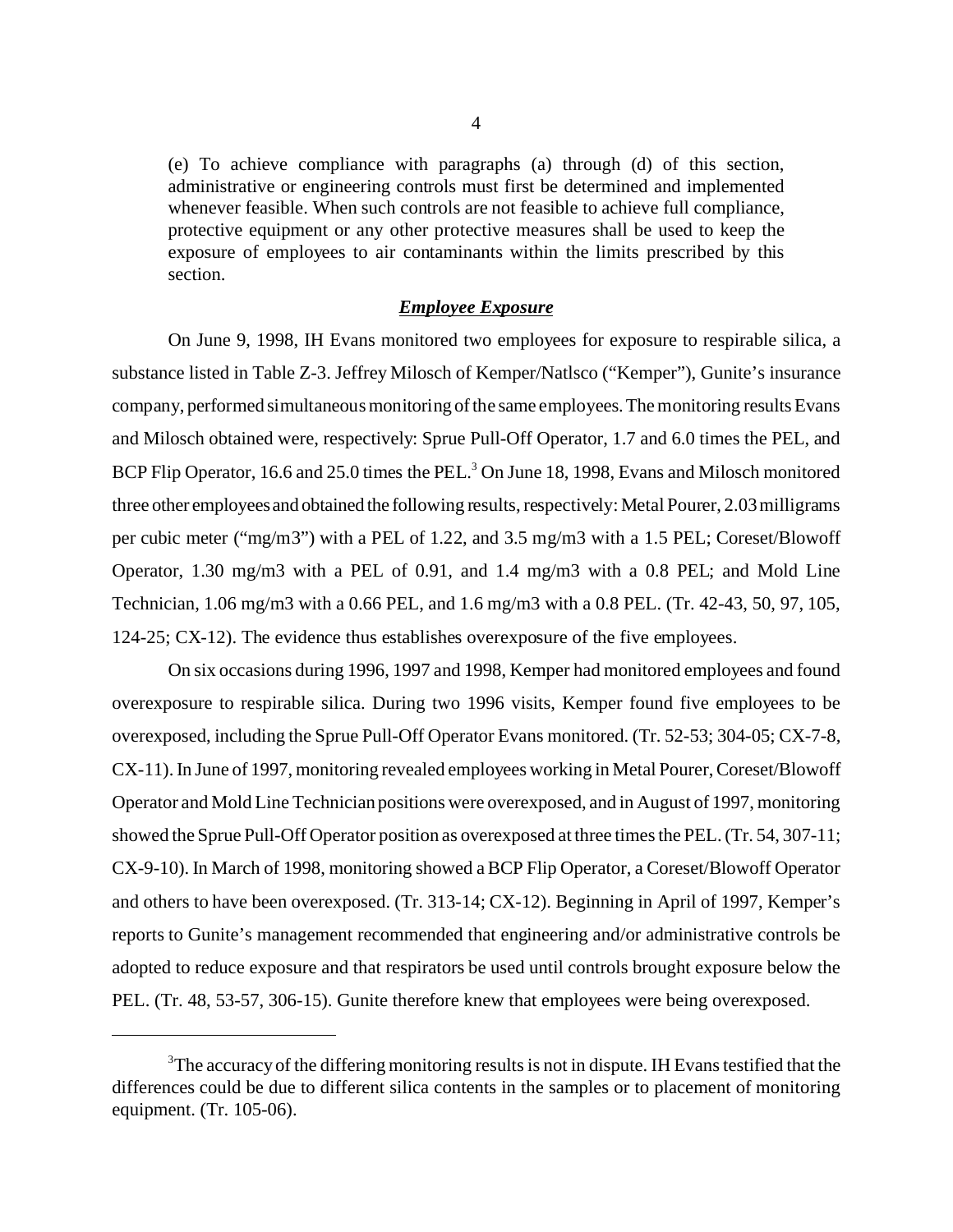Gunite asserts that the five employees were not overexposed because they wore or had available respiratory gear that lowered actual personal exposure below the PEL. It notes that the Metal Pourer, Coreset/Blowoff Operator, Mold Line Technician, and Sprue Pull-Off Operator were wearing respirators with a protection factor of ten and were thus protected well beyond the PEL exposure measured. (Tr. 213-14). Gunite also notes that the Sprue Pull-Off Operator wore an air hood with a protection factor of 25, increasing his protection to 250 times PEL. (Tr. 203, 214). Finally, Gunite notes that the BCP Flip Operator, whose exposure was 16.6 to 25 times the PEL, also had an air hood at his position but wore only a respirator providing protection ten times the PEL. (Tr. 205-07, 222-23). Gunite maintains that the silica inhalation of four employees was below the PEL and that that of the fifth would have been below the PEL had he used the protective gear provided.

It is apparent from the above that Gunite interprets "an employee's exposure" in subsection (a) of the standard to mean an employee's actual inhalation. However, this interpretation creates a conflict with subsection (e). The clear dictate of subsection (e) is to rely on personal protective equipment to keep employee exposure below the PEL only if administrative or engineering controls are not feasible. The Eleventh Circuit noted the reasonableness of this approach in *American Iron and Steel Inst.*, 182 F.3d 1261, 1267-69 (11th Cir. 1999), because controls eliminate or arrest a hazard at its source, making respiratory protection automatic, while respirators depend on constant attention and absence of human error to be effective. Gunite's assertion is therefore rejected, and I find that the five employees monitored by IH Evans and by Milosch were exposed to respirable silica in excess of the PEL in violation of 29 C.F.R. 1910.1000(c).

#### *Engineering/Administrative Controls*

The Secretary alleges that Gunite failed to determine and implement feasible administrative or engineering controls to achieve compliance with the PEL for the five overexposed employees as 29 C.F.R. 1910.1000(e) required. OSHA's HRT studied ventilation at the foundry and suggested controls it represents were feasible and would bring each position within the PEL. Gunite contends that it had adopted a program that abated the overexposures by the end of the abatement period.

The record shows that the foundry building was built between 1919 and 1930. (Tr. 480). At the time of the inspection, the actual foundry area was served by six dust control systems, four air makeup units, and wall exhaust fans, which together replaced the in-plant air once every six to seven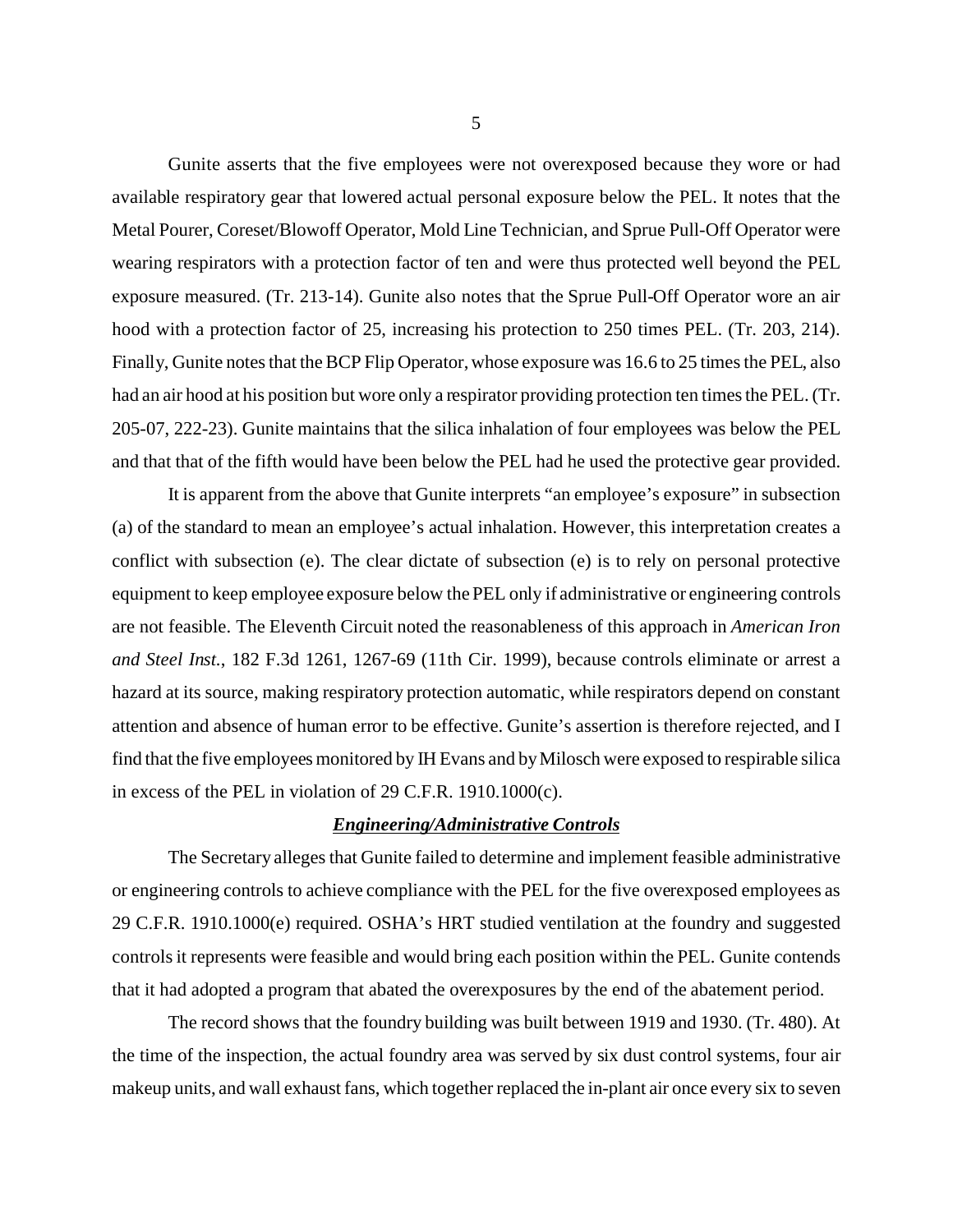minutes. (Tr. 431-32, 449-50). With the exception of two systems installed in 1995 and 1997, the dust control systems had been in place for several years. (Tr. 431-41, 450, 509-13; RX-1). The testimony of IH Evans and the photographic evidence establish that the systems were in disrepair, that maintenance had not been done, that ventilation pipes had holes or were no longer aligned, and that fan blades had holes and/or accumulations of dust. Fans used for cooling blew dust around, sometimes into employees' work spaces, and on one occasion the dust was dense enough to obstruct vision. (Tr. 34, 68-84, 557-58; CX-55-57, CX-60-61).

During its inspection, OSHA monitored 13 foundry employees and found five overexposed to silica. All five worked in the vicinity of the "shakeout line," commonly called the "GK Line." The GK Line runs approximately 700 feet from where the parts are removed from the molds, past the Sprue Pull-Off Operator, who separates any excess metal from the parts, to the BCP Flip Operator, who aligns the castings on the conveyor belt before they enter the Cleaning Unit. (Tr. 40, 97, 473-76; CX-85). The GK Line vibrates vigorously at a high frequency and throws off large amounts of sand and dust. OSHA's monitoring showed the greatest overexposure at the end of the GK Line, where the BCP Flip Operator worked (16.6 times the PEL), with much less overexposure at the beginning of the line, where the Sprue Pull-Off Operator worked (1.7 times the PEL), and on the pouring line, where the three other overexposed employees worked. Sand and dust from the GK Line was poorly contained. There were holes in the canopy and ducts over the line, ventilation pipes were no longer aligned, and sand escaped from the gaps between the line and the canopy. Fans used for cooling blew sand and dust into work spaces, and the system was ineffective in removing the sand and dust the line generated. (Tr. 68-83; CX-55-57, CX-60). There were no local ventilation systems at the overexposed positions, leaving respiratory protection to the general ventilation systems, the airsupplied hoods at the BCP Flip and Sprue Pull-Off positions, and the individual respirators.

Gunite argues that it had a program to reduce exposure through engineering controls applied area-by-area in a deliberate, orderly manner. The plan first addressed the more populated plant areas, evaluated the effect of controls installed there, and then proceeded to the next area. Under the program, new ventilation systems had been installed in 1995 (for the cupola, the pouring line, and the area where parts are separated from their molds) and in 1997 (for the sand cooler). (Tr. 461-66, 509-517). In 1998, work began on a system to address the sand and dust generated by the GK Line,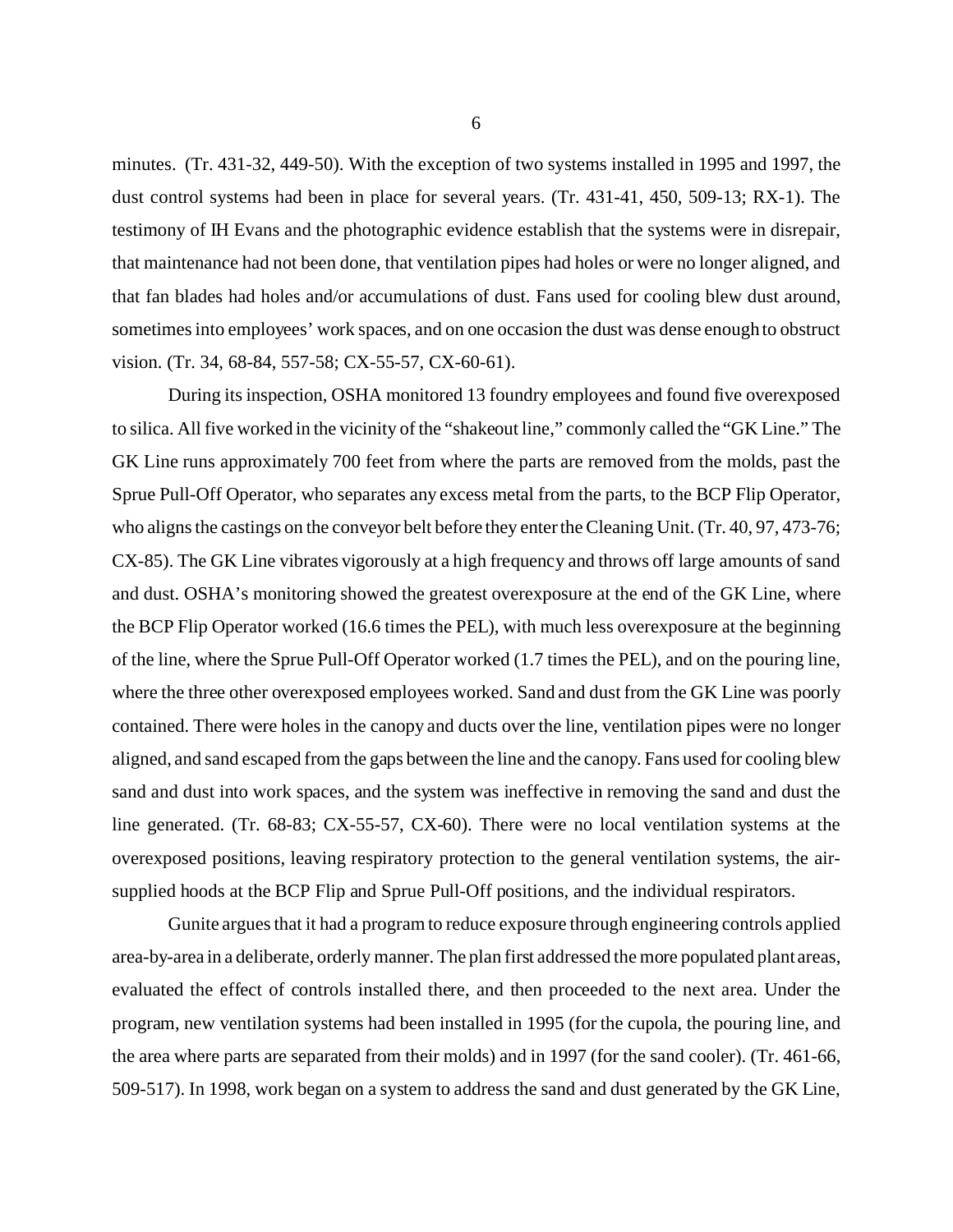which Gunite had been unsuccessful in containing since the line was installed in 1989. (Tr. 497-500, 509-12; CX-7-12). In August of 1997, Gunite began plans for a new cleaning room and a new dust control system for the GK Line, including the BCP Flip Operator position. Contracts for the project were let in March of 1998, work went on during the summer, and the system was installed over the Christmas shutdown in December of 1998. (Tr. 461-66, 512-17; RX-21-22, RX-24). The project included nearly full enclosure of the conveyor and also included a new cleaning room and a bag house. When it was completed in March of 1999, the cost was \$2.8 million. (Tr. 465, 514-16).

OSHA's HRT visited the foundry in October of 1998, before the project was completed, and made specific recommendations for bringing each of the overexposed positions below the PEL, and, except for clean air islands, Gunite has not challenged these recommendations. (Tr. 528; CX-13). While Gunite assumes its new system achieves compliance with the PEL at the five overexposed positions, it offered no recent monitoring results in support of its belief. Further, IH Evans testified that the improvements would not achieve compliance at the Sprue Pull-Off and BCP Flip positions. (Tr. 231-32). The evidence of record shows that Gunite knew shortly after the GK Line was installed in 1989 that it created a serious dust problem. Despite this knowledge, Gunite continued to use what it knew to be an inadequate dust control system over the line until the new system was installed in December of 1998. (Tr. 484-86). In the nine-year interim, Gunite relied on respirators, air-supplied hoods and an inadequate, ill-maintained ventilation system to protect the five positions. I find that Gunite did not determine and implement administrative or engineering controls to achieve compliance with the PEL for the five employees and thereby violated 29 C.F.R. 1910.1000(e).

### *Classification and Penalty*

The citation item involving the Metal Pourer, Coreset/Blowoff Operator and Mold Line Technician (Docket No. 98-1987, Citation 1, Item 8) has been classified as a serious violation. A violation is serious when it is substantially probable that a resulting injury would have been serious in nature. *Hamilton Fixture,* 16 BNA OSHC 1073, 1085 (No. 88-1720, 1993). The overexposure at the three positions was less than twice the PEL, but it was documented in three successive Kemper reports between April 1997 and March 1998. Because overexposure to silica can cause silicosis, a disabling, life-threatening disease, and because respirators cannot be relied upon for long-term, effective protection, I find that the violation is properly characterized as serious.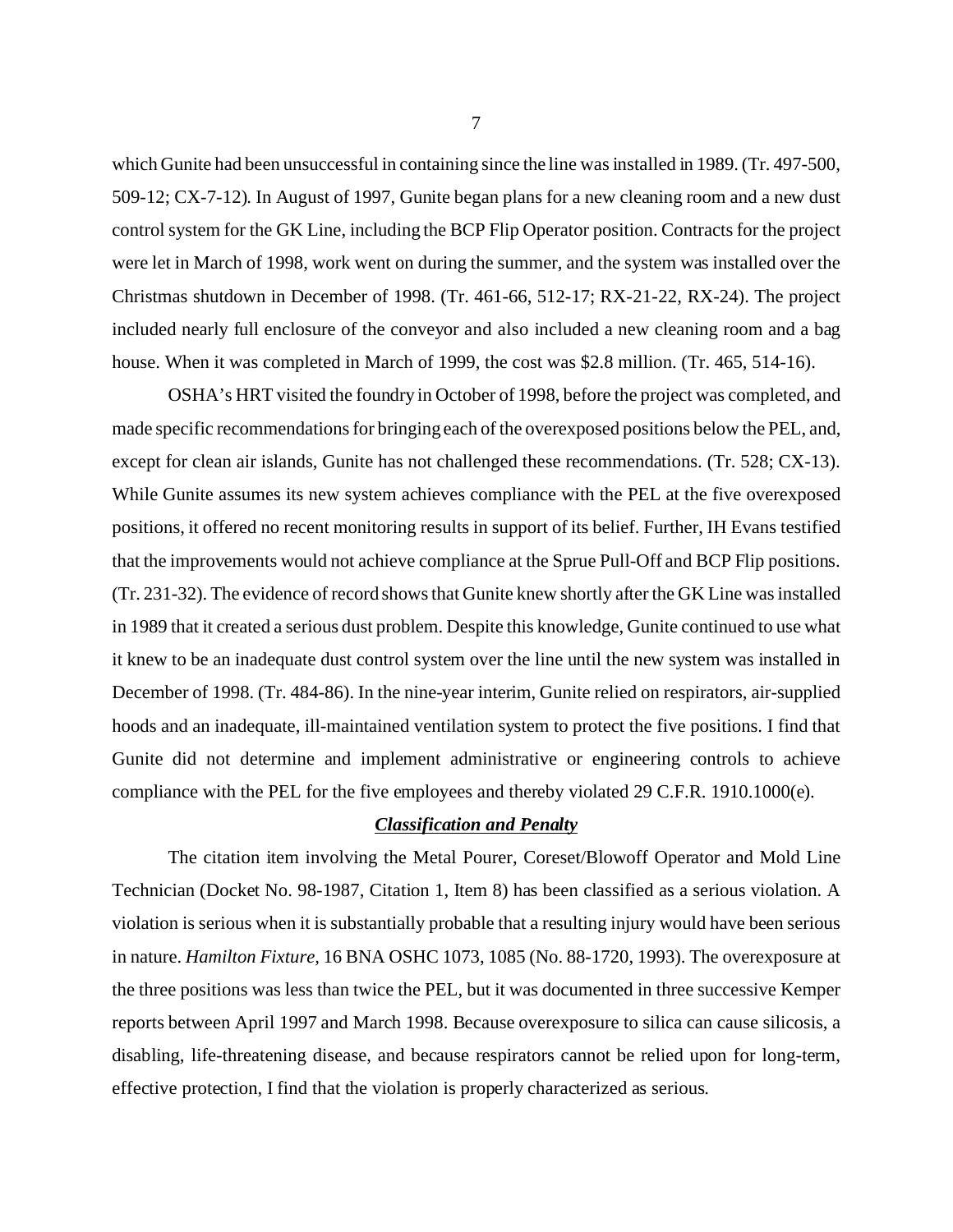The citation items involving the Sprue Pull-Off Operator and the BCP Flip Operator (Docket No. 98-1987, Citation 2, Items 3 and 4, respectively) have been classified as willful violations. In regard to this classification, the Commission has stated that:

A violation is willful if committed with intentional, knowing or voluntary disregard for the requirements of the Act or with plain indifference to employee safety....[It] is differentiated from a nonwillful violation by a heightened awareness, a conscious disregard or plain indifference to employee safety....A willful charge is not justified if an employer has made a good faith effort to comply with a standard or to eliminate a hazard, even though the employer's efforts are not entirely effective or complete. *George Campbell Painting Corp.,* 18 BNA OSHC 1929, 1934 (No. 94-3121, 1999) (citation omitted), *aff'd* 73 F.3d 1466 (8th Cir. 1996).

The evidence establishes that Gunite knew that the Sprue Pull-Off Operator and the BCP Flip Operator were being overexposed to silica. The dust in the air and sand accumulations were easily observable, and Gunite's management was aware shortly after the GK Line was installed in 1998 that excessive dust and sand were being expelled and that there was no "easy fix" to the problem. (Tr. 484-86, 497-500). In 1991, air sampling was done that showed silica levels to be high. (Tr. 498-99; CX-6). Management reviewed the Kemper reports, which showed overexposure in the Sprue Pull-Off position in 1996, 1997 and 1998 and in the BCP Flip position in 1997 and 1998. (Tr. 48, 53-57, 307-15). Management also knew employees had been diagnosed with silicosis in 1996 and 1997 because this information was recorded in its OSHA 200 logs. (Tr. 58-59; CX-5). Gunite nonetheless failed to deal with this issue until mid-1997, relying instead on respiratory gear employees could choose not to wear and a ventilation system it did not adequately maintain or repair.

Based on the foregoing, I disagree with Gunite's contention that it was making a sincere effort to comply with the standard. The dust problem in the foundry was longstanding, as was the neglect of the ventilation system, and despite the new system now in place, there is no evidence that the two cited positions are in compliance with the standards. I conclude that Gunite has exhibited conscious disregard of the standards and/or plain indifference to employee safety. The Secretary has accordingly met her burden of demonstrating that the violations were willful.

The Secretary has proposed a penalty of \$7,000 for Item 8 of Serious Citation 1 and a penalty of \$70,000 each for Items 3 and 4 of Willful Citation 2. Section 17(j) of the Act requires the Commission to give due consideration to the gravity of the violation and the employer's size, history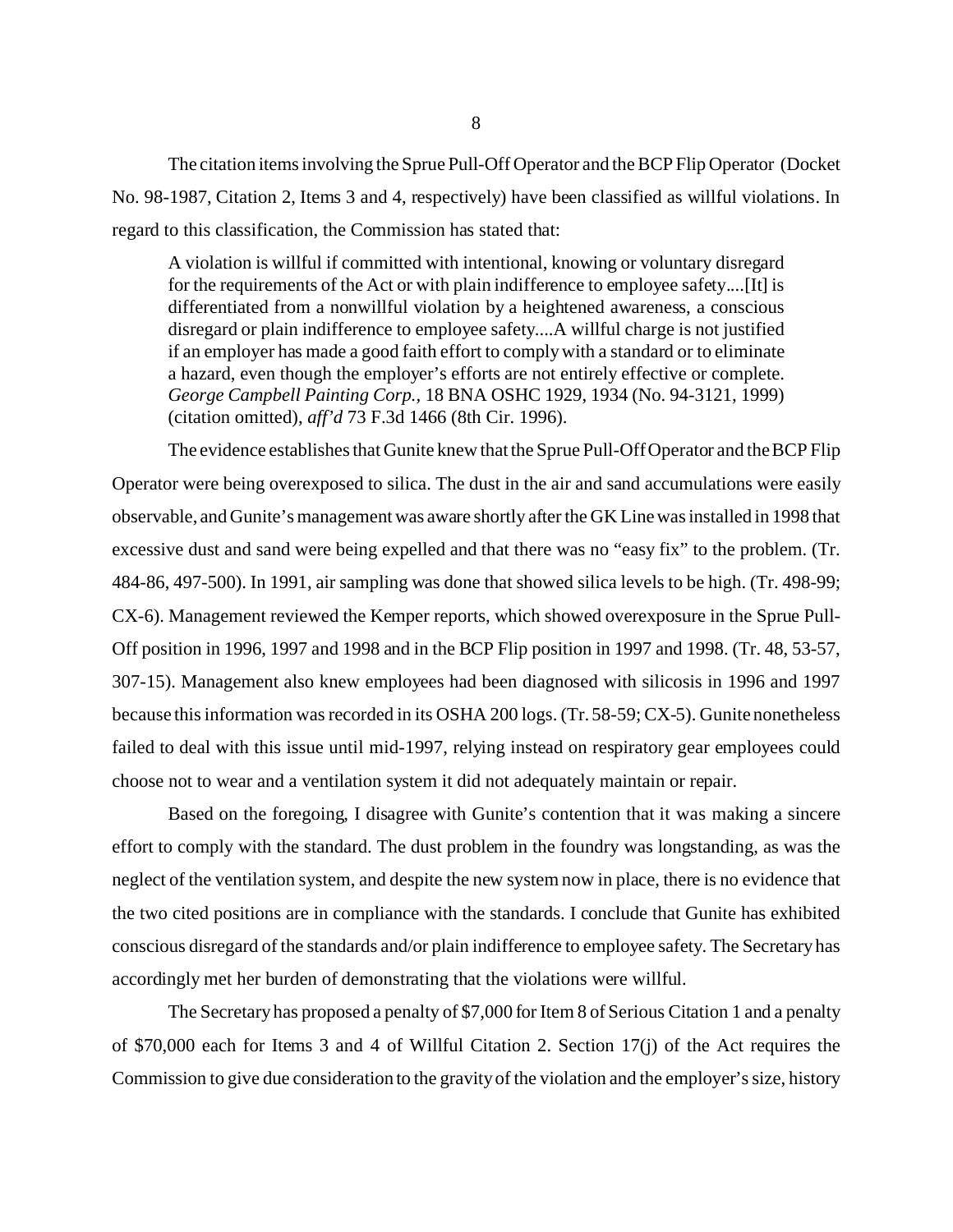and good faith when assessing penalties. The gravity of the violation, generally the most significant factor, depends upon such matters as the number of employees exposed, the duration of the exposure, the precautions taken against injury, and the likelihood that an injury would result. *J.A. Jones Constr. Co.*, 15 BNA OSHC 2201, 2214 (No. 87-2059, 1993). In regard to size, history and good faith, Gunite is a large employer, having about 300 employees at its facility, and the company has a history of previous violations. As to good faith, the record shows that Gunite cooperated with OSHA during the lengthy and comprehensive inspection. However, Gunite's record of past violations, and the finding of willful violations, precludes giving the company credit for good faith. (Tr. 144; CX-1).

With respect to gravity, turning first to Item 4 of Citation 2 (the BCP Flip Operator violation), OSHA's proposed penalty of \$70,000 was based on an assessment of high severity and greater probability. (Tr. 129). The exposure to silica was measured at l6.6 times the PEL by OSHA and 25 times the PEL by Milosch. IH Keith Motley of the HRT testified that overexposure at ten times the PEL is considered chronic even with respirators because they are much less reliable than engineering controls. He further testified that while air hoods offer more protection, their protective value can be compromised. (Tr. 350-53). When monitored the BCP Flip Operator was wearing a respirator, which, if fitted properly, would provide protection at ten times the PEL. An air-supplied hood was available but he was not using it, and he indicated he did not wear it when it was too hot or when it broke down. (Tr. 114-16, 381-82). The Kemper reports establish overexposure at that position in August 1997 and March 1998, although at much lower concentrations than that measured by OSHA. I conclude that the gravity of the violation was high given the duration and level of exposure, the inconsistent use of the air hood, the conditional protection afforded by respirators, and the likelihood of developing silicosis from such high exposure, even though only one employee was exposed. Considering all the relevant information, I find a penalty of \$40,000 for this item to be appropriate.

OSHA also determined the gravity of Item 3 of Citation 2 (the Sprue Pull-Off violation) to be of higher severity and greater probability, and again proposed a penalty of \$70,000. Monitoring for this position showed much lower exposure, 1.7 and 6.0 times the PEL, and, since the employee used both an air hood and a respirator, actual inhalation was likely within the PEL. The duration of the overexposure, however, may have been longer, since it was noted in June 1996, August 1997,

9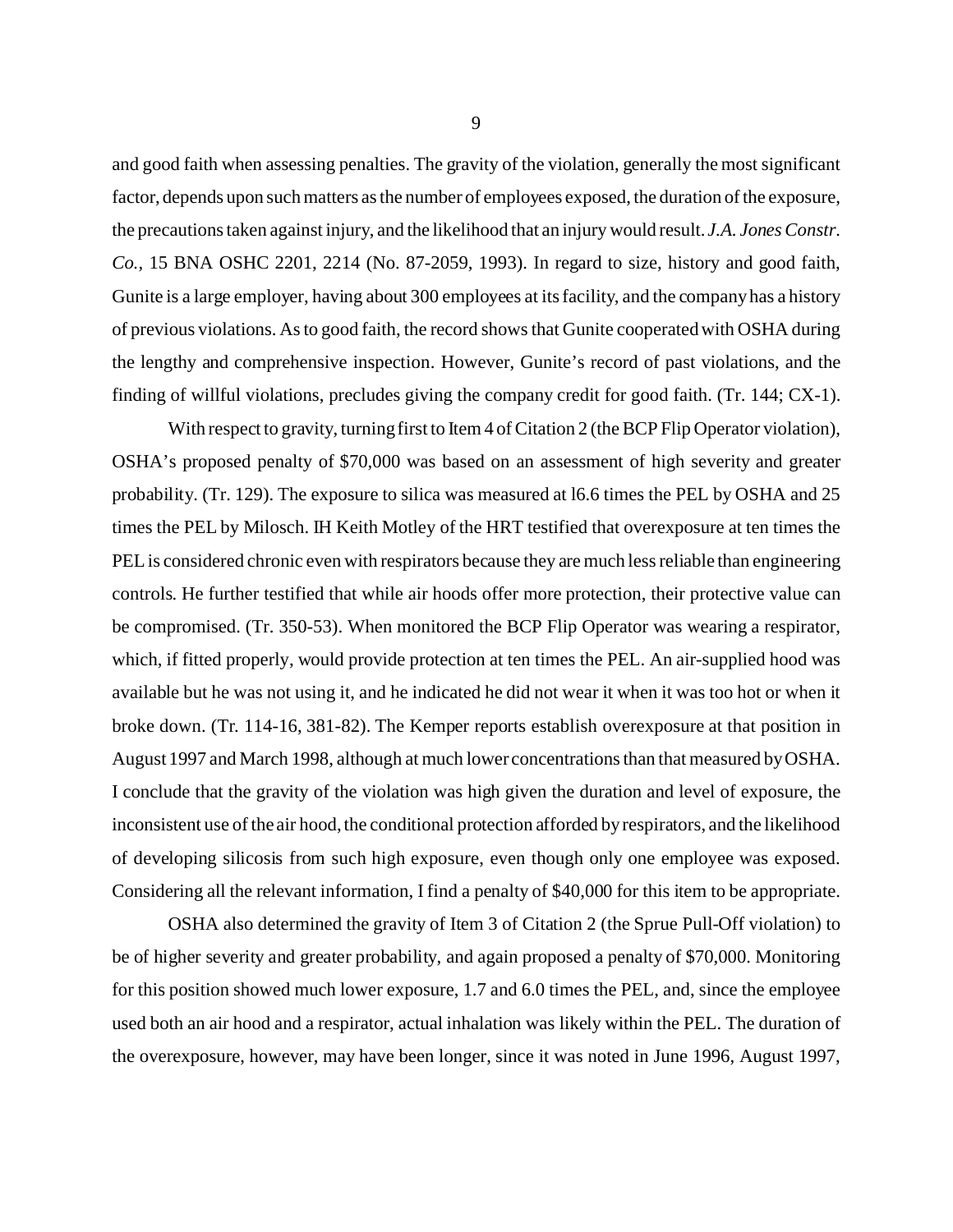and March 1998 (overexposure was not found in September 1996 and April 1997). In these circumstances, I find the gravity to be less high for Item 3 and a penalty of \$20,000 to be appropriate.

As noted above, the proposed penalty for the serious violation concerning the Metal Pourer, Mold Technician and Coreset/Blowoff Operator, is \$7,000. The three positions were exposed at less than two times the PEL. Kemper found overexposure of similar magnitude for all three positions in April and August 1997 and in March 1998. The Secretary classified this violation as serious rather than willful primarily because she believed the new ventilation system would bring the three positions into compliance. In view of the number of employees overexposed and the duration of the documented overexposure, I find the gravity to be high and the \$7,000 penalty proposed appropriate.

## *Respirator Use - 29 C.F.R. 1910.134(e)(4)*

In Docket No. 98-1987, Citation 2, Item 2, the Secretary alleges seven instances of failure to conduct frequent random inspections to assure respirators were properly selected, used, cleaned and maintained, in willful violation of 29 C.F.R.  $1910.134(e)(4)$ .<sup>4</sup> That section provides as follows:

Respiratory protection is no better than the respirator in use, even though it is worn conscientiously. Frequent random inspections shall be conducted by a qualified individual to assure that respirators are properly selected, used, cleaned, and maintained.

To prove the alleged violation, the Secretary offered the testimony of IH Evans as to what she observed during the 15 days she visited the foundry, as well as her conversations with management. Evans testified that Gunite had a respirator program that required employees to wear respirators in the foundry area. (Tr. 141, 147-156). In regard to the specific instances alleged, that is, (b) through (h), Evans observed the following: $5$ 

(b) On July 29, 1998, the Coremaker was working in an area designated by Gunite's respiratory program as a mandatory respirator area ("mandatory area") while wearing a two-strap respirator with only one strap. After discussing this with Ruth Nicol, Gunite's Technician for Safety and Training, who was with her, Evans again observed the Coremaker on August 5, 1998 in the same

<sup>&</sup>lt;sup>4</sup>The cited standard was amended and was to become effective on April 8, 1998. However, this date was extended to October 5, 1998. *See* 63 Fed. Reg. 20,098-99 (1998). Because the majority of the inspection occurred before October 5, 1998, the pre-amended standard was cited appropriately.

<sup>5</sup> The Secretary withdrew instance (a).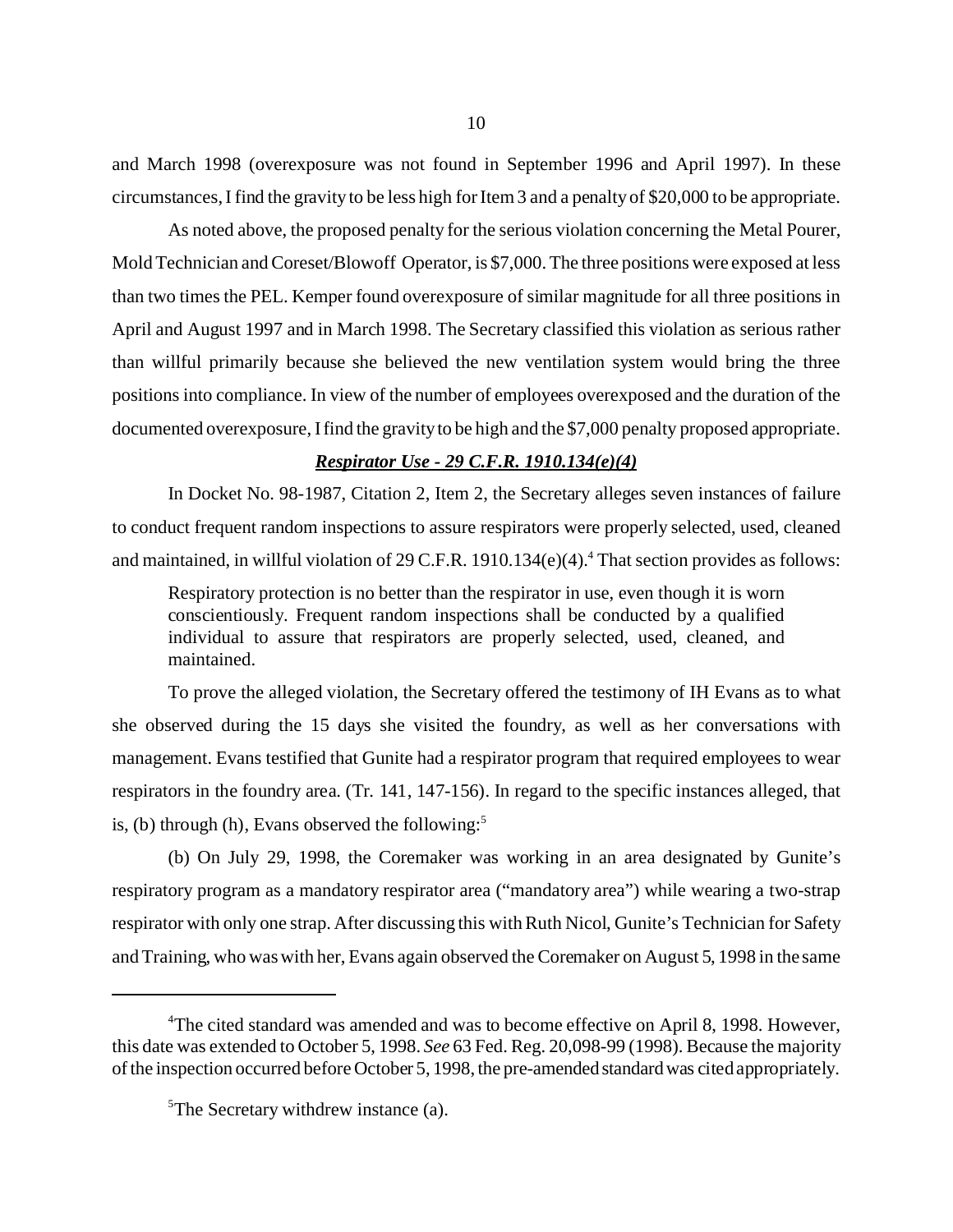area wearing a respirator with only one strap. Although both Nichol and Mark Morgan, Gunite's Manager of Facilities Engineering, accompanied her, she saw no corrective action taken. Evans testified that to fit tightly and create a seal, both straps must be worn. (Tr. 144-48; CX-19).

(c) When performing air monitoring in the basement, Evans found employees working there wearinghalf-mask respiratorsinstead of the powered air-purifying respirators Gunite required. Evans mentioned her observation to Nicol, who had accompanied her. (Tr. 148-49).

(d) At another time Evans observed employees, who were leaving the foundry area, roll the tops and bottoms of their respirators together and place them on top of their hard hats. Evans testified that rolling the respirators in this manner could deform them and compromise their seals. Since the hard hats were covered with dust, placing the respirators on them could also allow sand to get inside the respirators. Evans discussed her observation and concern with Nicol and/or Morgan, but she observed the practice to continue unchanged over roughly five months. (Tr. 149-51).

(e) By the GK Line, Evans observed an employee engaged in sand removal take off his respirator, take a drink from a can of soda pop, and replace his respirator. Evans testified that each time he did so, the employee risked not getting a proper seal and exposure to silica. There were supervisors in and out of the area, which was designated a mandatory area. Evans discussed her observation with Nicol and noticed no change. (Tr. 151-52).

(f) While accompanying an employee into a mandatory area, Evans watched him put on his half-mask respirator with both straps around his neck rather than placing one strap around his head. Evans testified this compromised the respirator-to-face seal, and while she discussed the matter with Nicol, who was present, she noticed this behavior repeated throughout the inspection. (Tr. 152-54).

(g) On June 9, 1998, Evans saw the Cupola Operator, in a mandatory area where supervisors were present, also wearing his respirator with both straps around his neck. Evans discussed her observation with Nicol, who was with her, but noticed no corrective action. (Tr. 154-55).

(h) Evans saw a millwright working in a mandatory area with his respirator straps up over his hard hat. Evans testified that the union safety representative told her that when respirators were fit-tested, employees did not wear hard hats. Evans also testified that to achieve an adequate seal, respirators must be worn the same way they were when fit-tested. Supervisors, including Nicol, were in the area when Evans saw the employee, and Evans discussed the matter with Nicol. (Tr. 154-56).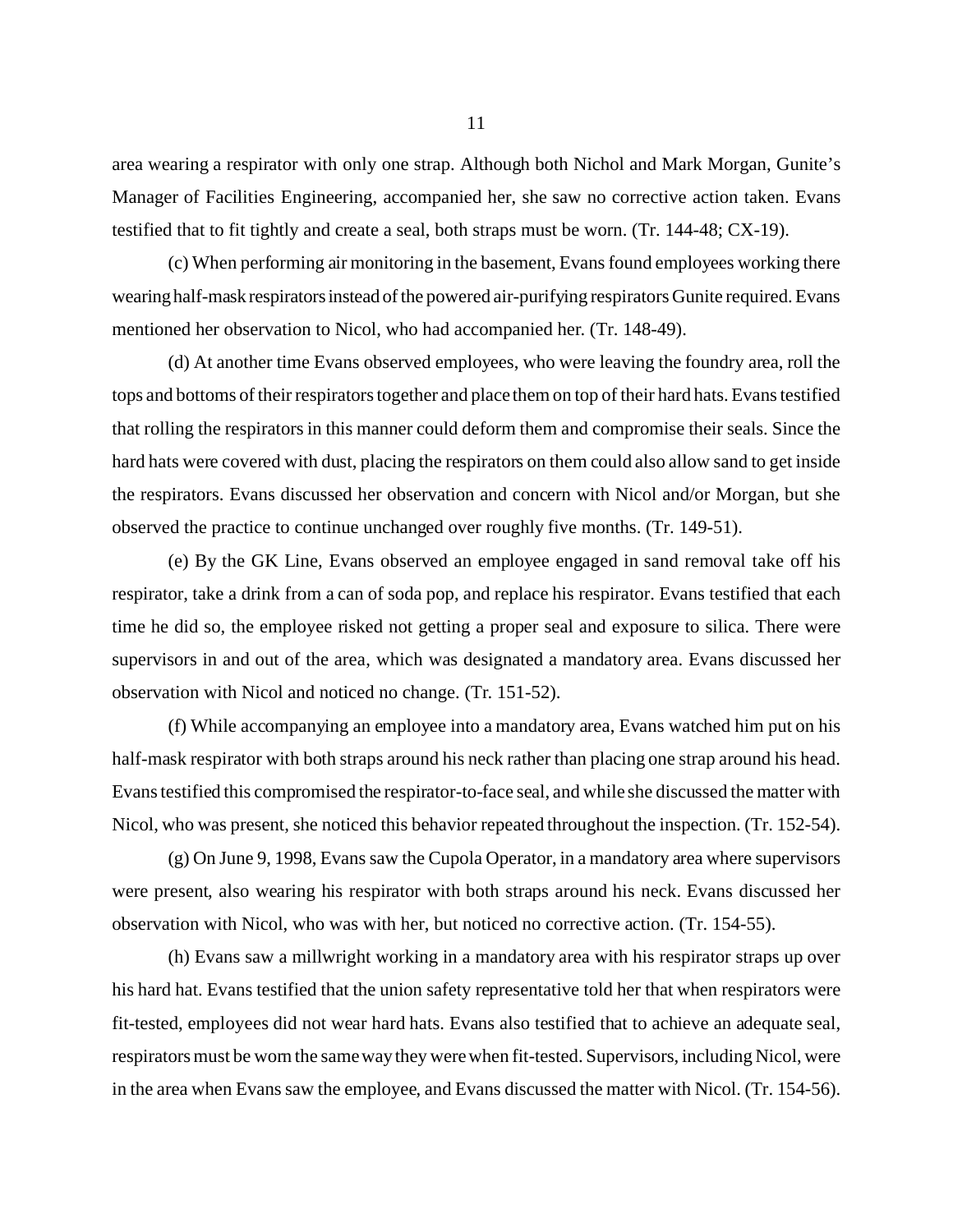Gunite presented no evidence that employees were ever disciplined for misuse of respirators, and the Secretary notes that the two Kemper reports in 1997 pointed out to management that its respirator policy was not being strictly enforced. (CX-9-10). However, Gunite contends the standard is not applicable because none of the employees Evans observed were shown to have been exposed to any toxic substance to a degree that would have required use of respiratory gear under any OSHA standard. It cites to *Gulf Oil Corp.*, 11 BNA OSHC 1476, 1480 (No. 76-5014, 1983), in which the Commission held that a hazard requiring the use of respirators must be shown before an employer is required to comply with the standard's training requirement. In reaching its decision, the Commission noted that there was no showing that exposure to dust at the monitored levels was hazardous to employees or that employees had become ill as a result of exposure. In this case, the record shows that employees in various parts of the foundry were exposed to impermissibly high levels of respirable silica and that employees had contracted silicosis. The record also shows Gunite knew of the silica hazard and chose to address it with respirators rather than engineering controls. That the Secretary has not established that each cited incident subjected employees to overexposure is not determinative. The standard's objective is to protect employees from occupational diseases caused by breathing harmful dusts, and this objective is largely unachievable if the standard applies only to employees demonstrated to have been overexposed. I find the standard to be applicable.

In regard to instance (e), Gunite notes that the employees who placed their respirators on their hard hats after leaving the foundry may not have reentered wearing the same respirators since they were disposable and provided free of charge by Gunite. While this could be true in some instances, the testimony of Evans shows that the practice continued over the approximately five months that she conducted her inspection and after she had reported it to management. In any case, the citation alleges the failure to inspect and enforce proper respirator use, not the failure to use them properly. I find that Gunite failed to conduct frequent random inspections to assure that respirators were used properly, that management was aware of this fact, and that employee misuse of respirators created a hazard of exposure to silica at unhealthy levels. This item is accordingly affirmed.

#### *Classification and Penalty*

The Secretary urges the violation was willful for the following reasons: (1) Evans observed no change in respirator misuse, even though she discussed the instances with management; (2) the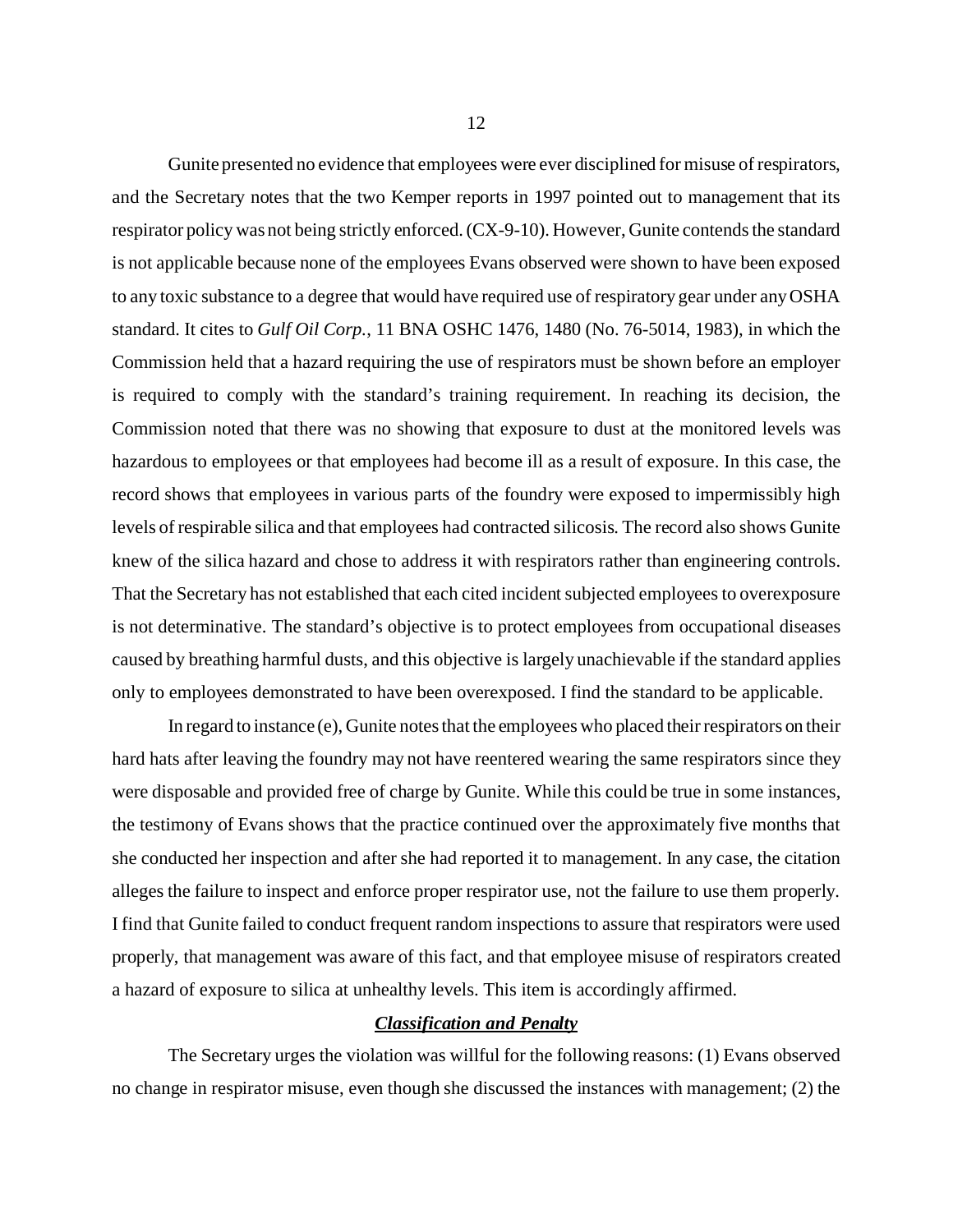misuse was in plain view in areas where supervisors were present; and (3) management ignored the statements in the 1997 Kemper reports that respirator requirements were not being enforced. In support of her position, the Secretary cites to *Calang Corp.*, 14 BNA OSHC 1789 (No. 85-319, 1990), in which the Commission held that an employer's persistence in a course of action after an OSHA CO specifically warned it that it was violating the OSHA standards constituted willfulness. The Secretary determined the probability in regard to this item as lesser and the severity as high because silicosis could have resulted. The penalty proposed for this item is \$55,000.

Having considered the classification and the penalty factors set out *supra*, I conclude that Gunite's continued failure to take steps to assure respirators were being used properly after instances of misuse were brought to its attention renders the violation willful. Because excessive silica exposure can lead to silicosis, and in light of Gunite's lengthy reliance on respirators to protect foundry employees, I find the severity to be high. However, because there is no evidence that failure to enforce proper respiratory use led to damaged respirators or overexposure of employees, I find the probability to be lesser, even though the number of employees affected was large. Under these circumstances, I conclude that a \$25,000 penalty is appropriate.

### *Sand Accumulation in the Basement - 29 C.F.R. 1910.22(a)(1)*

In Docket No. 98-1986, Citation 2, Item 1, alleges that sand buildup in the basement along the 31 belt conveyor obstructed egress in the aisle by the conveyor, in willful violation of 29 C.F.R.  $1910.22(a)(1)$ . The cited standard provides as follows:

(a) *Housekeeping*. (1) All places of employment, passageways, storerooms, and service rooms shall be kept clean and orderly and in a sanitary condition.

The cited belt runs 200 feet horizontally between the sand cooler and the sand plant through the basement, an open area below the level of the main floor. Sand is collected in the basement for recycling. The only machinery in the basement is the conveyor belt and its drive mechanism, and the only employees who work in the basement are those cleaning up the sand and technicians performing occasional maintenance work. The basement is reached by a series of steps and landings in a passageway about 5 feet wide that parallels the conveyor. (Tr. 387, 391-93, 402, 424-28; RX- 40).

On June 3, 1998, SHS Newquist inspected the basement area and found sand accumulations as high as 3 to 5 feet. He testified that drifts and accumulations made it difficult to walk down the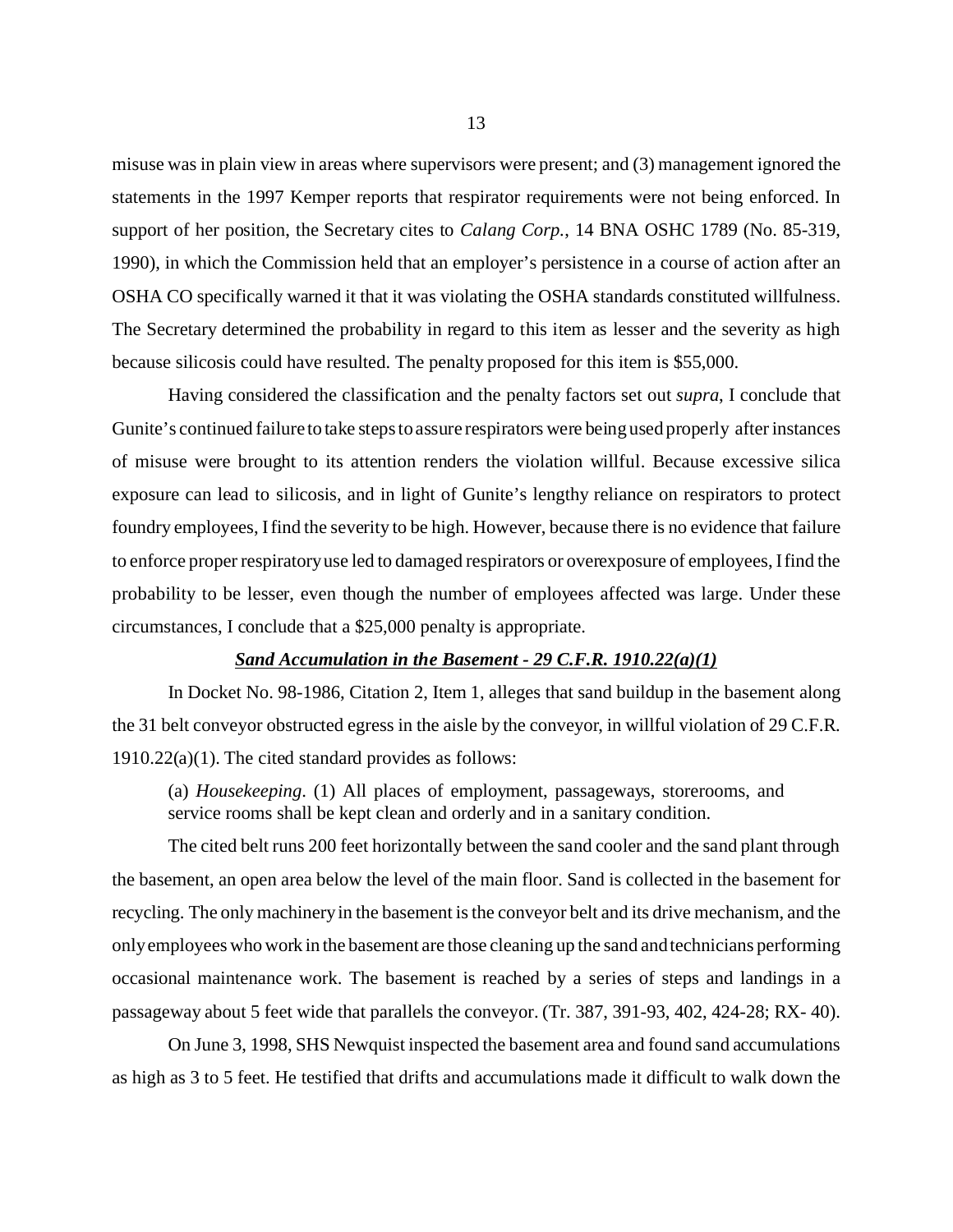length of the conveyor without tripping and that someone tripping could fall, hit the conveyor and be seriously cut or knocked unconscious. (Tr. 386-88, 393, 409). Based upon his conversations with two foremen, as well as an employee complaint or suggestion he became aware of, he concluded that the condition had persisted since November of 1997. He also concluded that the four employees currently assigned to sand removal in the basement were "just keeping up" with the incoming sand. (Tr. 389-95, 410-11). Newquist had found the basement clear of sand on a visit in 1986 and believed the accumulations, which management acknowledged to him to be at their highest ever, were due to failure to assign adequate personnel to clean up. He also testified that Nicol and Mark Vuletich, Gunite's plant manager, had declined to accompany him to the basement because they considered it unsafe; however, Nicol and Gary Ingram, the union representative who had also been present, denied that this was the case. (Tr. 390, 395-97, 418, 721).

Gunite asserts the large accumulation of sand in the basement was abnormal and due to three unusual events. The first was the failure of both a conveyor belt and the backup system, which buried the basement in sand. The next was around January 1998, when part of the foundry roof collapsed during a heavy rain. This caused the basement to flood and the sand to turn into mud, rendering the sand-sucker vacuums useless and requiring sand to be removed manually. Third, sand removal ceased during a three to four week strike in April, although production and accumulation continued. (Tr. 87, 486-88, 501-05). Newquist was aware of these events but apparently gave them scant consideration, since he knew little about the belt breakdown or the foundry's rate of sand usage, and he was silent about the difficulty of removing wet sand. (Tr. 394, 398-99, 406-07, 413). He also testified that no additional employees had been assigned to clean up since January, contrary to Vuletich's testimony regarding higher current staffing levels and substantial manpower commitments following the roof collapse. (Tr. 404, 488, 502). I find dubious the opinion of Newquist that sand accumulations posed a hazard as far back as November 1997, when an unspecified employee complaint or suggestion led him to believe there were accumulations of 8 to 12 inches. (Tr. 392). Similarly, I find unreliable his assessment that sand removal was "just keeping even," as it was based solely on his brief (20 to 25 minute) visit without any additional information. (Tr. 412).

Newquist's uncontradicted testimony regarding the depth of accumulations on June 3, 1998, the video he took, and management's comments conceding accumulations were unacceptably high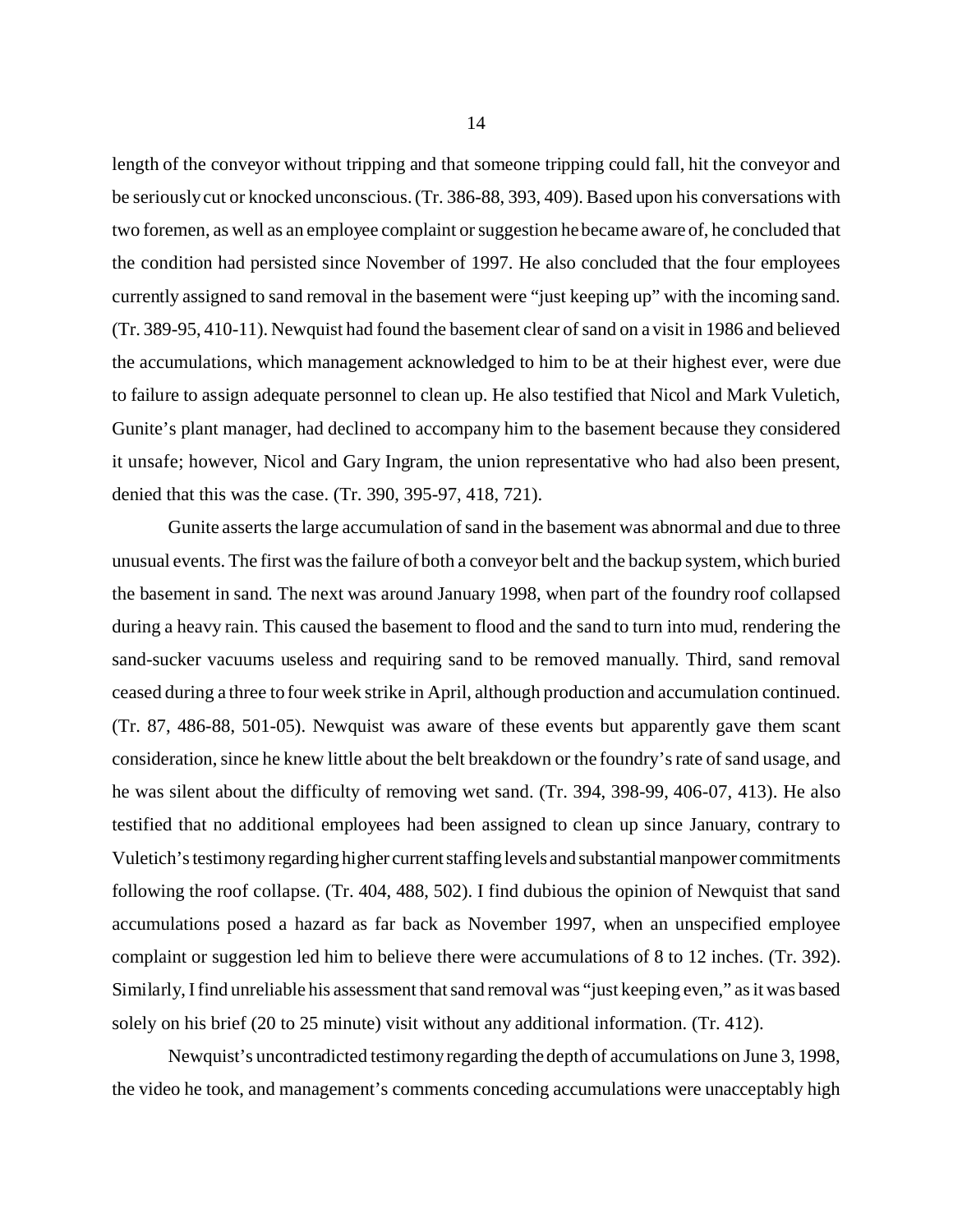establish that the basement passageway was not kept clean and orderly as required. The technicians who went to the basement to inspect equipment, as well as the employees using the sand suckers, were exposed to a tripping hazard. (Tr. 392). Management was obviously aware of the problem and endeavoring to rectify it. While I find it was not shown that Gunite was doing nothing more than keeping pace with incoming sand, there is no evidence the sand would have been brought to a safe level in the foreseeable future. (Tr. 502-03). The Secretary has established the alleged violation.

### *Classification and Penalty*

The Secretary maintains the violation was willful because the duration of the hazard and Gunite's failure to assign sufficient employees to clean it up exhibit plain indifference. (Tr. 404-05). Two supervisors told Newquist that past accumulations had been cleaned up by assigning eight to ten workers on the weekend and three to four a shift. (Tr. 394-95, 404-07). However, neither of the supervisors testified, and Newquist's summarization of their comments left unresolved when he understood the policy to have changed. In addition, Vuletich testified that after the roof collapse, employees had worked extra shifts, including weekends, to remove sand. (Tr. 488). Finally, while the Secretary points out that Gunite was cited for violating the same standard in 1993, I note that that citation was not for sand accumulations but for storing boxes on a stairway. (Tr. 393, CX-43). I find that the Secretary has not demonstrated that the violation was willful.

The parties have stipulated that, absent a finding of willfulness, the violation was serious. (JX-1). Newquist testified that the severity of the violation was medium, in that an employee could have fallen against the conveyor and been cut or knocked unconscious, and that the probability was greater, due to noise, unguarded machinery, poor lighting and blowing sand. (Tr. 393, 402, 412). I find the likelihood of anyone falling against the conveyor and sustaining a serious injury to be small. Taking this factor and the other penalty factors into consideration, and in view of the few employees exposed, the short duration of exposure and the impossibility of removing the sand without at least some exposure to the hazard, I conclude that a penalty of \$4,000 is appropriate for this item.

### *Sand on Platforms, Stairs and Rafters - 29 C.F.R. 1910.141(a)(3)(i)*

In Docket No. 98-1987, Citation 1, Item 6, alleges that throughout the foundry and cleaning room, silica sand had settled on platforms, stairs and rafters, in serious violation of 29 C.F.R. 141(a)(3)(i), which requires all places of employment to be kept clean to the extent the work allows.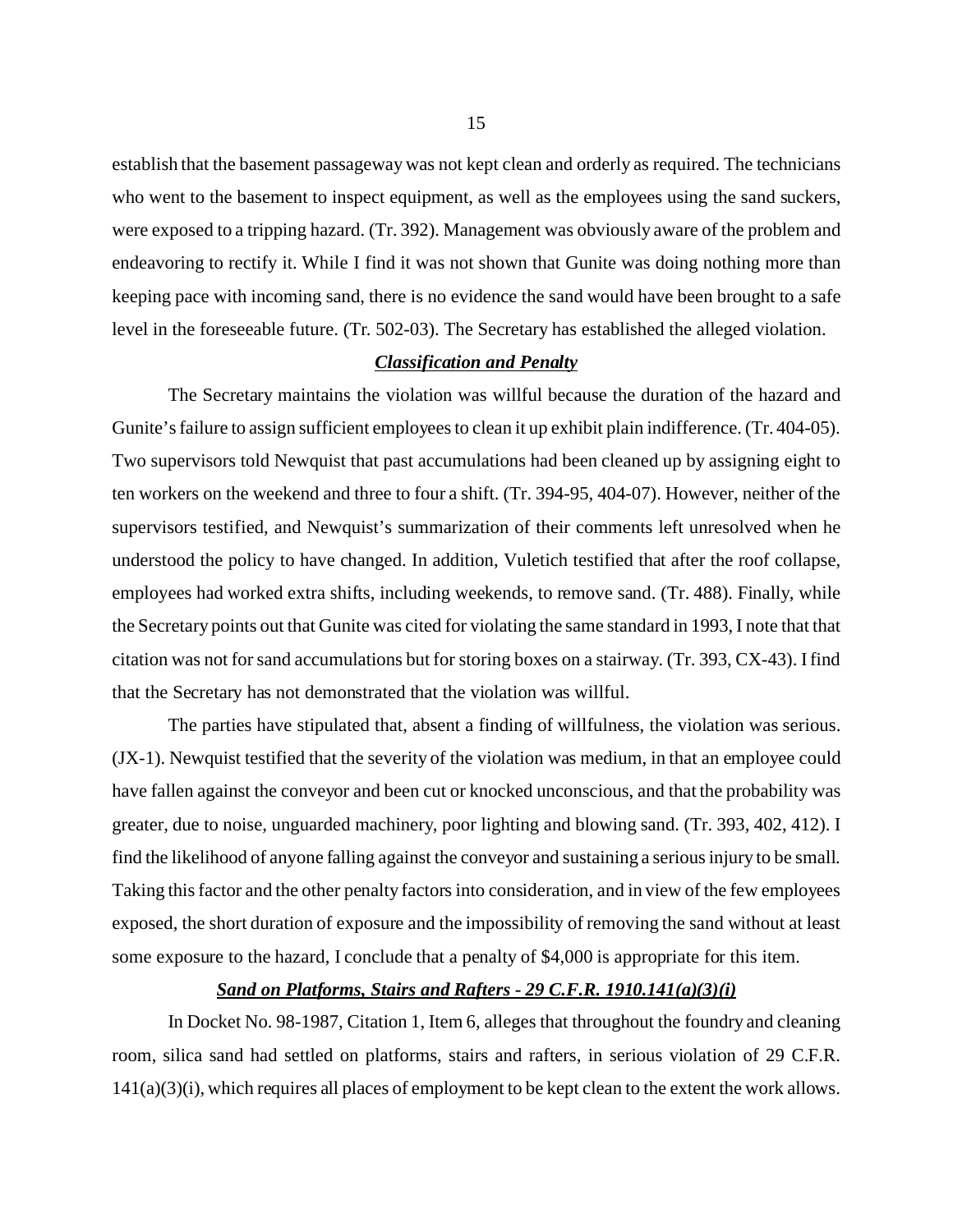IH Evans described the accumulations of sand and dust on floors, platforms, stairs, railings, fans and computer workbenches that she observed and photographed. (Tr. 28-34; CX-48, CX-52, CX-81-84). Evans testified that sand and dust on such surfaces, particularly rafters, become airborne when disturbed. She noted that this had actually occurred on June 18, 1998, when wind coming in from outside had caused the sand and dust on the rafters to became airborne, reducing visibility to roughly a foot and forcing her to stand still. (Tr. 34). Evans also testified that Vuletich told her that employees had been hired to do housekeeping work in the past but that those positions had been left vacant. (Tr. 36). IH Evans considered the sand accumulations hazardous because the sand contained silica, a toxic material that can cause silicosis. (Tr. 37-38, 237-40).

Gunite contends that the cited standard is inapplicable because it does not purport to regulate toxic materials such as silica, but, rather, hazards created by unsanitary conditions. Section 141, entitled "Sanitation," defines "toxic material" as a material in concentration or amount that exceeds the applicable limit established by a standard, such as sections 1910.1000 and 1910.1001. The term is used twice more in the standard, once in (e), which relates to changing rooms, and once in  $(g)(2)$ , which relates to eating and drinking areas. The parties have cited no legal authority for their positions and I have found no reported cases in which the standard has been applied to hazards similar to the one in this case; instead, the cases addressing the standard have to do with issues such as lack of potable water or inadequate lavatory facilities. In addition, I note that the regulations enacted for asbestos and lead included specific housekeeping provisions rather than leaving this matter to a general regulation such as the one cited here. I conclude that section 141(a)(i) protects against the hazards of excessive accumulations of dust and sand, but not against those which are hazardous only because they contain silica. The Secretary has shown that sand and dust accumulations on rafters and other surfaces can be hazardous when they become airborne and impair vision and movement.

Gunite also contends the standard of cleanliness, *i.e.*, the level of acceptable accumulations, was too subjective to inform it of what was required for compliance. IH Evans testified that in a foundry, she expects rafters not to contain settled-out dust, platforms to be sufficiently clear so that sand or dust does not "rain down" on lower levels, and working surfaces to be cleaned on a regular basis. (Tr. 37, 234-35). No evidence was presented to show these expectations were unreasonable, and I found Evans to be experienced, well-informed and credible. I also found her testimony about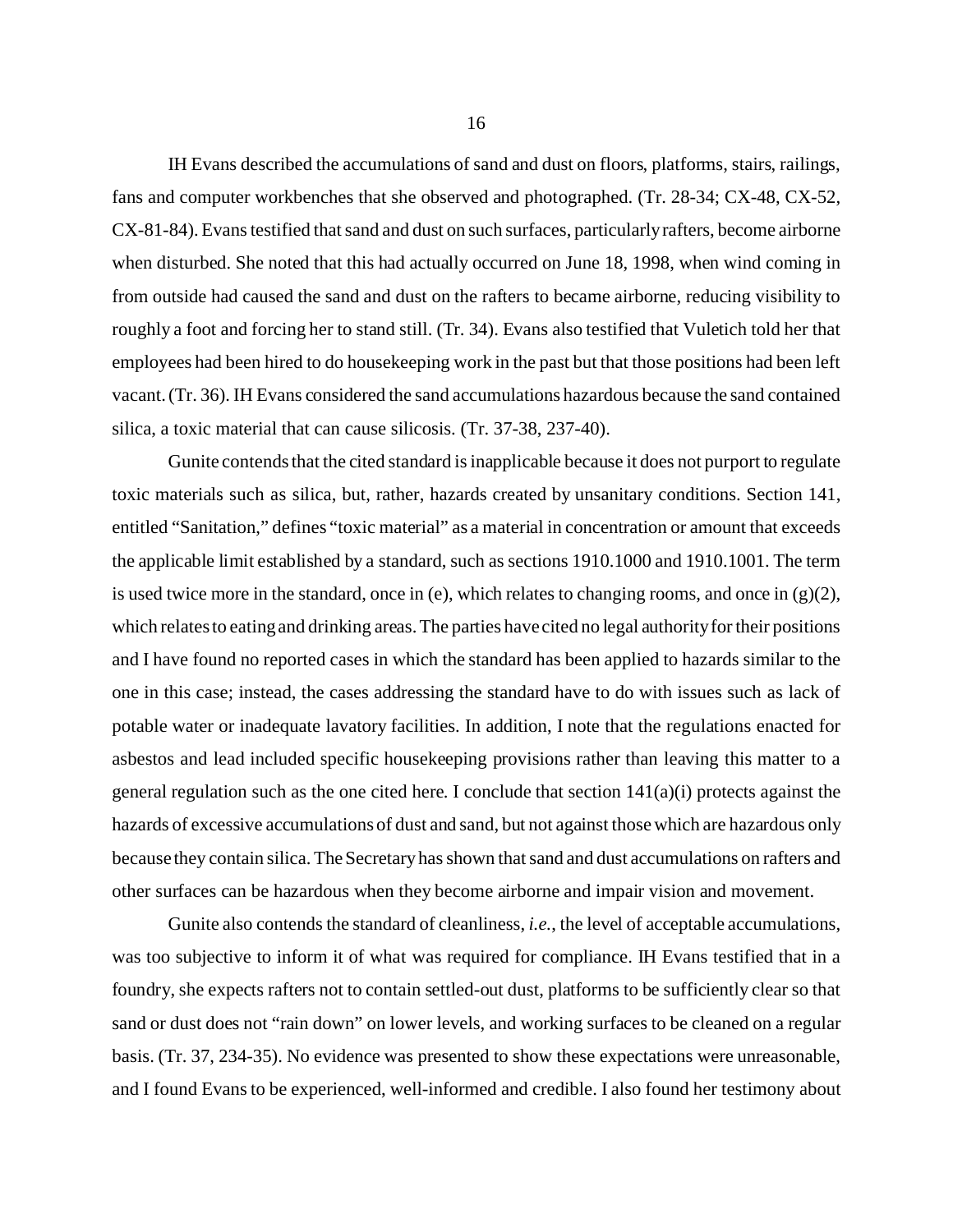what occurred on June 18, 1998, to be particularly telling as to the amount of sand and dust accumulations in the foundry. I conclude that Gunite was in violation of the cited standard, and that, in light of the obvious nature of the condition and the fact that Gunite had employed workers to do housekeeping in the past, employer knowledge is established. This citation item is affirmed.

#### *Classification and Penalty*

There is no evidence that death or serious physical harm was a substantially probable result of the violation, and I find that it was not serious. However, because there is a direct and immediate relationship between the cited condition and occupational safety and health, the violation is properly classified as non-serious. Although many foundry workers were exposed to the hazard, there is no evidence that any resulting injuries would be more than minor. I find the gravity of the violation to be low and conclude that a penalty of \$1,000 is appropriate.

#### *Audiograms - 29 C.F.R. 1910.95(g)(6)*

In Docket No. 98-1987, Citation 2, Item 1, alleges that Gunite did not obtain new audiograms annually for five employees who were exposed to noise at or above an 8-hour time-weighted average of 85 decibels ("dBA"), in willful violation of 29 C.F.R. 1910.95(g)(6), which provides as follows:

*Annual audiogram.* At least annually after obtaining the baseline audiogram, the employer shall obtain a new audiogram for each employee exposed at or above an 8 hour time-weighted average of 85 decibels.

CO Cantu testified that on June 3 and June 9, 1998, she monitored Gunite foundry employees for exposure to noise and found the following five employees' exposures to exceed the 85-dBA threshold and the 90-dBA PEL: Ralph Alvoid, Quality Control Inspector, 92.2 dBA;Eric Robertson, Metal Pourer, 91.2 dBA; David Upton, Metal Pourer, 90.1 dBA; Jerol Shanklin, BCP Flip Operator, 98.7 dBA; and Robert Marks, Paint Line Operator, 94.9 dBA. (Tr. 269-70; CX-20). Testing Milosch did of Alvoid, Shanklin and Marks around the same time showed nearly identical results. (CX-12). Based on her review of Gunite's records, Cantu testified that audiograms for the five employees were administered on the following dates: Alvoid, July 30, 1992; Robertson, August 21, 1990; Upton, December 1975; Shanklin, June 12, 1992; and Marks, August 1, 1975. Cantu further testified that Gunite records showed that the five employees had not been tested as required in the following years: Alvoid, 1997; Robertson, 1997; Upton, 1974-84, 1988, 1990, 1997; Shanklin, 1997; and Marks, 1976-84, 1987-88, 1990, 1997. (Tr. 276-77; RX-28-30, RX-32-34).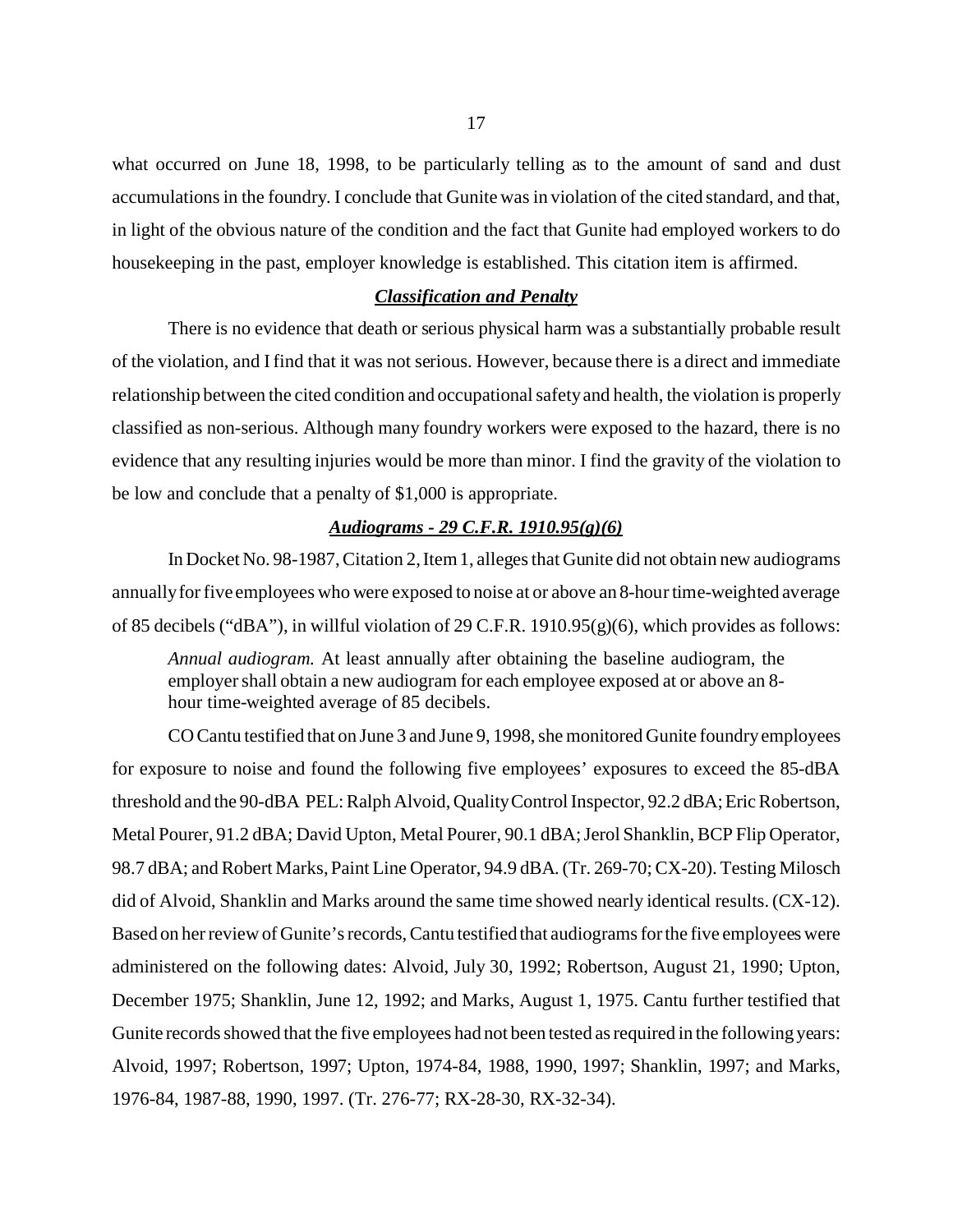Numerous internal memos and notes in 1996, 1997 and 1998 show that Gunite knew that supervisors were not assuring that employees were scheduled for audiograms and that some employees failed to receive them. (Tr. 280; CX-28, CX-30, CX-33-41). For example, 1996 memos sent to management reported that maintenance employees were not being tested. (CX-28, CX-30). Kemper reports in 1996, 1997 and 1998 noted that employees were being exposed to noise in excess of the PEL. (CX-7-11). CO Cantu testified that when annual audiograms are not administered, hearing loss can go undetected and unaddressed, which can lead to possible permanent hearing loss. (Tr. 279-83). Gunite had a hearing conservation program for the foundry and acknowledges that it had known of the standard for several years. (Tr. 272-74, 279).

Gunite maintains the citation should be vacated because it was issued for violations that had been corrected before or during the OSHA inspection. It reasons that since the five employees received audiograms between January and July 1998, the failure to administer annual audiograms in earlier years had been corrected. (Tr. 287-92; RX-28-30, RX-32-34). However, the Commission precedent Gunite cites supports a different conclusion. In *Kaspar Wire Works, Inc.*, 13 BNA OSHC 1261, 1262 (No. 85-1060, 1987), the Commission held that OSHA may cite a violation occurring more than six months earlier (the limitation period imposed by section 9(c) of the Act) unless it reasonably should have discovered the violation earlier. *See also*, *General Dynamics Corp., Electric Boat Div.*, 15 BNA OSHC 2122, 2128-29 (No. 87-1195, 1993). Gunite advances no reason why OSHA should have discovered the violation any earlier. Gunite's argument is rejected, and I find that the Secretary has demonstrated a violation of the cited standard.

#### *Classification and Penalty*

The Secretary alleges the violation was willful and proposes a penalty of \$55, 000. She urges that internal memos and the Kemper reports demonstrate either a general indifference to the hazard or a choice not to remedy it. She also points to the numerous years that Upton and Marks had not received audiograms. Gunite, on the other hand, notes the five employees all received audiograms in 1998 and 1999. (Tr. 287-93). It also points out that four of the five employees wore ear protection and were not actually exposed to the levels measured. (Tr. 297-98). Finally, Gunite notes that OSHA's comprehensive investigation led to no other hearing-related citations. (Tr. 299-300).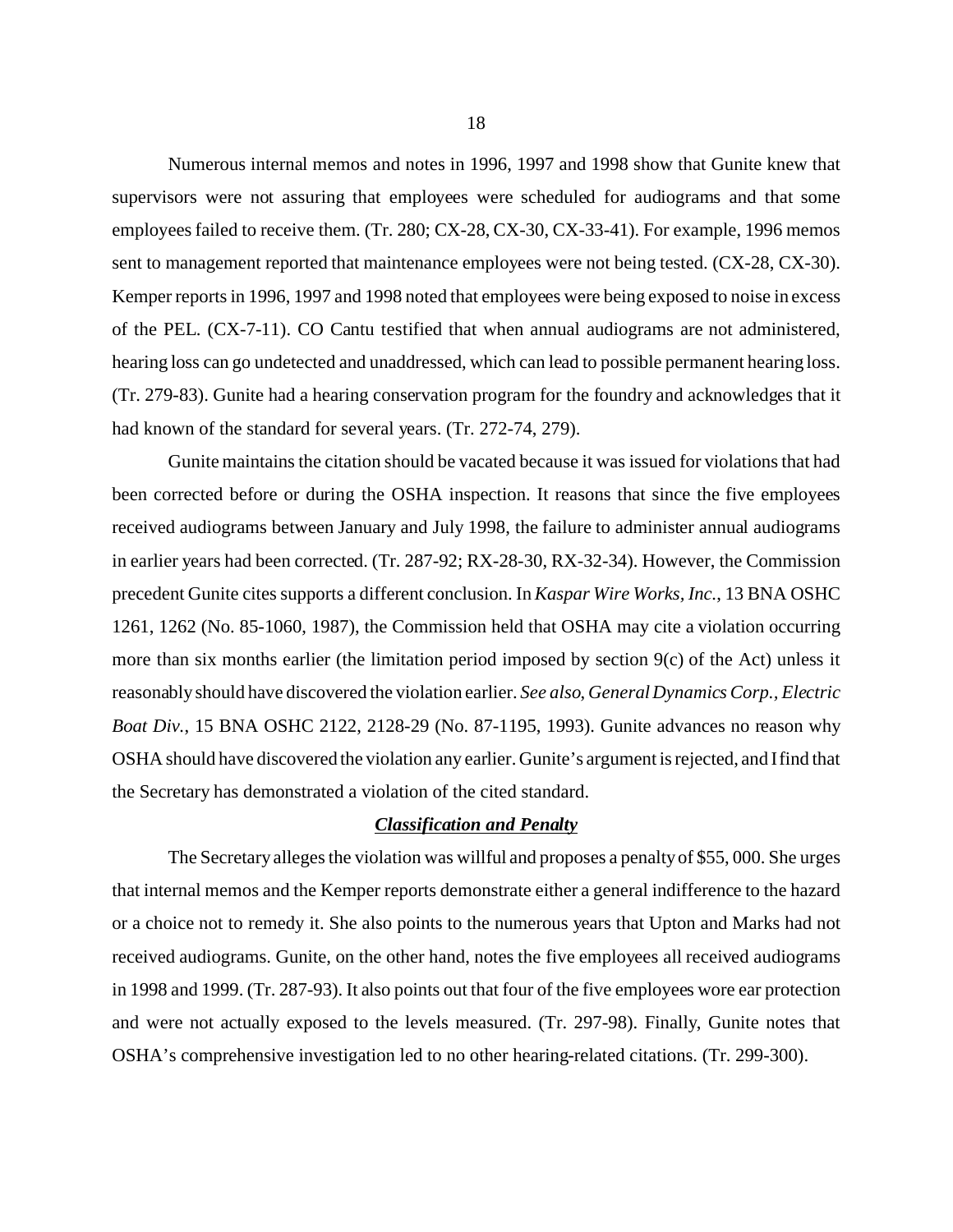When management knew of a violation and could have corrected it, but did not, the violation is willful. *Caterpillar, Inc. v. Herman*, 154 F.3d 400, 402 (7th Cir. 1998); *Great Lakes Packaging Corp.*, 18 BNA OSHC 2138, 2142, 2145 (No. 97-2030, 2000). There is no convincing evidence here that in 1997 management actually knew of and disregarded evidence that employees were not receiving annual audiograms. Only two of the internal memos were prepared in 1997, both appear to be internal records of Gunite's Health Services, and neither shows copies went to management. (CX-31-32). Those prepared in prior years do not mention Upton or Marks, the two employees who missed testing in more than one year, and memos sent to management in 1998 arguably demonstrate that full compliance was achieved that year. The two 1997 Kemper reports show that employees other than those described in the citation were overexposed to noise, and they gave no indication that employees were not receiving audiograms. Those same reports also state that employees were then required to wear hearing protection. (CX-9-10). The evidence in this case does not establish that Gunite's management acted with intentional disregard of the standard or with plain indifference to employee safety. The Secretary has therefore not shown the violation was willful, and, in accordance with the parties' stipulation, the violation was serious. (JX-1).

The Secretary's proposed penalty is based on an assessment of the severity as medium and the probability as greater because of the number of employees not receiving annual audiograms. However, the Secretary did not consider the ear protection worn by four of the five employees, which I find lessens the probability and the severity of any injury. I also find it relevant that of all the foundry employees, only five were not tested annually and three of them went untested for only one year. Further, there was no evidence presented of any other deficiencies in Gunite's hearing protection program that would increase the importance of annual testing. Considering this information and the other factors relevant to penalty determination, I conclude that the gravity of the violation is medium to low and that a \$5,000 penalty is appropriate.

### *FINDINGS OF FACT*

The foregoing constitutes my findings of fact in accordance with Federal Rule of Civil Procedure 52(a). Any proposed findings of fact inconsistent with this decision are hereby denied.

### *CONCLUSIONS OF LAW*

1. The Commission has jurisdiction of this matter pursuant to section 10(c) of the Act.